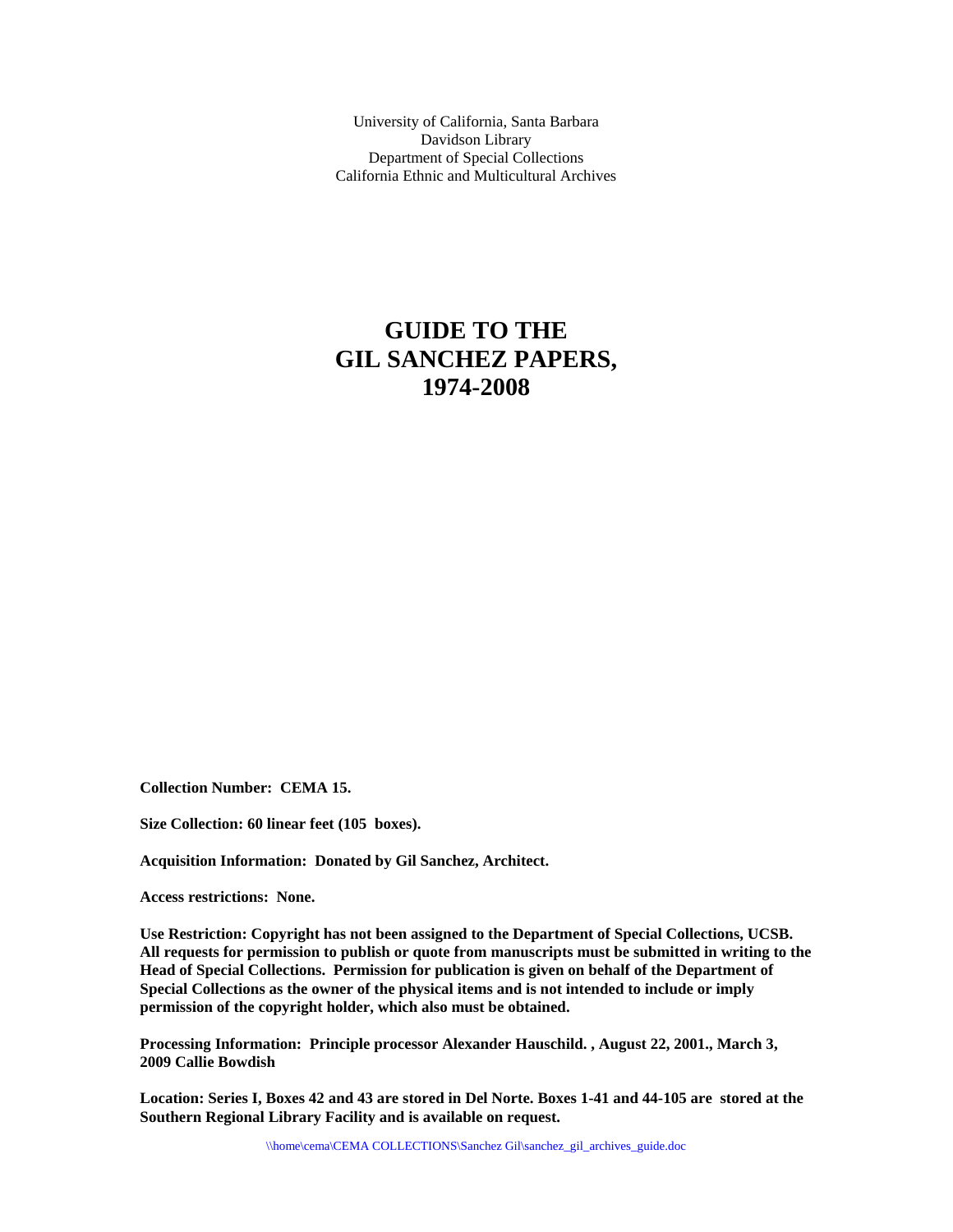# **"I never met a man who reminds me so much of an adobe building. He's one with it. It's part of him."**

Ellen Calamiris *CM magazine*.

Gil Sanchez is a rarity in the world of architecture. As a Mexican American, he grew up speaking only Spanish in a society which had yet to realize the value of a multicultural tradition. Sanchez became interested in art at an early age and dreamed of becoming a sculptor. He struggled through school due to the language barrier, yet he received his high school diploma and subsequently joined the army. Following a tour abroad, Sanchez returned to San Jose and began a job as an architect's apprentice. He worked for fifteen different architects over a span of ten years, and attended night school in order to earn his architectural license. He established his own architectural practice in June of 1973. Over the years, Gil Sanchez has worked on more then 25 adobe projects, and numerous other projects. He is a well-known speaker and expert at the Getty Foundation Adobe Restoration Workshops.

Some of his most notable projects include the Santa Barbara Presidio, Mission San Juan Bautista, San Juan Capistrano, Mission Santa Clara, the Peralta Adobe, Santa Cruz Mission State Historic Park Adobe, and Juana Briones Adobe.

Gil Sanchez has received a number of awards including The Excellence in Design Award from the Fine Arts Commission for Peralta Adobe Restoration and for Laundry Works Restauration Rehabilitation in 1977 and a Citation from Masonry Institure for Mission San Jose Reconstruction in 1985 and for Flickinger Park Buildings in 1987. The California Council of the American Institute of Architects (CCAIA) presented Sanchez with the Special Award for Excellence in Historic Preservation at their 1989 Vision Pacific conference and advanced him to Fellowship in the AIA that same year in recognition of his work on the San Jose Mission, the Santa Barbara Presidio, and Mission Santa Cruz. This is a significant honor. There are 56,000 members in the AIA but only 1,700 are fellows. He also received the Santa Clara Merit award for his Ryland Park Pool structure in the 1989 Santa Clara Masonry Design Award Program. He has been awarded three Merit Awards from the CCAIA, 1984, 1987 and 1991. He has also received the outstanding service award 1989 for his work on the Peralta Adobe, Santa Cruz Mission State Historic Park Adobe, and Mission San Juan Capistrano and The California Perservation Foundation 2000 Design Award for Casa Amesti Seismic Strengthening and Repair.

After a long career, Sanchez is best known for his restoration of adobe missions. Adobe is an extremely delicate material and requires the knowledge of history, structure, and materials. Details such as soil composition are integral when attempting to match new materials with the old. Sanchez headed the reconstruction of Mission San Jose, which required almost four years of study prior to the commencement of any physical work.

Architecture is a functional art and Gil Sanchez is helping to preserve a part of a culture as well as a period of history. In similar spirit, the Gil Sanchez Papers are being preserved by the California Ethnic and Multicultural Archives in the Davidson Library of the University of California Santa Barbara. The collection amounts to sixty linear feet and includes thousands of drawings and research material for his many projects, photographs, correspondence files and clippings. Gil Sanchez's heritage was looked down upon by some as he was growing up; however, his life has come full circle. Now the ancestry which those persons might have denied has enabled him to become a part of history.

# **SCOPE NOTE**

The Gil Sanchez Collection represents his projects between 1974 through 1995. The collection is ordered chronologically with few notable exceptions wherever the subject matter called for it. Large flat architectural drawings and blueprints have been re-ordered by their project number and/or date and are arranged chronologically at the end of the collection as oversized prints. Articles and publicity specifically about Gil Sanchez or one of his projects have been moved to the first series in order to provide an overview of Gil Sanchez's career.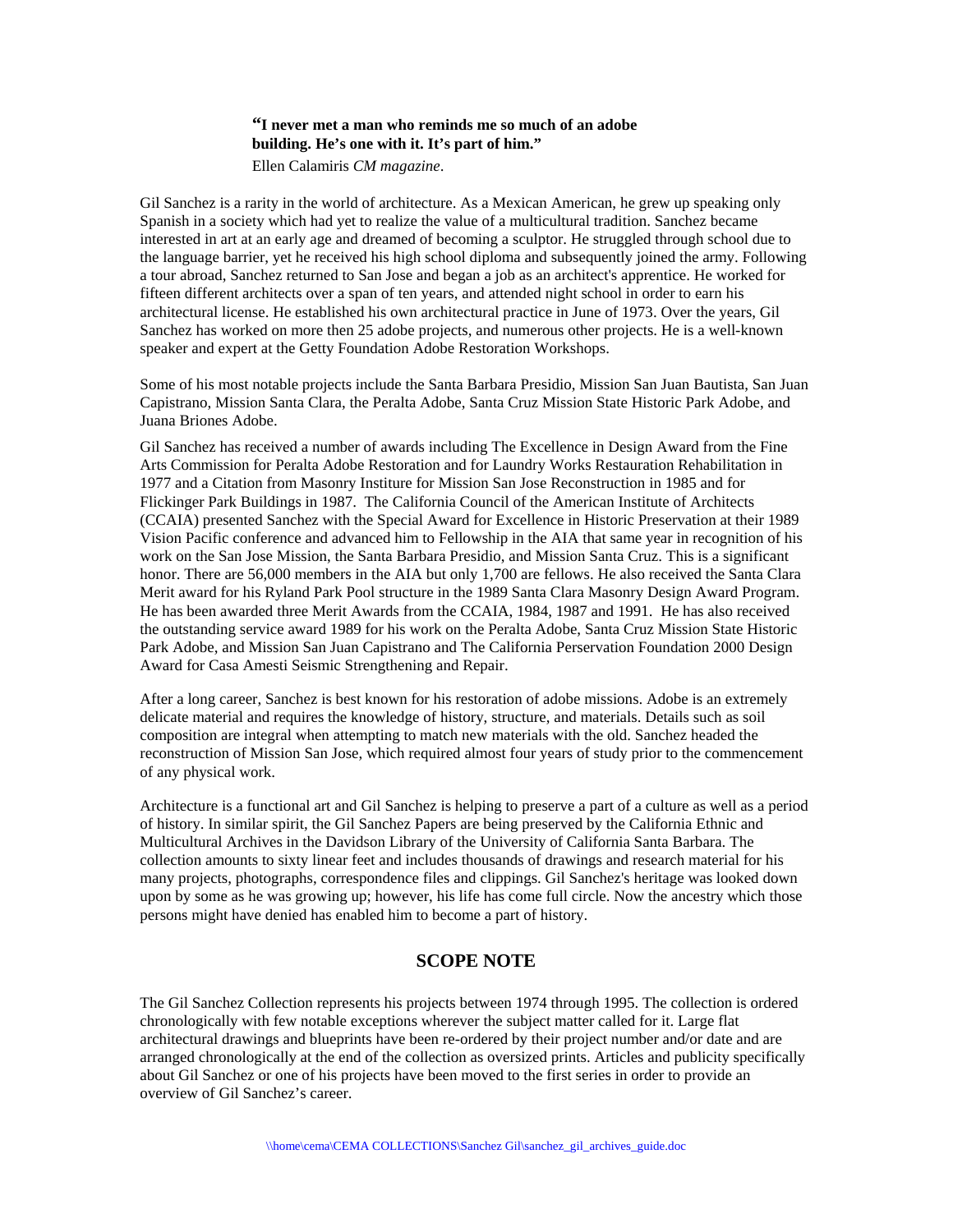Each project was originally created with its own internal order. This order has been preserved as closely as possible, as follows:

**Legal and contractual matters**: Owner-Contractor contracts, correspondence between owner and contractor and construction estimates.

**Correspondence**: chronological file of Incoming and Outgoing Correspondence. Notes from conferences, dated memos, etc. Transmittals and general information.

**Drawings:** Copies of preliminary drawings and sketches marked up by clients, copies of surveys, area maps. Any drawings submitted to the Sanchez office.

**Field Reports, Test Reports, Specifications**: Test reports during construction submittals such as concrete mix designs, structural calculations, etc.

**Restoration Projects:** This portion of the files includes photographs, historical information, archeological reports. Also included are, construction analysis details, schedules, drawingsbrochures of materials and items used in the structure.

# **SERIES DESCRIPTION**

**Series I: Personal and Biographical.** The series includes articles from major magazines and newpaper sources and is divided into two categories and ordered chronologically. The first category includes all articles primarily concerned with Gil Sanchez himself, his work and his life. The second category includes articles which primarily pertain to the projects he has worked on. The articles were culled from the collection in many places and so were placed in box 42. Because of their content they are listed in this guide first in order to offer the researcher insight into the various projects which follow.

**Series II, III and IV: The 1970s, 1980s and 1990s Projects.** These three series, much as would be expected, list the architectural projects Sanchez has documented in his many years as an architectural restorationist. Their arrangement follows a chronological order and a project filing structure that was conceived by the creator. Obviously the projects which are most notable in the collection are those for which Sanchez has received awards. These projects are the **Peralta Adobe Project #7416, 1974**, **Mission San Jose Project #7802, 1984 Santa Cruz Mission State Historic Park Adobe Project #8604, 1986**, **El Presido, Chapel de Santa Barbara Project #8005, 1984,** and the **Juana Briones House Project #8912, 1989**, Additionally, two subseries have been added to the collection due to their extensive documentation. Because of the completeness of these two subseries the researcher can examine the many steps it takes to accomplish these restoration projects and the multi-faceted effort taken by Gil Sanchez when he accepts a restoration project. These two subseries can be found in their chronological order within the collection entitled: **The John Swett School Project #8505** and the **Ainseley House, Campbell Historical Museum Project #8901, 1992.** 

**Series V: Supplemental.** Donated in 2005, this series spans several years but is not stored in chronological order. The series is maintained in its orginal order as provided by the donor. Various projects are grouped together by their project name and number. Series V spans 5 boxes.

**Oversize**. At the end of the collection guide is a listing of the blueprints that were included with the collection. Wherever possible these blueprints were arranged according to project number and foldered in the order that they were received by CEMA. Most projects contain multiple drawings or sections of drawings on various stages of the project and so will have multiple folders as well. These multiple folders are designated parenthetically with the statement "# drawings"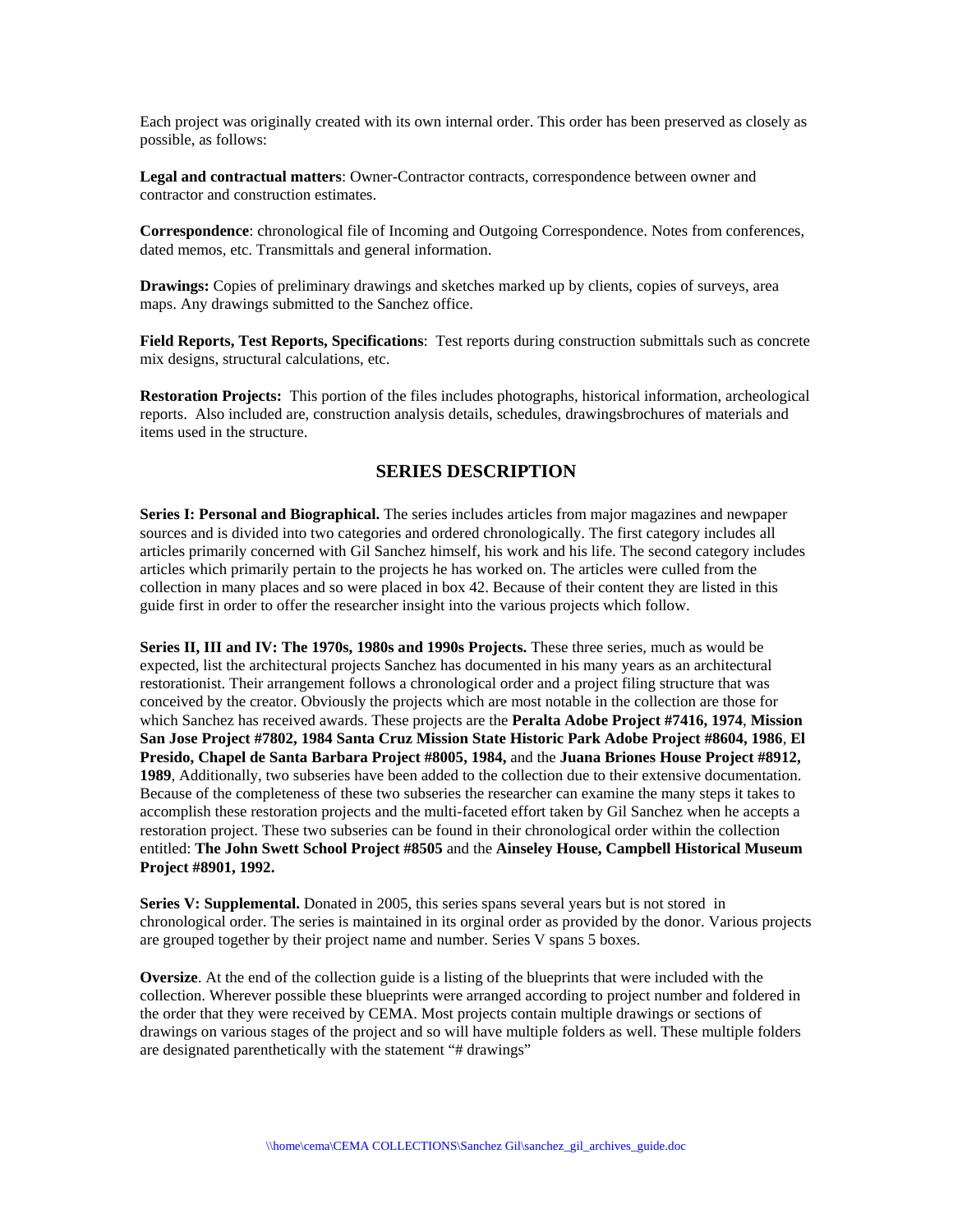# **CONTAINER LIST**

# **SERIES I: PERSONAL AND BIOGRAPHICAL**

| 43 | Biographical Articles, [1974-1995]                         |
|----|------------------------------------------------------------|
| 43 | Newspaper Articles, Project and award related, [1974-1995] |

# **SERIES II: 1970s PROJECTS**

| Box            | <b>Folder</b> | <b>Contents</b>                                                       |
|----------------|---------------|-----------------------------------------------------------------------|
|                |               | #7416: Peralta Adobe Project 1974.                                    |
| $\mathbf{1}$   | $\mathbf{1}$  | Legal and Contractual Matter                                          |
| 1              | $\mathbf{2}$  | Incoming and Outgoing Correspondence and Transmittals                 |
| 1              | $3 - 5$       | Drawings: Preliminary Drawings and Blueprints                         |
| 1              | 6             | Field Reports and Test reports                                        |
| 1              | $7 - 8$       | Proposal, Contract Documents, General Conditions & Special Provisions |
| 1              | $9-10$        | Photographs and Newspaper Clippings                                   |
| 1              | 11            | Photographs                                                           |
| 1              | 12            | Preliminary Historical Building Research                              |
| 1              | 13            | <b>Historical Material</b>                                            |
|                |               | #7423: Roberta Adobe Project 1974.                                    |
| $\overline{c}$ | 1             | Legal and Contractual Matter                                          |
| $\overline{c}$ | $\sqrt{2}$    | Incoming and Outgoing Correspondence and Transmittals                 |
| $\overline{2}$ | $3 - 5$       | Drawings: Preliminary Drawings and Blueprints                         |
| $\overline{2}$ | 6             | Original Outline and Specifications with Comments                     |
| $\overline{c}$ | 7             | Sample of Wall Papers from Roberta Adobe                              |
| $\overline{c}$ | $\,8\,$       | Photographs                                                           |
| $\overline{2}$ | 9             | <b>Historical Research and Material</b>                               |
|                |               | #7518: Avila Residence Project 1977.                                  |
| 2              | 10            | Legal and Contractual Matter                                          |
| $\overline{2}$ | 11            | Drawings: Preliminary Drawings and Blueprints                         |
| $\overline{2}$ | 12            | Drawings: Blueprints                                                  |
|                |               | #7704: Brenda Smith Residence Project 1979.                           |
| 2              | 13            | Drawings: Preliminary Drawings and Blueprints                         |
| $\overline{2}$ | 14            | Drawings                                                              |
| $\overline{2}$ | 15            | <b>Field Reports</b>                                                  |

# **SERIES III: 1980s PROJECTS**

**Box Folder Contents**

|   |     | #7707: Plaza Hotel Project 1980.                                           |
|---|-----|----------------------------------------------------------------------------|
| 3 |     | <b>Business File: Invoices</b>                                             |
|   |     | Contractual Matter, Incoming and Outgoing Correspondence, and Transmittals |
|   |     | Drawings: Preliminary Drawings and Blueprints                              |
|   |     | Drawings: Preliminary Drawing                                              |
|   | 5-6 | Drawings: Blueprints                                                       |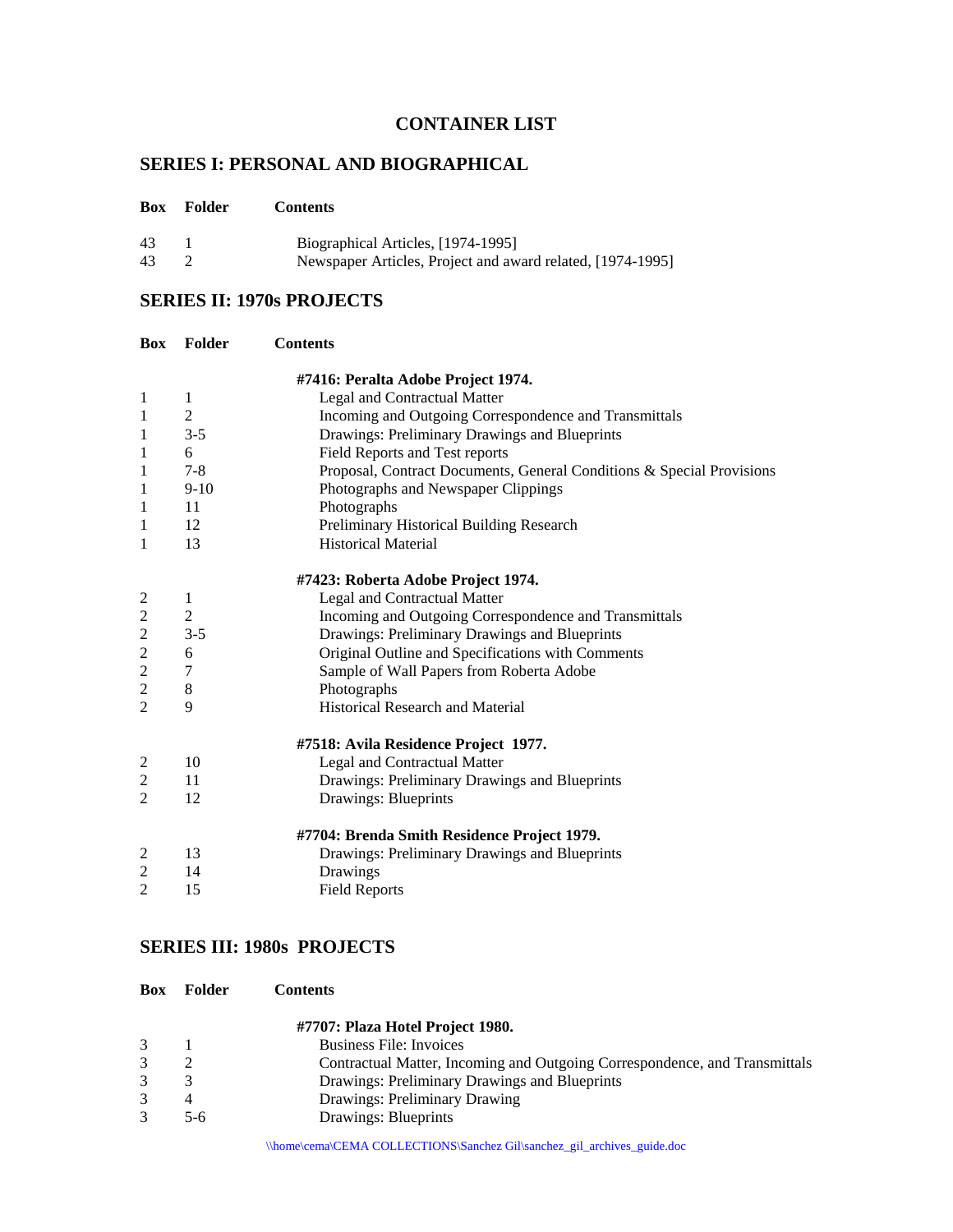| $\sqrt{3}$ | 7              | Drawings                                                                    |
|------------|----------------|-----------------------------------------------------------------------------|
| 3          | 8              | <b>Field Reports</b>                                                        |
| 3          | 9              | Memorandum, Photographs, and Negatives                                      |
| 4          | $1-2$          | <b>Test Reports: Soils Report</b>                                           |
| 4          | 3              | Outline Original Specifications and Addenda                                 |
| 4          | 4              | Field & Test Reports, Specifications, Shop Details, and Photographs         |
| 4          | 5              | Photographs                                                                 |
| 4          | 6              | Photographs and Slides                                                      |
| 4          | 7              | Preliminary Archaeological Report                                           |
| 4          | 8              | <b>Research Analysis and Resume</b>                                         |
| 4          | 9              | Paint and Wall Paper Analysis                                               |
| 4          | 10             | Research & Construction Analysis, Field Notes, and Drawings                 |
| 4          | 11             | Historic Structures Report & Photographs                                    |
| 4          | 12             | Brochures of material and items to be used in structure                     |
| 4          | 13             | Restoration Project: Reports, Analysis, Notes, Drawings, and Applications   |
|            |                |                                                                             |
|            |                | #7801: Galindo/ Higuera Adobe Project 1980.                                 |
| 5          | 1              | Incoming and Outgoing Correspondence and Transmittals                       |
| 5          | $\overline{c}$ | Drawings: Preliminary Drawings and Blueprints                               |
| 5          | 3              | <b>Calculations and Test Reports</b>                                        |
| 5          | 4              | Specifications and Addenda                                                  |
| 5          | 5              | Specifications for the Restoration / Reconstruction                         |
| 5          | 6              | Shop Drawings and Submittals                                                |
| 5          | 7              | Photographs and Slides                                                      |
| 5          | 8              | Slides and Negatives                                                        |
| 5          | 9              | Slides, Negatives, and Drawings                                             |
| 5          | 10             | Research Analysis/ Historical Information                                   |
| 5          | 11             | Field Notes and Existing Construction Details                               |
| 5          | 12             | Brochures of New Material of Possible Use                                   |
|            |                |                                                                             |
|            |                | #7802: Mission San Jose Project 1984.                                       |
| 6          | 1              | Projects Procedures for the Consulting Architect                            |
| 6          | $\overline{2}$ | Dated Memos                                                                 |
| 6          | 3              | Outgoing and Incoming Correspondence                                        |
| 6          | $\overline{4}$ | Drawings: Preliminary Drawings and Blueprints                               |
| 6          | $5 - 6$        | Drawings: Blueprints                                                        |
| 6          | 7              | <b>Shop Drawings</b>                                                        |
| 6          | 8              | Outline Speculations and Addenda                                            |
| 6          | 9              | Specifications                                                              |
| 6          | $10 - 11$      | Specifications, Shop Details, and Submittals                                |
| 6          | 12             | Slides                                                                      |
| 7          | $\mathbf{1}$   | Loose Envelope Items                                                        |
| 7          | $2 - 4$        | <b>Legal and Contractual Matters</b>                                        |
| 7          | 5              | Consultants Paid by the Diocese                                             |
| 7          | 6              | Notes Correspondence                                                        |
| 7          | 7              | Transmittals                                                                |
| 7          | 8              | Test Reports: St. Josephs Parish House "Feasibility Study"                  |
| 7          | 9              | Specifications                                                              |
| 7          | $10 - 11$      | Preliminary Research Analysis                                               |
| 7          | 12             | Existing Buildings Construction Analysis: Field Notes, Details, Schedules,  |
|            |                | and Drawings                                                                |
| 7          | 13             | Existing Building: Construction Analysis: Legal and Contractual Matters     |
| 8          | 1              | Historical and Archaeological Reports                                       |
| 8          | $\overline{c}$ | Archaeological Reports                                                      |
| 8          | 3              | Historical Report, Archaeological Report                                    |
| 8          | $\overline{4}$ | Existing Building Construction Analysis: Field Notes, Construction Analysis |
|            |                | \\home\cema\CEMA COLLECTIONS\Sanchez Gil\sanchez_gil_archives_guide.doc     |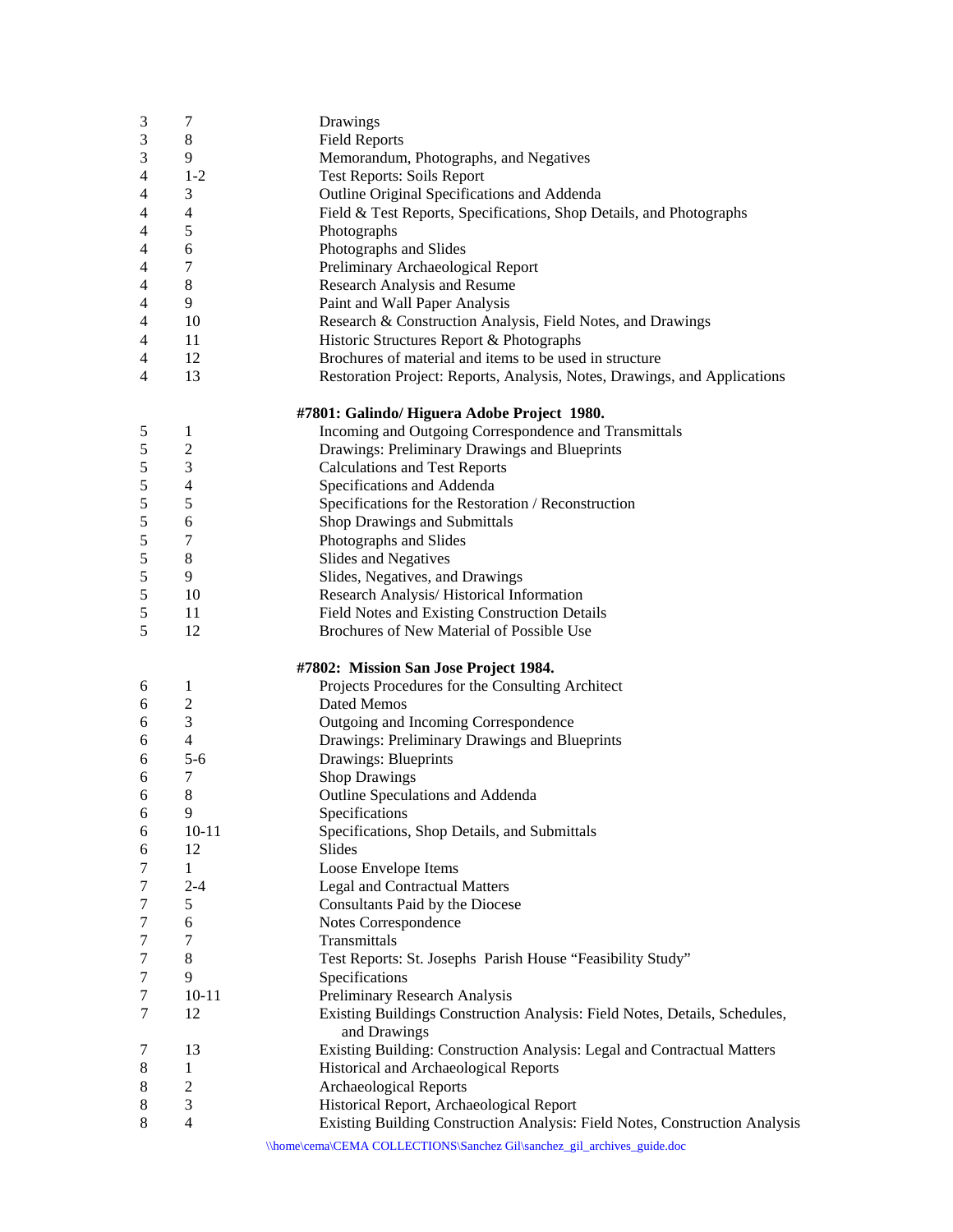| 8       | 5              | Product Brochures of Material and Items to be used in Structure             |
|---------|----------------|-----------------------------------------------------------------------------|
|         |                | #7802: Phase Three, Mission San Jose Project 1982.                          |
| 8       | $6 - 7$        | Preliminary Perspective, Specifications, and Addenda                        |
| 101     | $1 - 2$        | Mission San Jose Reconstruction slides [1978-1984]                          |
|         |                |                                                                             |
|         |                | #7804: Mormon Fort Project 1979.                                            |
| 8       | 8              | Slides of Construction                                                      |
| 8       | 9              | Buildings Project: Air Industrial Research Inc.                             |
| $\,8\,$ | 10             | Slides                                                                      |
| 8       | 11             | Vasquez Mercado Project #7811, Restoration Project                          |
| 102     |                | Receipts and Reports                                                        |
| 103     |                | Proposals and Estimates (Folder B)                                          |
| 103     |                | Letters and Memos (Folder 1)                                                |
| 103     |                | <b>Construction Documents (Folder 2)</b>                                    |
| 103     |                | Reports (Folder 3C)                                                         |
| 103     |                | Field and Test Reports (Folder 3)                                           |
|         |                | #7816: Kaiser Pediatrics Project 1979.                                      |
| 8       | 12             | Legal and Contractual Matter                                                |
| 8       | 13             | Incoming and Outgoing Correspondence                                        |
| 8       | 14             | Transmittals                                                                |
| 8       | $15 - 16$      | Drawings: Blueprints                                                        |
| 8       | 17             | <b>Field Reports</b>                                                        |
| 8       | 18             | <b>Test Reports</b>                                                         |
| 8       | 19             | Shop Details and Submittals                                                 |
|         |                | #7901: Fiddletown, Rammed Earth Structure Project 1979.                     |
| 9       | 1              | Correspondence, Transmittals, Negatives, Photographs, Field & Test Reports, |
| 9       | $\overline{2}$ | Specifications, and Addenda                                                 |
|         |                | #7909: Casa Pequeña Project 1983.                                           |
| 9       | 3              | Business File, Legal and Contractual Matter, Correspondence, Transmittals,  |
|         |                | and Field & Test Reports                                                    |
| 9       | 4              | Drawings: Blueprints                                                        |
| 9       | 5              | Drawings: Blueprints and Preliminary Drawings                               |
| 44      | 8              | Test Reports, Soil Reports                                                  |
|         |                | #7810: Red Rock SRA Historic Preservation Ranch House Project               |
| 44      | $1 - 2$        | <b>Slides Blueprints</b>                                                    |
| 44      | 3              | <b>Historical Analysis</b>                                                  |
| 44      | $\overline{4}$ | <b>Preliminary Drawings</b>                                                 |
| 44      | 5              | Negatives                                                                   |
| 44      | 6              | Photograph                                                                  |
| 44      | 7              | Reports                                                                     |
|         |                | #8002: Fort Churchill Project 1981.                                         |
| 9       | 6              | Legal and Contractual Matter, Correspondence, and Drawings                  |
| 9       | $\tau$         | Specifications and Addenda                                                  |
| 9       | $\,8\,$        | Photographs, Negatives, and Slides                                          |
| 9       | 9              | Photographs and Slides                                                      |
| 9       | 10             | Archaeological Reports, Research Analysis, and Historical Information       |
| 9       | 11             | Construction Analysis: Field Notes, Details, and Reports                    |
|         |                | #8003: 1911 Jail Lassen County Project 1980.                                |
| 10      | 1              | <b>Legal and Contractual Matters</b>                                        |
|         |                | \\home\cema\CEMA COLLECTIONS\Sanchez Gil\sanchez_gil_archives_guide.doc     |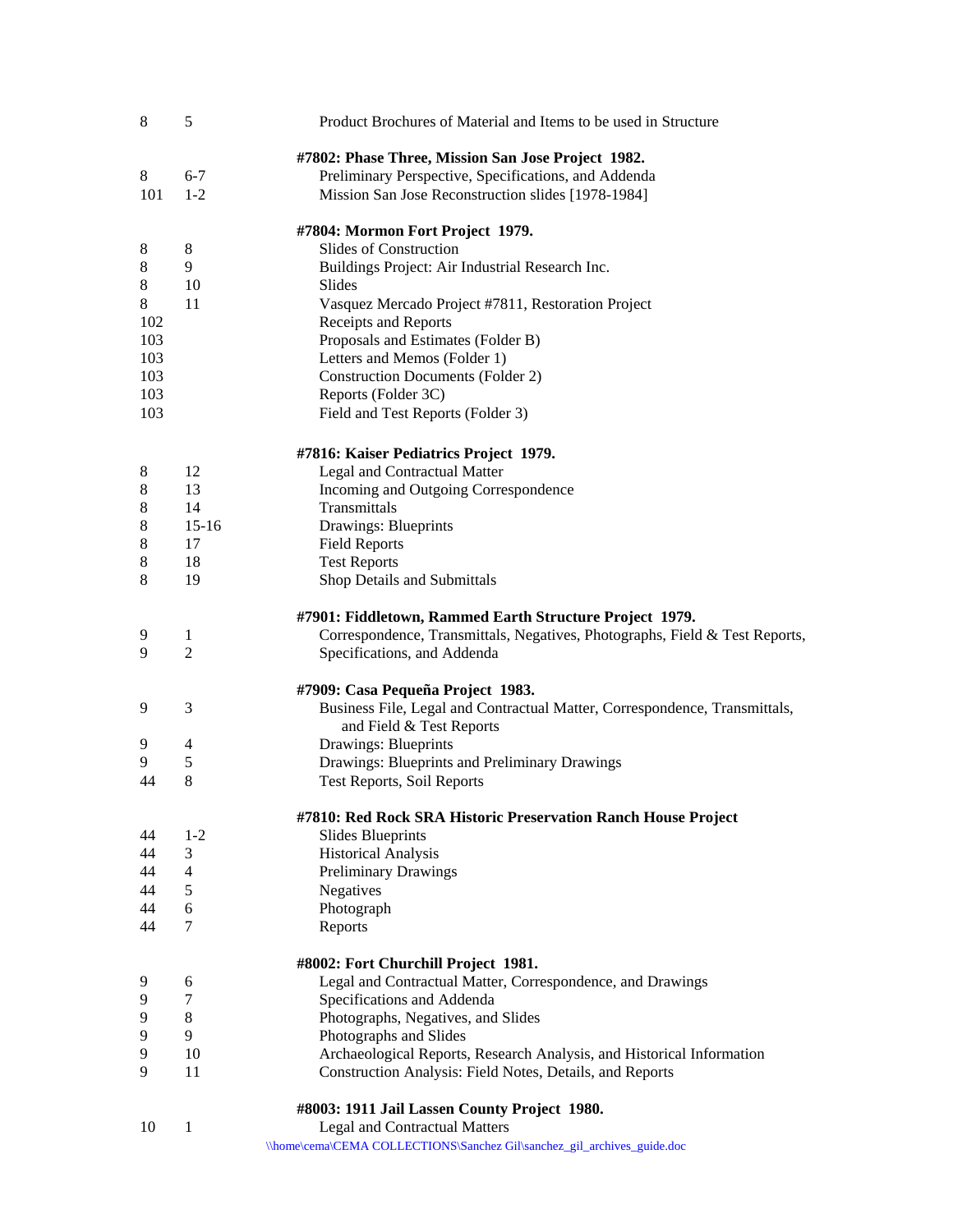| 10  | $\overline{c}$ | Correspondence and Transmittals                                                            |
|-----|----------------|--------------------------------------------------------------------------------------------|
| 10  | 3              | Drawings: Preliminary Drawings                                                             |
| 10  | $4 - 5$        | Drawings: Preliminary Drawings and Blueprints                                              |
| 10  | 6              | Slides                                                                                     |
|     |                |                                                                                            |
|     |                | #8004: Roberto Adobe/ Mission San Jose Project 1976.                                       |
| 10  | 7              | Correspondence, Specifications, and Historical Information                                 |
| 10  | $8-9$          | Correspondence, Reports, and Historical Information                                        |
| 10  | 10             | Slides                                                                                     |
|     |                |                                                                                            |
| 10  | 11             | #8005: El Presidio, Chapel de Santa Barbara Project, 1984.<br>Legal and Contractual Matter |
| 10  | 12             | Incoming and Outgoing Correspondence, Transmittals, Memorandum, and                        |
|     |                | Slides                                                                                     |
| 10  | 13             | Drawings: Blueprints                                                                       |
| 11  | $\mathbf{1}$   | Drawings: Blueprints                                                                       |
| 11  | $\overline{2}$ |                                                                                            |
| 11  | 3              | Field and Test Reports                                                                     |
|     |                | Specifications and Drawings                                                                |
| 11  | 4              | Photographs, Slides, and Drawings                                                          |
| 11  | 5              | Historical Information and Research Analysis                                               |
|     |                | #8007: Henry Residence Remodel/ Addition Project, 1981.                                    |
| 11  | 6              | <b>Business File</b>                                                                       |
| 11  | 7              | Correspondence, Transmittals, Drawings, Field and Test Reports,                            |
|     |                | Specifications, Shop Details, Photographs, and Negatives                                   |
| 11  | 8              | Drawings: Blueprints                                                                       |
|     |                |                                                                                            |
|     |                | #8009: Preliminary Mission San Jose: Master Plan Project, 1981.                            |
| 11  | 9              | Memorandum, Transmittals, Drawings, and Specifications                                     |
|     |                | #8104: Los Penasquitos, 1984.                                                              |
| 102 |                | Photographs (Packet 6)                                                                     |
|     |                |                                                                                            |
| 102 |                | Specifications (Packet 4)                                                                  |
| 102 |                | Correspondence, Notes, and Memos (Folder 1)                                                |
| 102 |                | Contracts (Folder A3)                                                                      |
| 102 |                | Analysis (Folder A2)                                                                       |
| 102 |                | Invoices (Folder A1)                                                                       |
| 102 |                | Contractor Contract, Estimates (Folder B)                                                  |
| 102 |                | Project Manual (Folder C)                                                                  |
| 103 |                | Final Drafts (Folder 7)                                                                    |
| 103 |                | Reports (Folder 3)                                                                         |
| 103 |                | Catalogs (Folder 9)                                                                        |
|     |                | #8204: An Adobe Residence for David & Diane Johnson Project, 1984.                         |
| 11  | 10             | Drawings: Blueprints                                                                       |
| 11  | 11             | Drawings: Preliminary Drawings and Blueprints                                              |
|     |                |                                                                                            |
|     |                | #8205: Woodside Store Restoration Project, 1983.                                           |
| 12  | 1              | <b>Legal and Contractual Matters</b>                                                       |
| 12  | $\overline{2}$ | Transmittals                                                                               |
| 12  | $3 - 4$        | Drawings: Blueprints                                                                       |
| 12  | 5              | Field Reports: Soils / Test Reports                                                        |
| 12  | 6              | <b>County Inspector Reports</b>                                                            |
| 12  | 7              | Specifications                                                                             |
| 12  | 8              | Specification and Addenda                                                                  |
| 12  | 9              | Specifications and Drawings                                                                |
|     |                | \\home\cema\CEMA COLLECTIONS\Sanchez Gil\sanchez_gil_archives_guide.doc                    |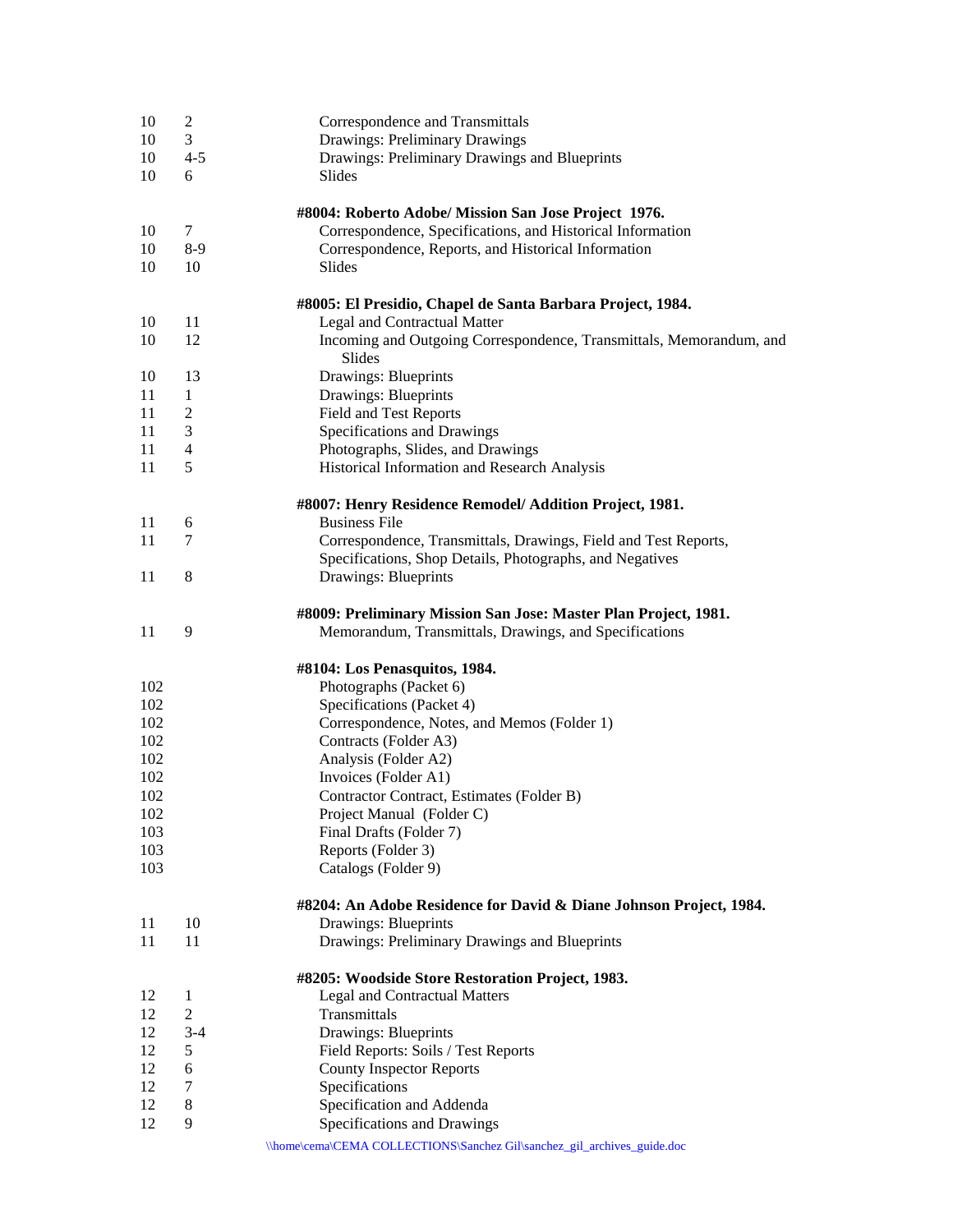| 12  | 10             | Shop Details and Submittals                                             |
|-----|----------------|-------------------------------------------------------------------------|
| 13  | 1              | Restoration Project: Drawings and Reports                               |
| 13  | $\overline{2}$ | Slides                                                                  |
| 13  | 3              | Slides and Photographs                                                  |
| 13  | 4              | <b>Research Analysis</b>                                                |
| 44  | 9              | <b>Woodside Store Renovation</b>                                        |
|     |                |                                                                         |
|     |                | #8303: Guajorne Adobe Hacienda Project, 1985                            |
| 104 |                | Invoices (Folder A1)                                                    |
| 104 |                | Contracts with County (Folder A2)                                       |
| 104 |                | Contract with Sub-Consultants (Folder A3)                               |
| 104 |                | Analysis and Proposals/Expenses (Folder A4)                             |
| 104 |                | Correspondences and Transmittals (Folder 1A)                            |
| 104 |                | Progress Payments, Estimates, and Construction Contract (Folder B)      |
| 104 |                | Stick-Ons (in packet)                                                   |
| 104 |                | Transmittals (Folder 1B)                                                |
| 104 |                | Slides (Folder 3A)                                                      |
| 105 |                | Field Reports, Structural Calculations, and Reports (Folder 3)          |
| 105 |                | Specifications and Shop Drawings (Folders 4/5)                          |
| 105 |                | Historical Photos (File 6B)                                             |
| 105 |                |                                                                         |
|     |                | Photographs and Slides (File 6A)                                        |
| 105 |                | Historic Research (Folder 7)                                            |
| 105 |                | Existing Building Notes (Folder 8)                                      |
|     |                | # 8402: Hayes Mansion Restoration Project, 1985                         |
| 45  | 1              | <b>Blueprints</b>                                                       |
| 45  | $2 - 3$        | Transmittals, Correspondence                                            |
| 45  | $4 - 5$        | <b>Roof Restoration</b>                                                 |
| 45  | 6              | Photographs                                                             |
| 45  | $7 - 8$        | <b>Roof Restoration</b>                                                 |
| 45  | $9-10$         | <b>Blueprints</b>                                                       |
| 45  | 11             | Photographs and Reports                                                 |
| 47  | 9              | Hayes Context Estimate                                                  |
|     |                | #8405: Schink Adobe Residence Project, 1984.                            |
| 13  | 5              | Legal and Contractual Matter: Review of Meetings                        |
| 13  | 6              | Correspondence and Transmittals                                         |
| 13  | 7              | Drawings and Reports                                                    |
|     |                |                                                                         |
|     |                | #8407: DeAnda Residence Project, 1987.                                  |
| 13  | 8              | Estimates - Contractors Contract                                        |
| 13  | 9              | Memos - Correspondences                                                 |
| 13  | 10             | Transmittals                                                            |
| 13  | 11             | Drawings: Preliminary Drawings and Blueprints                           |
| 13  | 12             | <b>Field and Test Reports</b>                                           |
| 13  | 13             | Specifications and Addenda                                              |
| 13  | 14             | <b>Slides and Brochures</b>                                             |
| 13  | 15             | Brochures of Materials and items to be used in structure                |
|     |                | #8408: Peralta Adobe Renovations Project, 1985.                         |
| 14  | 1              | Legal and Contractual Matters                                           |
| 14  | $\overline{2}$ | Correspondence, Transmittals, Specifications, Drawings, Negatives, and  |
|     |                |                                                                         |
| 14  | 3              | Photographs<br>Specifications, Transmittals, Drawings, and Photographs  |
|     |                |                                                                         |
|     |                | #8502: Flickering Park Building Project, 1986.                          |
| 14  | 4              | Estimates / Contractor Billings                                         |
|     |                | \\home\cema\CEMA COLLECTIONS\Sanchez Gil\sanchez_gil_archives_guide.doc |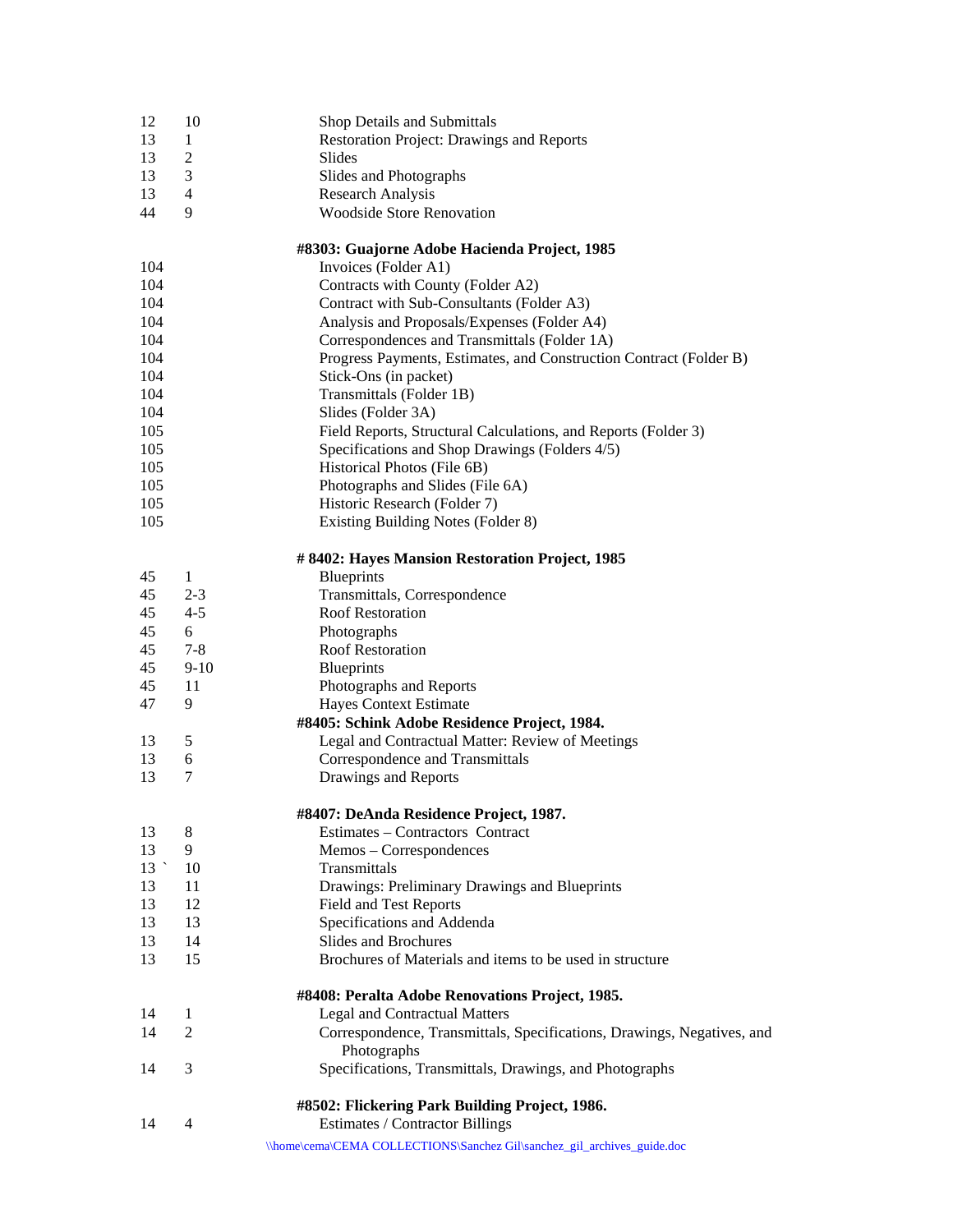| 14     | 5              | Incoming and Outgoing Correspondence and Transmittals                      |
|--------|----------------|----------------------------------------------------------------------------|
| 14     | 6              | Drawings: Preliminary Drawings and Blueprints                              |
| 14     | 7              | <b>Field and Test Reports</b>                                              |
| 14     | $8-9$          | Specifications and Addenda                                                 |
| 14     | 10             | Shop Details, Submittals, Drawings                                         |
|        |                |                                                                            |
|        |                | #8503: Scott House Restoration Project, 1985.                              |
| 14     | 11             | Correspondence                                                             |
| 14     | 12             | Drawings: Preliminary Drawings and Blueprints                              |
| 14     | 13             | <b>Field and Test Reports</b>                                              |
| 14     | 14             | Submittals and Shop Details                                                |
|        |                |                                                                            |
| 14     | 15             | Photographs, Slides, and Negatives                                         |
| 14     | 16             | <b>Historical Information</b>                                              |
| 14     | 17             | Existing building: Construction Analysis                                   |
|        |                |                                                                            |
| 14     | 18             | #8505: John Swett School Project<br><b>Legal and Contractual Documents</b> |
| 15     | 1              |                                                                            |
|        |                | <b>Legal and Contractual Documents</b>                                     |
| 15     | $2 - 4$        | Contractors Schedule of Values, Transmittals, and Contract Documents       |
| 15     | $5 - 6$        | <b>Contract Documents</b>                                                  |
| 15     | 7              | Check Set: Blueprint, Construction Estimates, and Contractual Documents    |
| 15     | 8              | Schedule of Construction, Cost Plan, Construction Estimates                |
| 15     | 9              | <b>Contractual Documents: General Prevailing Wage Rates</b>                |
| 15     | 10             | Cost Estimates, Plans, Construction Schedule and Procedures                |
| 16     | $\mathbf{1}$   | <b>Construction Estimates and Change Orders</b>                            |
| 16     | $\mathfrak 2$  | <b>Change Orders</b>                                                       |
| 16     | 3              | <b>Mailing Labels</b>                                                      |
| 16     | $4 - 5$        | Transmittals                                                               |
| 16     | $6 - 7$        | Preliminary Drawings                                                       |
| 16     | 8              | <b>Field Reports</b>                                                       |
| 16     | 9              | <b>Inspection Reports</b>                                                  |
| 16     | 10             | Verification Reports                                                       |
| 16     | 11             | <b>Structural Calculations and Soil Reports</b>                            |
| 16     | 12             | <b>Structural Calculations</b>                                             |
| 16     | 13             | Specifications and Addenda                                                 |
| 16     | 14             | Submittals                                                                 |
| 17     | $1 - 3$        | <b>Contract Documents</b>                                                  |
| 17     | $4 - 13$       | Photographs and Slides                                                     |
| $18\,$ | $\mathbf{1}$   | <b>Construction Budget and Billing</b>                                     |
| 18     | $2 - 3$        | <b>Contract Documents</b>                                                  |
| 18     | $\overline{4}$ | Transmittals                                                               |
| 18     | $5 - 6$        | <b>Preliminary Drawings</b>                                                |
| 18     | 7              | <b>Structural Tests and Inspections</b>                                    |
| 18     | 8              | <b>Test Reports and Submittals</b>                                         |
| 18     | 9              | <b>Project Standard Guidelines</b>                                         |
| 18     | 10             | Specifications                                                             |
| 18     | $11 - 12$      | Photographs                                                                |
| 18     | 13             | <b>Existing Building Field Notes</b>                                       |
| 18     | $14 - 16$      | Brochures, Materials and Items in Structure                                |
| 19     | $\mathbf{1}$   | Transmittals                                                               |
| 19     | $\overline{2}$ | Addenda and Change Orders                                                  |
| 19     | $3 - 7$        | Memos and Correspondence                                                   |
| 19     | 8              | <b>Disks</b>                                                               |
| 19     | $9 - 11$       | Transmittals                                                               |
| 19     | 12             | <b>Preliminary Drawings</b>                                                |
| 19     | $13 - 15$      | <b>Inspection Reports</b>                                                  |
|        |                |                                                                            |
|        |                | \\home\cema\CEMA COLLECTIONS\Sanchez Gil\sanchez_gil_archives_guide.doc    |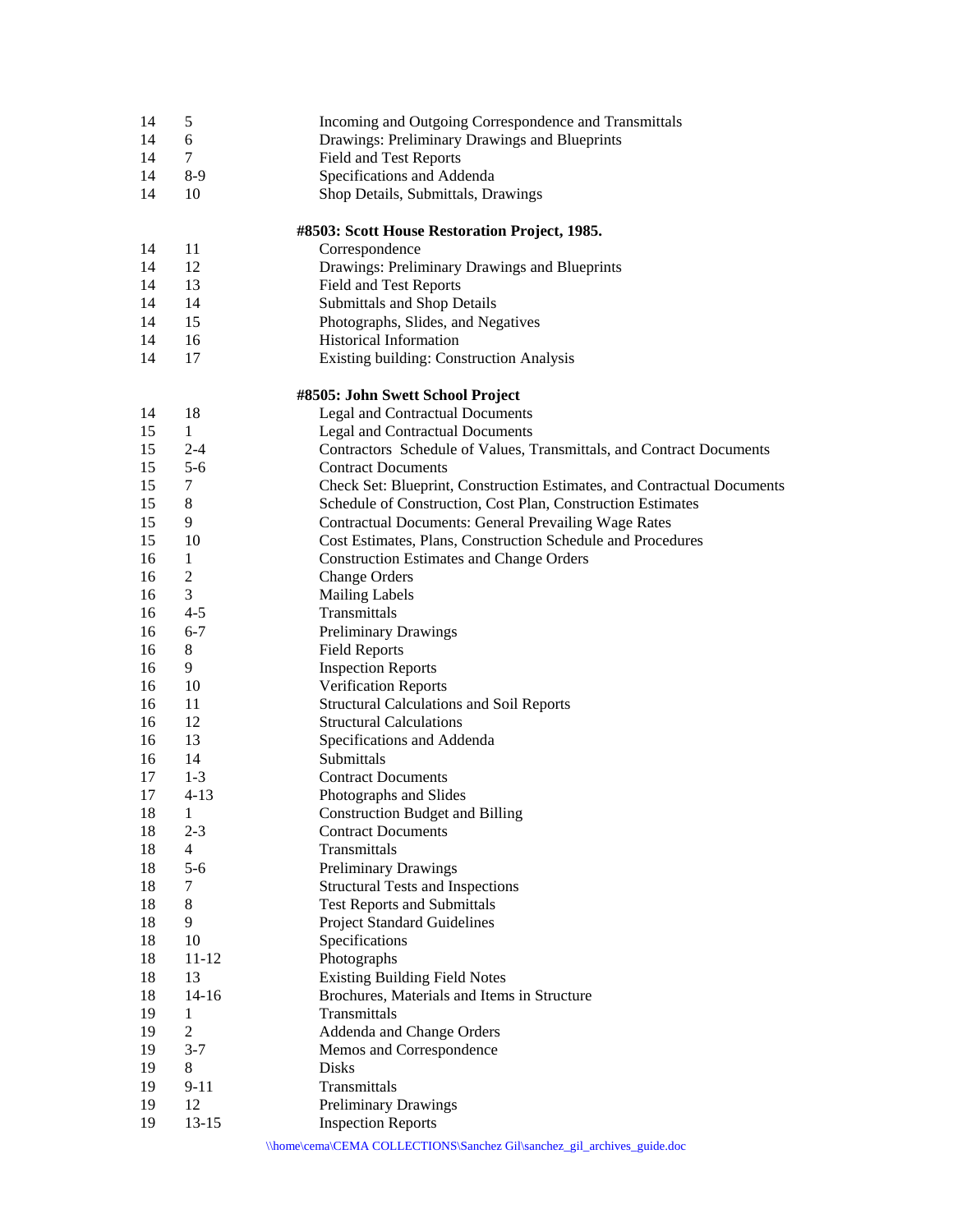|     |                | #                                                                                   |
|-----|----------------|-------------------------------------------------------------------------------------|
|     |                | : Warners Ranch Project, 1985.                                                      |
| 20  | 1              | Preliminary Drawing, Work Write Up, Field Reports                                   |
| 20  | $\overline{2}$ | Slides                                                                              |
| 101 | 3              | Las Flores Adobe Condition and cost assessment                                      |
|     |                | (project number assigned by donor) 1992                                             |
|     |                | #8511: Castro Adobe: Watsonville, CA Project, 1986.                                 |
| 20  | 3              | Correspondence                                                                      |
| 20  | $\overline{4}$ | <b>Structural Computations</b>                                                      |
| 20  | 5              | Preliminary Field Drawings and Photographs                                          |
|     |                |                                                                                     |
| 20  | 6              | #8512: John Swett School Ken Yuens File Project, 1990.<br><b>Contract Documents</b> |
|     |                | #8512 Olivas small Adobe 1986                                                       |
| 101 | $\overline{4}$ | Olivas smll aobe 1986                                                               |
|     |                | #8512 Ortega ivestigation structure report 1986                                     |
| 101 | 5              | Ortega ivestigation structure report 1986                                           |
|     |                |                                                                                     |
|     |                | #8601: The Old Bank Building Project, 1986.                                         |
| 20  | 7              | San Benito Associates Agreements and Transmittals                                   |
| 20  | 8              | <b>Budget</b>                                                                       |
| 20  | $9 - 10$       | Correspondence                                                                      |
| 20  | 11             | Transmittals                                                                        |
| 20  | $12 - 15$      | <b>Preliminary Drawings</b>                                                         |
| 20  | 16             | Drawings                                                                            |
| 20  | 17             | <b>Test Reports</b>                                                                 |
| 20  | 18             | Submittals                                                                          |
| 20  | 19             | Negatives                                                                           |
| 20  | 20             | <b>Existing Buildings Field Notes</b>                                               |
| 20  | 21             | Brochures, Materials and Items in Structure                                         |
| 20  | 22             | <b>Existing Building Publications</b>                                               |
|     |                | #8602: Lugo Residence Project, 1989.                                                |
| 21  | $\mathbf{1}$   | <b>Contracts and Budgets</b>                                                        |
| 21  | $\overline{c}$ | Correspondence and Submittals                                                       |
| 21  | 3              | <b>Building Permit and Memorandum</b>                                               |
| 21  | 4              | Photographs, Brochures of Materials in Structure                                    |
| 44  | 10             | # 8603: Ryland Buildings and Pool Project                                           |
|     |                | #8604: Santa Cruz Mission State Historic Park Adobe Project, 1986.                  |
| 21  | 5              | <b>Construction Budget Estimates</b>                                                |
| 21  | 6              | <b>Building Permit and Memorandum</b>                                               |
| 21  | 7              | Correspondence                                                                      |
| 21  | 8              | Transmittals                                                                        |
| 21  | $9-13$         | Preliminary Drawings                                                                |
| 21  | $14 - 15$      | <b>Field Reports</b>                                                                |
| 21  | $16-17$        | <b>Development Specifications</b>                                                   |
| 21  | 18             | Submittals                                                                          |
| 22  | $1-2$          | Photographs                                                                         |
| 22  | 3              | <b>Historical Report</b>                                                            |
| 22  | $4 - 5$        | <b>Existing Building Analysis</b>                                                   |
| 22  | 6              | Fabrics                                                                             |
| 22  | 7              | Proposed Materials to be used                                                       |
|     |                | \\home\cema\CEMA COLLECTIONS\Sanchez Gil\sanchez_gil_archives_guide.doc             |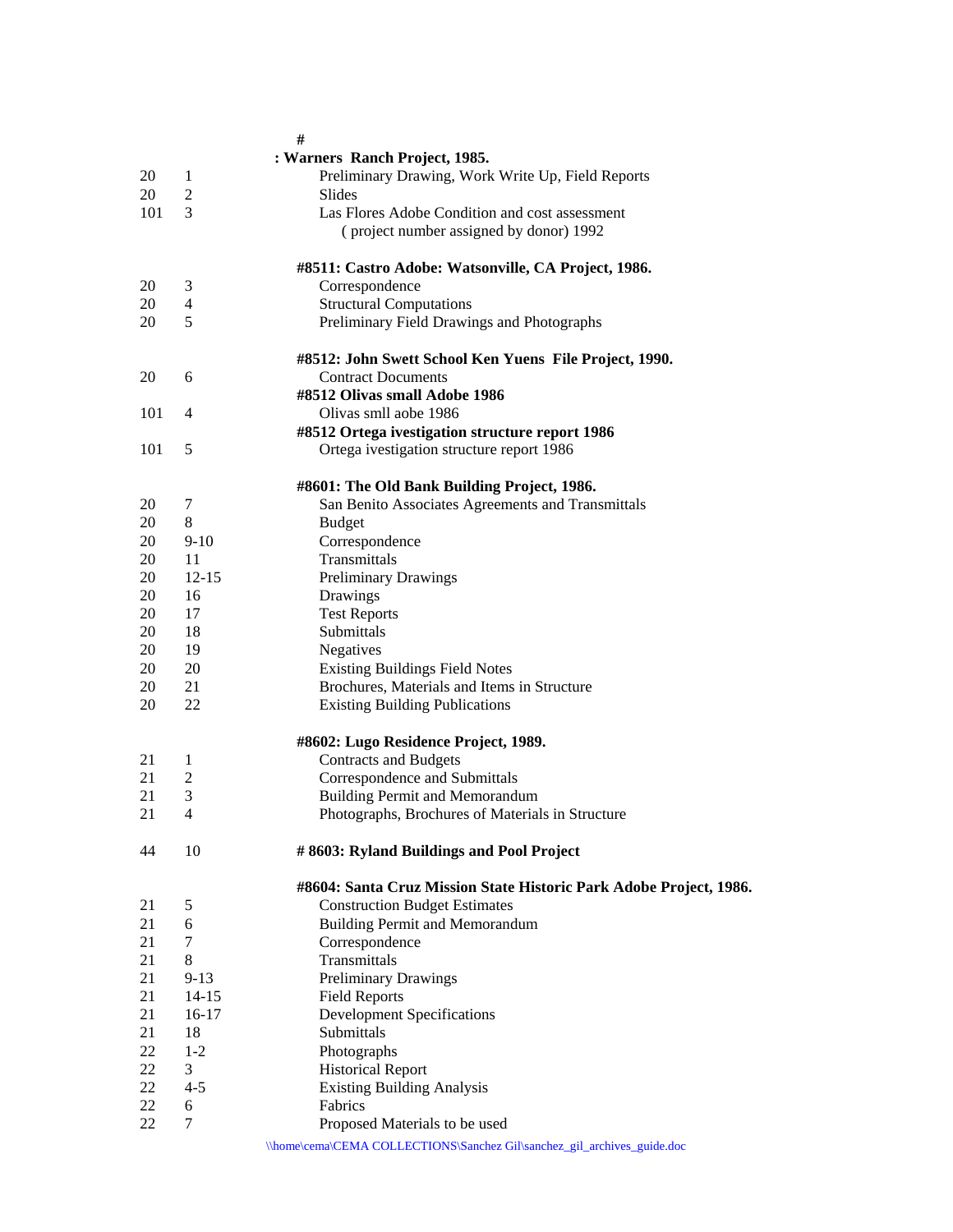| 22  | $8 - 10$                 | <b>Interpretive Material</b>                                            |
|-----|--------------------------|-------------------------------------------------------------------------|
| 44  | 11                       | Santa Cruz Mission Project                                              |
| 101 | 6                        | Santa Cruz Mission 1986                                                 |
|     |                          | #8609: Mission San Jose Project, 1984.                                  |
| 22  | 11                       | Newspaper Clippings, Photographs, Historical Information                |
|     |                          | #8701: Rancho Los Cerritos Adobe Project, 1989.                         |
| 22  | 12                       | Correspondence                                                          |
| 22  | $13 - 14$                | Transmittals                                                            |
| 22  | 15                       | Drawings                                                                |
| 22  | 16                       | Field Sketches, Surveys, Preliminary Drawings                           |
| 22  | 17                       | <b>Field Report and Test Reports</b>                                    |
| 22  | 18                       | Outline Specifications and Addenda                                      |
| 22  | $19-20$                  | Research Report and Historical Information                              |
| 23  | $\mathbf{1}$             | Photographs                                                             |
| 23  | $\overline{2}$           | Negatives                                                               |
| 23  | 3                        | Slides, Drawings                                                        |
| 23  | $4 - 5$                  | Photographs                                                             |
| 23  | 6                        | Archaeological and Historical Reports                                   |
|     |                          | #8702: Bruzzone Project, 1987.                                          |
| 23  | 7                        | <b>Budget and Consultant Proposals</b>                                  |
| 23  | 8                        | Correspondence and Transmittals                                         |
| 23  | 9                        | Drawings                                                                |
| 23  | 10                       | Reports, Specifications, Addenda, and Submittals                        |
| 23  | 11                       | Photographs and Possible Materials                                      |
|     |                          | #8703: Henry Residence Project, 1987.                                   |
| 23  | 12                       | Correspondence and Transmittals                                         |
| 23  | 13                       | Reports, Specifications, Addenda and Submittals                         |
| 23  | 14                       | Photographs and Possible Materials to be Used                           |
|     |                          | #8704: Sepulveda Adobe Project, 1987.                                   |
| 23  | 15                       | Correspondence and Transmittals                                         |
| 23  | 16                       | Preliminary Drawings and Sketches                                       |
| 23  | 17                       | Photographs                                                             |
| 23  | 18                       | <b>Research Materials</b>                                               |
| 101 | 7                        | Sepulveda Adobe                                                         |
| 101 | 8                        | Sepulveda Adobe Oral History Smith G. 1987                              |
|     |                          | #8705: Dietz Residence Project, 1988.                                   |
| 24  | 1                        | Legal and Contractual Matters and Photographs                           |
| 24  | 2                        | Incoming and Outgoing Correspondence and Transmittals                   |
| 24  | 3                        | <b>Preliminary Drawings</b>                                             |
| 24  | $\overline{\mathcal{A}}$ | Reports, Specifications, Addenda, and Submittals                        |
| 24  | 5                        | Shop Details                                                            |
|     |                          | #8801: Vasquez Project, 1988.                                           |
| 24  | 6                        | <b>Budget: Owner and Contractor</b>                                     |
| 24  | 7                        | City Requirement and Building Summary                                   |
| 24  | 8                        | Correspondence and Transmittals                                         |
| 24  | 9                        | Transmittals                                                            |
| 24  | 10                       | Preliminary Drawings and sketches                                       |
| 24  | 11                       | Specifications and Addenda                                              |
| 24  | 12                       | Photographs                                                             |
|     |                          | \\home\cema\CEMA COLLECTIONS\Sanchez Gil\sanchez_gil_archives_guide.doc |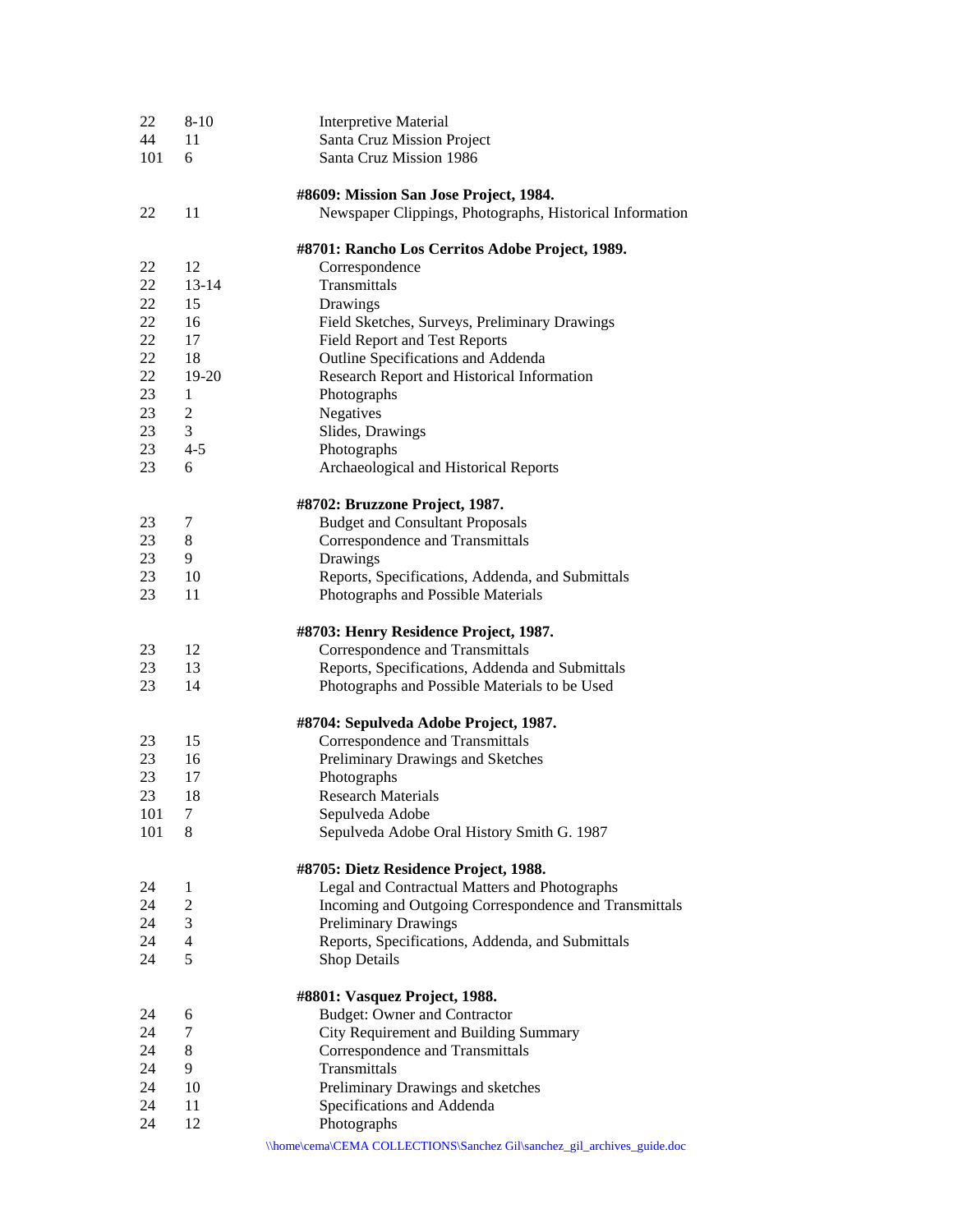| 24       | 13             | <b>Possible Building Materials</b>                                      |
|----------|----------------|-------------------------------------------------------------------------|
|          |                | #8803: Castro Breen Adobe Project, 1988.                                |
| 24       | 14             | General File / Report and Photographs                                   |
| 101      | 9              | Castro Breen Adobe Preliminary Structure Report 1988                    |
|          |                | #8804: Sunnyvale Historical Museum Project, 1989.                       |
| 24       | 15             | <b>Legal and Contractual Matters</b>                                    |
| 24       | 16             | Correspondence and Transmittals                                         |
| 24       | 17             | Preliminary Drawings, Sketches, and Maps                                |
| 24       | 18-19          | Field Reports, Specifications, and Submittals                           |
| 25       | 1              | Field Reports and Building Assessments                                  |
| 25       | 2              | Slides                                                                  |
| 25       | 3              | Photographs                                                             |
| 25       | $\overline{4}$ | Historical Research and Archeological Reports                           |
| 25       | 5              | <b>Field Notes and Brochures</b>                                        |
| 25       | 6              | Proposal and Interpretative Materials                                   |
|          |                | #8806: Morgan Hill House Project, 1988.                                 |
| 25       | 7              | <b>Construction Budgets and Contracts</b>                               |
| 25       | 8              | Correspondence                                                          |
| 25       | 9              | Transmittals                                                            |
| 25       | 10             | Drawings                                                                |
| 25       | 11             | Field and Test Reports                                                  |
| 25       | 12             | Specifications                                                          |
| 25       | 13             | Photographs                                                             |
| 25       | 14             | <b>Historical Research</b>                                              |
| 26       | 1              | <b>Constructional Analysis</b>                                          |
| 26       | 2              | Materials to be used                                                    |
| 26       | 3              | Addendum-1 Secifications and drawing                                    |
|          |                | #8808: Albinger Archeological Museum Project, 1988.                     |
| 101      | 10             | <b>Consultant Report 1986</b>                                           |
| 26       | 4              | Museum and Interpretative Material                                      |
| 26       | 5              | <b>Construction Budget</b>                                              |
| 26       | 6              | Correspondence                                                          |
| 26       | 7              | Transmittals                                                            |
| 26       | 8              | Submittals                                                              |
| 26       | 9              | Drawings                                                                |
| 26       | 10             | <b>Field and Test Reports</b>                                           |
| 26       | 11             | Specifications and Submittals                                           |
| 26       | 12             | Photographs and Slides                                                  |
| 27       | $\mathbf{1}$   | Brochure of Concrete to be used in Structure                            |
| 27       | 2              | Architectural Site Approval Application                                 |
|          |                | #8809: Rosas House Project, 1989.                                       |
| 27<br>27 | 3<br>4         | <b>Construction Contract</b><br>Transmittal                             |
| 27       | $5 - 6$        |                                                                         |
| 27       | 7              | Drawings<br><b>Field Report</b>                                         |
| 27       | 8              | Specifications and Submittals                                           |
| 27       | 9              | Photographs and Slides                                                  |
| 44       | 12             | Rozas House                                                             |
|          |                |                                                                         |
|          |                | #8812: City Of Monterey Project, 1988.                                  |
| 27       | 10             | Correspondence and Transmittals                                         |
|          |                | \\home\cema\CEMA COLLECTIONS\Sanchez Gil\sanchez_gil_archives_guide.doc |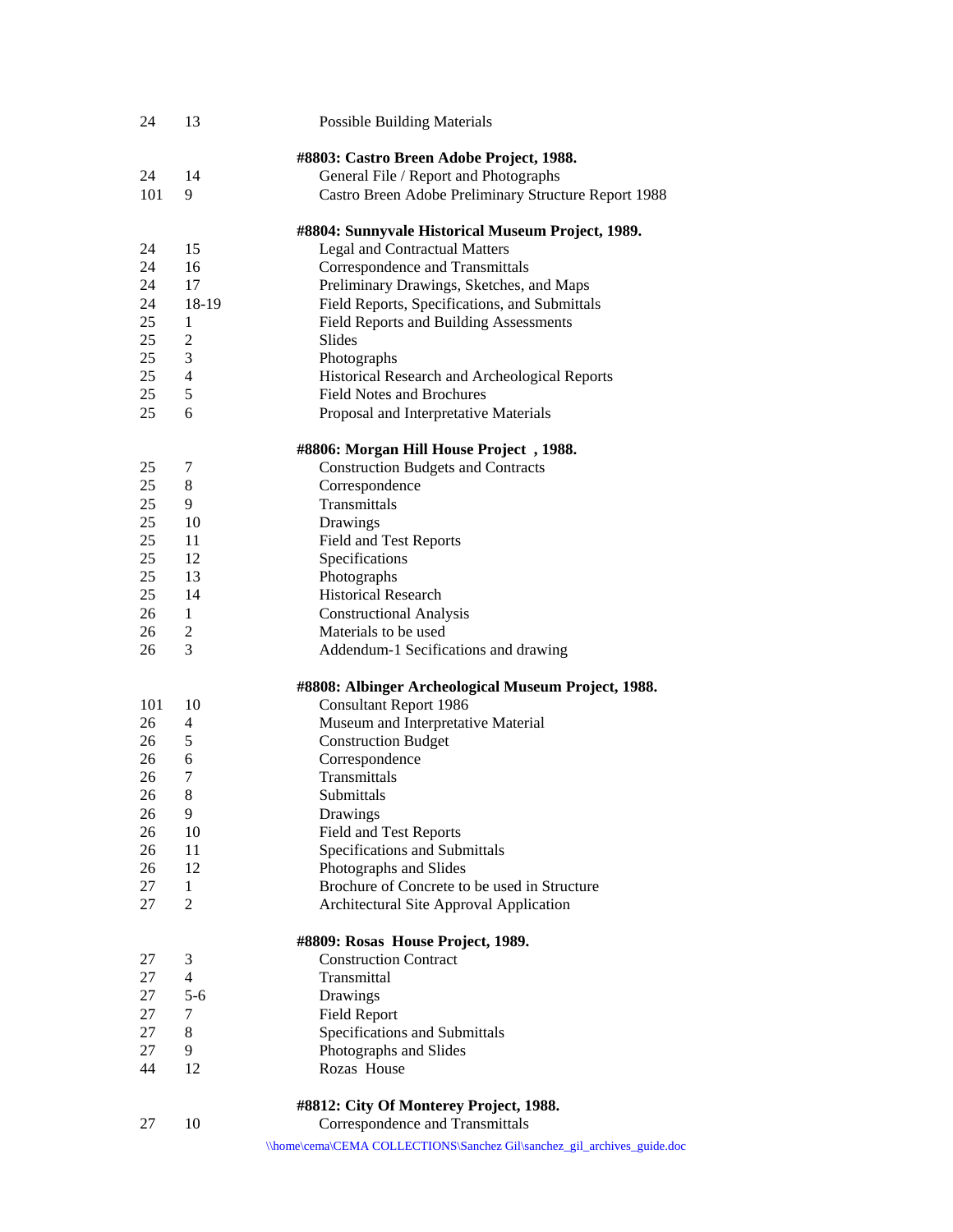| 27  | 11 | Drawings                                             |
|-----|----|------------------------------------------------------|
| 27  | 12 | Photographs and Slides                               |
|     |    | #8813: Sutters Fort Project, 1988.                   |
| 27  | 13 | Construction Budget, Correspondence, and Drawings    |
| 27  | 14 | Photographs and Slides                               |
| 101 | 11 | <b>Condition Assesment</b>                           |
|     |    | #8814: Lopez Residence: Los Gatos, CA Project, 1989. |
| 27  | 15 | <b>Construction Budget</b>                           |
| 27  | 16 | Correspondence                                       |
| 27  | 17 | Transmittals                                         |
| 27  | 18 | Drawings                                             |
| 27  | 19 | Reports, Specifications, Addenda, and Submittals     |
|     |    |                                                      |

| <b>Box</b> | Folder         | <b>Content</b>                                                             |
|------------|----------------|----------------------------------------------------------------------------|
|            |                | #8901: Ainseley House, Campbell Historical Museum Project, 1992.           |
| 101        | $12 - 13$      | <b>Feasibility Study</b>                                                   |
| 28         | $1 - 4$        | <b>Construction Contract and Invoices</b>                                  |
| 28         | $5 - 7$        | <b>Construction Budget</b>                                                 |
| 28         | 8              | <b>Mailing Labels</b>                                                      |
| 28         | $9 - 16$       | Correspondence and Transmittals                                            |
| 29         | $1-5$          | Transmittals                                                               |
| 29         | $6 - 17$       | Drawings                                                                   |
| 30         | $1 - 4$        | Drawings                                                                   |
| 30         | $5 - 7$        | <b>Field Reports</b>                                                       |
| 30         | 8              | Intergrade and Introduction to Specifications                              |
| 30         | $9-10$         | Addendum                                                                   |
| 30         | 11             | <b>Construction and Material Specifications</b>                            |
| 30         | 12             | Specifications and Contract Documents                                      |
| 31         | $1 - 3$        | Specifications and Contract Documents                                      |
| 31         | $4 - 8$        | Specifications                                                             |
| 31         | 9              | Soil Reports                                                               |
| 31         | 10             | <b>Structural Calculations</b>                                             |
| 31         | 11             | Submittals                                                                 |
| 31         | 12             | Submittals and Shop Details                                                |
| 31         | 13             | <b>Plan Check Comments</b>                                                 |
| 31         | 14             | Photographs                                                                |
| 32         | $\mathbf{1}$   | <b>Historical Information</b>                                              |
| 32         | $\overline{c}$ | <b>Existing Building</b>                                                   |
| 32         | 3              | <b>Existing Building Field Notes</b>                                       |
| 32         | $4 - 5$        | Brochures of Materials and Items to be used in Structure                   |
| 44         | 13             | Campbell Museum Project # 8901                                             |
| 44         | 14             | Project Summary                                                            |
| 44         | $15-16$        | Photographic Documentation                                                 |
|            |                | #8903: Adobe Community Center Building Mountain View, CA Project,<br>1989. |
| 32         | 6              | <b>Construction Budget</b>                                                 |
| 32         | $\tau$         | Transmittal                                                                |
| 32         | $8-9$          | Adobe study, Drawings, Photographs                                         |

# **#8905: Alviso Adobe: Pleasonton, CA Project, 1989.**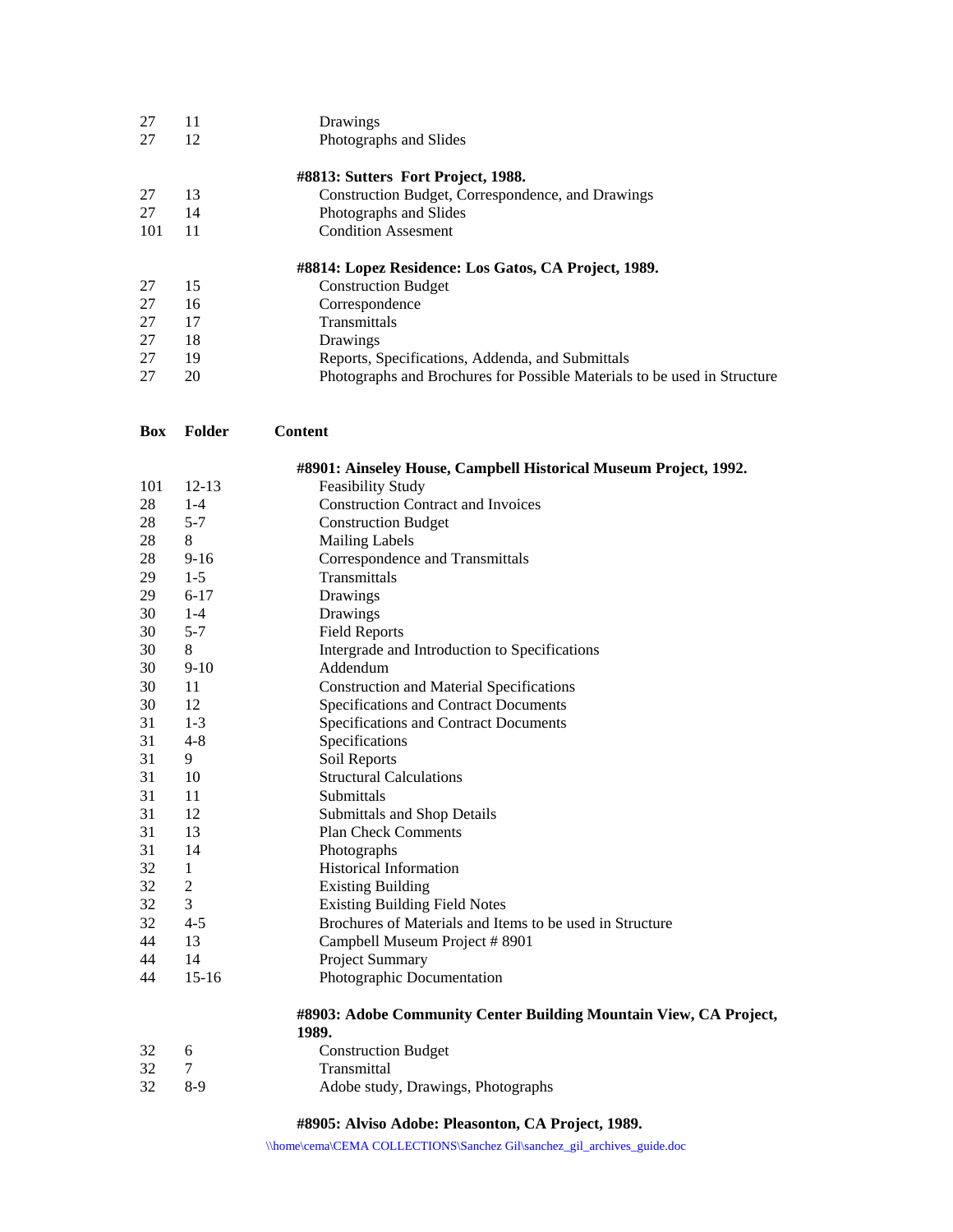| 32 | 10             | Slides of Adobe Weatherproofing                       |
|----|----------------|-------------------------------------------------------|
|    |                | #8907: Satren Residence Addition Project, 1989.       |
| 32 | 11             | <b>Construction Budget</b>                            |
| 32 | 12             | Dated Memos and Transmittals                          |
| 32 | 13             | Drawings                                              |
| 32 | 14             | Photographs                                           |
|    |                | #8911: Branciforte Adobe Repair Project, 1990.        |
| 32 | 15             | <b>Legal and Contractual Matters</b>                  |
| 32 | 16             | Correspondence and Transmittals                       |
| 32 | 17             | <b>Field Reports</b>                                  |
|    |                | #8912: Juana Briones House Project, 1989.             |
| 32 | 18-19          | Photographs and Negatives                             |
|    |                | #8913: Juana Briones House Restoration Project, 1990. |
| 32 | 20             | <b>Legal and Contractual Matter</b>                   |
| 33 | $\mathbf{1}$   | Correspondence and Transmittals                       |
| 33 | 2              | Architectural Information                             |
|    |                | #8914: Juan Avila Adobe Project, 1991                 |
| 33 | 3              | <b>Legal and Contractual Matters</b>                  |
| 33 | $\overline{4}$ | Correspondence and Transmittals                       |
| 33 | $5 - 8$        | Drawings                                              |
| 33 | 9              | Field and Test Reports                                |
| 33 | 10             | <b>Field Reports</b>                                  |
| 33 | 11             | Specifications                                        |
| 33 | 12             | Shop Details / Drawings and Submittals                |
| 33 | 13             | Photographs and Negatives                             |
| 33 | 14             | Photographs and Slides                                |
| 33 | 15             | Negatives / Photographs and Drawings                  |
| 33 | 16             | Historical Research and Reports                       |

# **SERIES IV: 1990s Projects**

| <b>Box</b> | Folder   | <b>Content</b>                                           |
|------------|----------|----------------------------------------------------------|
|            |          | #9001: Watson Residence Project, 1991.                   |
| 34         | 1        | <b>Legal and Contractual Matters</b>                     |
| 34         | 2        | Notes from Repair, Correspondence, and Transmittals      |
| 34         | 3        | <b>Field Reports</b>                                     |
|            |          | #9003: Folgers Stables Wunderlich Park Project, 1992.    |
| 34         | 4        | Legal and Contractual Matter                             |
| 34         | 5        | Correspondence, Transmittals, and Notes from Conferences |
| 34         | 6        | <b>Preliminary Drawings</b>                              |
| 34         | 7        | <b>Filed Reports and Test Reports</b>                    |
| 34         | $8 - 10$ | Specifications                                           |
| 34         | 11       | Shop Details and Submittals                              |
| 34         | 12       | Photographs and Negatives                                |
|            |          | #9004: Las Cruces Adobe Study Project, 1990.             |
| 34         | 13       | Legal Document                                           |
| 34         | 14       | Correspondence and Transmittals                          |
|            |          |                                                          |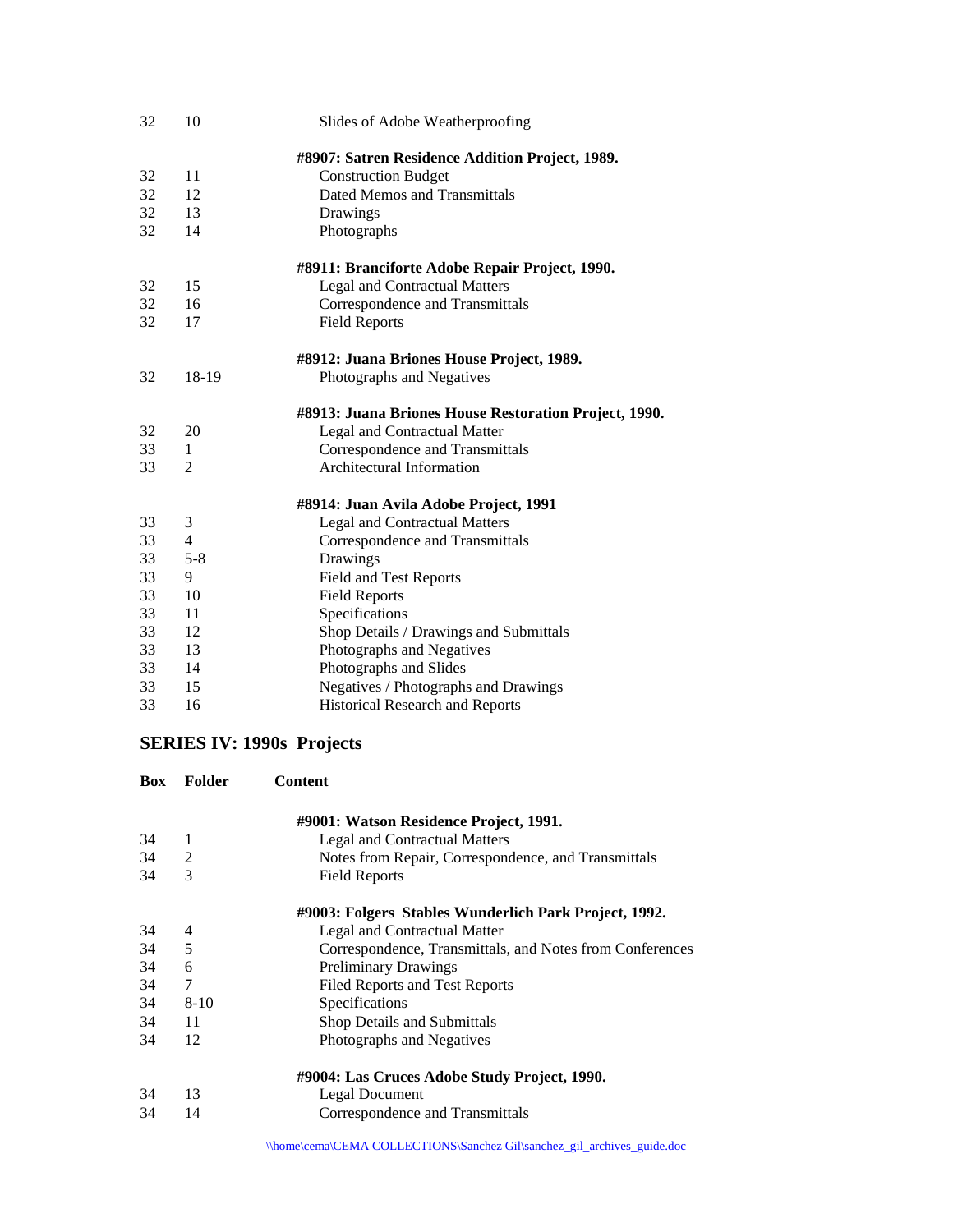| 34  | $15 - 16$      | Field Notes and Management Plan                                         |
|-----|----------------|-------------------------------------------------------------------------|
| 34  | 17             | Photographs                                                             |
| 34  | 18             | Slides, Photographs and Newspaper Clippings                             |
| 34  | 19             | Archaeological and Historical Information                               |
| 101 | 14             | <b>Stage Station</b>                                                    |
|     |                | #9005: Jesuit Retreat House Project, 1990.                              |
| 34  | 20             | <b>Legal and Contractual Matters</b>                                    |
| 34  | 21             | Correspondence and Transmittals                                         |
| 34  | 22             | Field Notes and Test Reports                                            |
| 34  | 23             | Photographs and Reports                                                 |
|     |                | #9006: Blas Aguilar Adobe Study Project, 1990.                          |
| 35  | $1 - 3$        | Adobe Study                                                             |
| 35  | 4              | Photographs and Negatives                                               |
| 35  | 5              | Historical Information and Archaeological Research                      |
| 101 | 15             | Archittect Investigation 1991                                           |
|     |                | #9007: Historical Depiction Site Project, 1990.                         |
| 35  | 6              | Drawings                                                                |
| 35  | 7              | Slides                                                                  |
|     |                | #9008: Vonk, Fegley Adobe Project, 1991.                                |
| 35  | 8              | <b>Legal and Contractual Matters</b>                                    |
| 35  | 9              | Correspondence and Field Notes                                          |
|     |                | #9009: Hoey Commercial Building Project, 1990.                          |
| 35  | 10             | Correspondence and Transmittals                                         |
| 35  | 11             | Drawings and Photographs                                                |
| 35  | 12             | (Papa Adobe) Photographs and Slides                                     |
|     |                | #9010: Parra Adobe and Montañez Adobe Project, 1990.                    |
| 35  | 13             | Research and Original Reports                                           |
| 35  | 14             | Transmittals, Correspondence, and Field Notes                           |
|     |                | #9011: Carrol Residence Project, 1990.                                  |
| 35  | 15             | Incoming and Outgoing Correspondence                                    |
|     |                | #9012: Police Department Renovations Project, 1991.                     |
| 35  | 16             | <b>Construction Budget</b>                                              |
| 35  | 17             | Incoming and Outgoing Correspondence and Transmittals                   |
| 35  | 18             | Drawings                                                                |
| 35  | 19             | Specifications                                                          |
|     |                | #9014: Rivercroft Project, 1992.                                        |
| 35  | 20             | Legal and Contractual Matters and Slides                                |
| 35  | 21             | Earthquake Repairs Documents, Correspondence and Transmittals           |
| 35  | 22             | Earthquake Repairs: Field and Test Reports                              |
|     |                | #9102: Public Works Development Project, 1991.                          |
| 36  | 1              | <b>Construction Budget</b>                                              |
| 36  | $\overline{2}$ | Correspondence and Transmittals                                         |
| 36  | $3 - 4$        | Drawings                                                                |
|     |                | #9103: Peralta Adobe Project, 1991.                                     |
| 36  | 5              | Correspondence and Transmittals                                         |
|     |                | \\home\cema\CEMA COLLECTIONS\Sanchez Gil\sanchez_gil_archives_guide.doc |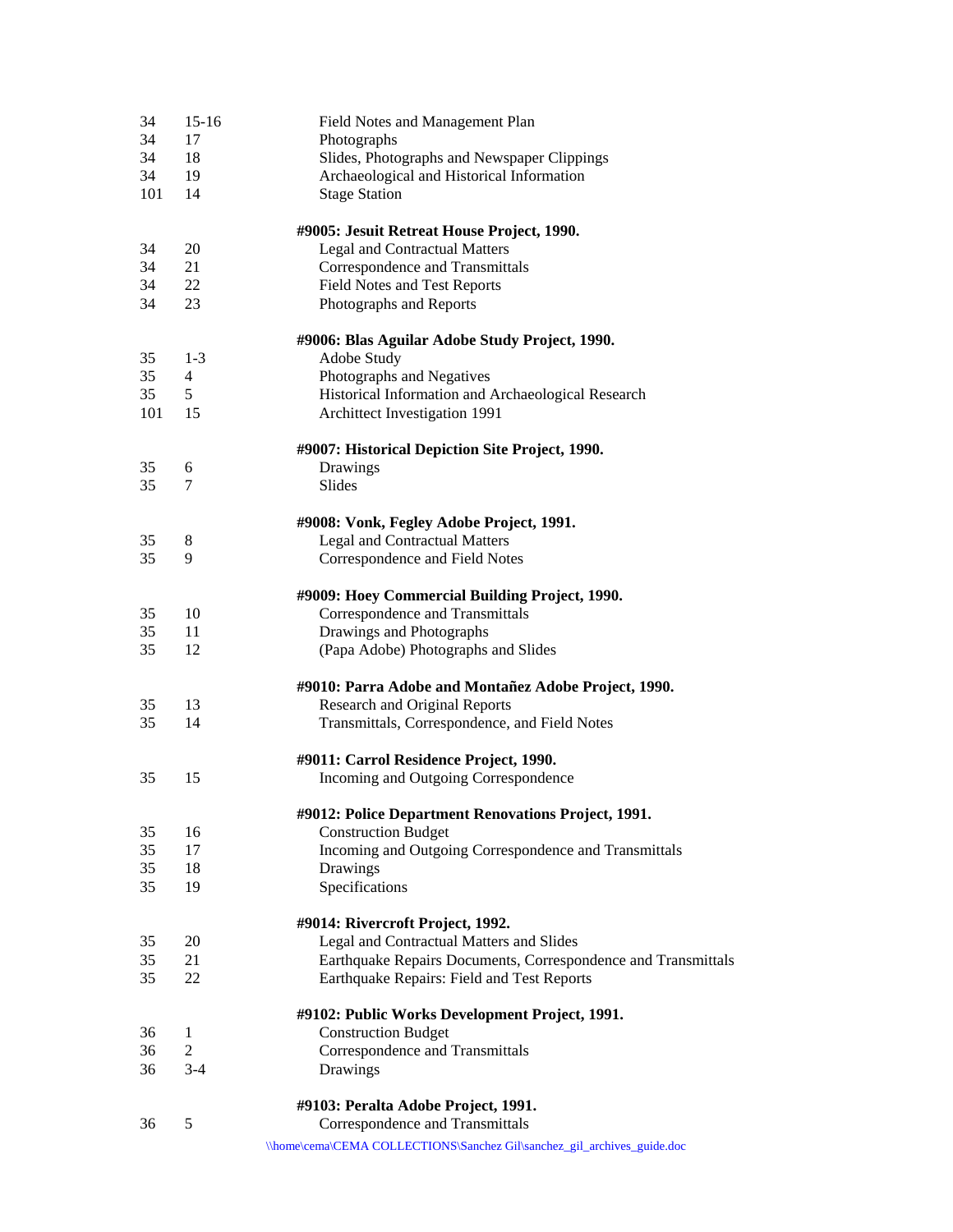| 36  | $6 - 7$        | Specifications                                                          |
|-----|----------------|-------------------------------------------------------------------------|
|     |                | #9104: Courtyard Wall, Rancho Los Cerritos Project, 1991.               |
| 36  | 8              | Correspondence and Transmittals                                         |
| 36  | 9              | Drawings                                                                |
|     |                |                                                                         |
|     |                | #9105: Orchard Wall Project, 1991.                                      |
| 36  | 10             | Correspondence (Dolley)                                                 |
| 36  | 11             | Drawings, "Dolley"                                                      |
| 36  | 12             | Architectural Report and Historical Information                         |
|     |                | #9106: Biblioteca Latino Americana Project, 1992.                       |
| 36  | 13             | Business Files and Correspondence                                       |
| 36  | 14             | Drawings, Submittals, Specifications, and Reports                       |
|     |                | #9107: Mills / Barron Pacific Project, 1991.                            |
| 36  | 15             | Legal and Contractual Documents                                         |
| 36  | 16             | Correspondence and Transmittals                                         |
|     |                | #9108: Neighborhood Preservation Project, 1991.                         |
| 36  | 17             | <b>Construction Budget</b>                                              |
| 36  | 18             | Correspondence                                                          |
| 36  | 19             | Drawings                                                                |
| 36  | 20             | Specifications                                                          |
|     |                |                                                                         |
|     |                | #9109: Mercado Sanchez Project, 1991.                                   |
| 36  | 21             | <b>Construction Budget</b>                                              |
| 36  | 22             | Correspondence                                                          |
|     |                | #9110: FEMA- Jefsen Hotel Project, 1991.                                |
| 36  | 23             | Correspondence and Transmittals                                         |
|     |                | #9112: Higuera Adobe Project, 1991.                                     |
| 36  | 24             | <b>Construction Budget</b>                                              |
| 36  | 25             | Correspondence                                                          |
| 36  | 26             | <b>Preliminary Drawings</b>                                             |
| 36  | 27             | Negatives and Photographs (Soberanes Adobe see project 9203 below)      |
| 37  | 1              | Correspondence and Transmittals                                         |
| 37  | $\overline{c}$ | Drawings                                                                |
| 37  | 3              | Reports/Non Historical                                                  |
| 37  | $\overline{4}$ | Adobe                                                                   |
| 101 | 16             | <b>Condition Assessment</b>                                             |
|     |                | #9113: Simi Adobe Strahearn Historical Park Project, 1991               |
| 37  | 5              | <b>Construction Documents</b>                                           |
| 37  | 6              | Photographs and negatives                                               |
| 37  | $7 - 8$        | <b>Historical Park Study</b>                                            |
| 101 | 17             | <b>Condition Assessment</b>                                             |
|     |                | #9114: Upton Sinclair House Project, 1991.                              |
| 38  | 1              | Legal Documents and Business Files                                      |
| 38  | 2              | Photographs and Slides                                                  |
|     |                | #9201: Williams Residence Project, 1992                                 |
| 37  | 9              | Study                                                                   |
| 37  | 10             | <b>Research and Drawings</b>                                            |
|     |                | \\home\cema\CEMA COLLECTIONS\Sanchez Gil\sanchez_gil_archives_guide.doc |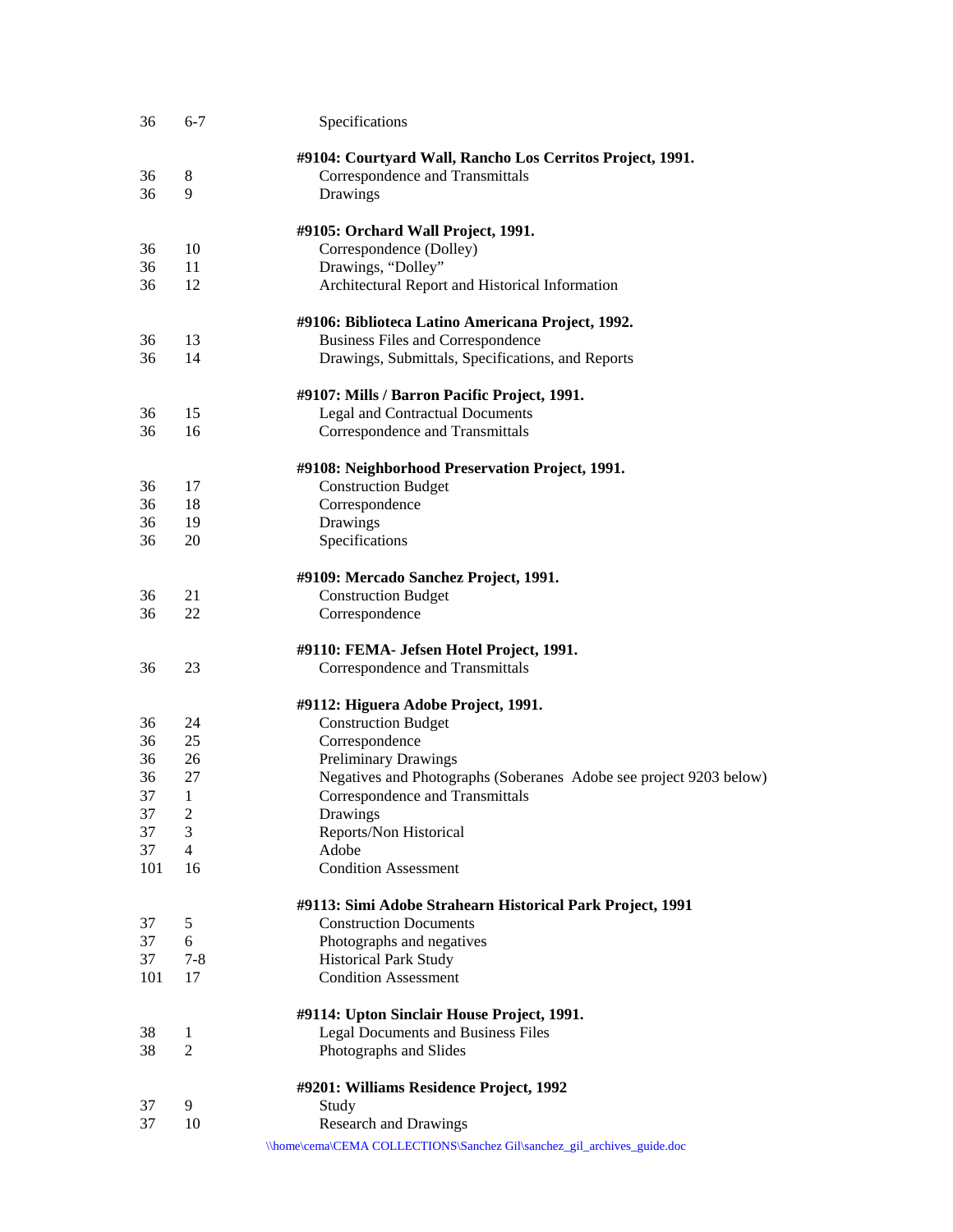| 101 | 18        | Historical resources Report                                                         |
|-----|-----------|-------------------------------------------------------------------------------------|
|     |           | #9202: Rancho Los Cerritos Project, 1992                                            |
| 37  | 11        | Drawings and notes for wall stabilization                                           |
| 37  | 12        | Wall assessment, correspondence and transmittals                                    |
| 37  | 13        |                                                                                     |
|     |           | Drawings                                                                            |
| 37  | 14        | Slides and negatives                                                                |
| 37  | 15        | Photographs and misc stamps                                                         |
|     |           | #9203: Soberanes Adobe Project, 1992                                                |
| 37  | 16        | Correspondence                                                                      |
| 44  | 17        | #9204: Gilmore Adobe Project, 1992                                                  |
|     |           | #9205: UCSC Cultural Landscape Report Project, 1992                                 |
| 37  | 17        | Correspondence/Transmittals                                                         |
| 37  | 18-19     | Reports                                                                             |
| 37  | 20        | Analysis, Historical Information                                                    |
|     |           |                                                                                     |
|     |           | #9206: Fischer Residence and Trout Gulch Adobe Project, 1992                        |
| 37  | $21 - 22$ | Proposal and Correspondence                                                         |
| 37  | 23        | Correspondence (Trout Gulch Adobe)                                                  |
| 37  | 24        | Photos and slides                                                                   |
|     |           | #9207: Sesnon House Cabrillo Community College Project 1992                         |
| 37  | 25        | Correspondence                                                                      |
| 37  | 26        | Submittals                                                                          |
| 37  | 27-28     | Building Analysis Report (includes paint samples for folgers stables)               |
|     |           |                                                                                     |
|     |           | #9209: Elks Building Project, 1992.                                                 |
| 37  | 29        | Correspondence                                                                      |
| 37  | 30-33     | Samples Specifications and Notes                                                    |
| 38  | 3         | Construction Budget of Owner and Constructor                                        |
| 38  | 4         | Materials                                                                           |
| 38  | 5         | Rock (Material used)                                                                |
| 38  | 6         | Slides, Photographs, and Negatives                                                  |
| 44  | 18        | #9208: Peralta Adobe Improvement Project                                            |
|     |           | #9210: Bolton Hall / Stone Hurst Project, 1992.                                     |
| 38  | 7         | <b>Legal and Contractual Documents</b>                                              |
| 38  | 8         | Drawings                                                                            |
|     |           |                                                                                     |
|     |           | #9211: Caudill Residence Project, 1992.                                             |
| 38  | 9         | Correspondence                                                                      |
| 38  | 10        | Transmittals                                                                        |
| 38  | 11        | <b>Construction Budget</b>                                                          |
| 38  | 12        | Drawings                                                                            |
| 38  | 13        | Photographs and Negatives                                                           |
|     |           | #9214: Adobe Ranch Residence Project, 1992.                                         |
| 38  | $14 - 15$ | Field Reports and Test Reports                                                      |
|     |           | #9215: Las Flores Adobe Project, 1992.                                              |
| 38  | 16        |                                                                                     |
| 38  | 17        | Study                                                                               |
|     |           | Drawings<br>\\home\cema\CEMA COLLECTIONS\Sanchez Gil\sanchez_gil_archives_guide.doc |
|     |           |                                                                                     |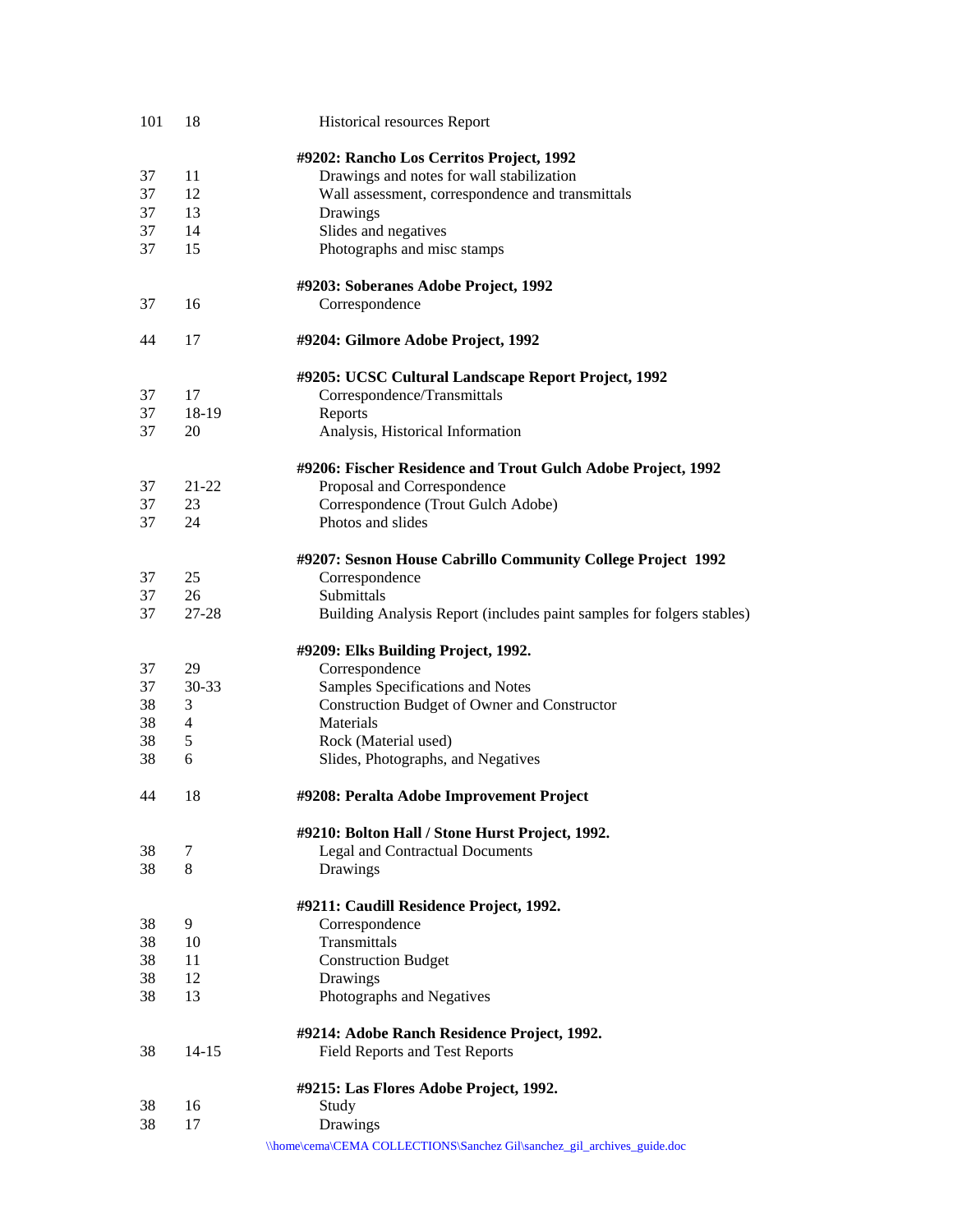| 38  | 18           | <b>Slides and Pictures</b>                                              |
|-----|--------------|-------------------------------------------------------------------------|
|     |              | #9216-1: Harbor Masters Cottage, 1992.                                  |
| 38  | 19           | Correspondence                                                          |
|     |              | #9218: Rancho Los Cerritos Project, 1992.                               |
| 38  | 20           | <b>Architectural Consultation</b>                                       |
|     |              | #9219: Folgers Stables Project, 1993                                    |
| 38  | 21           | Correspondence and Transmittals                                         |
| 38  | 22           | Slides and Photographs                                                  |
|     |              | #9303: Gil Adobe Adaptive Reuse Study Project, 1993.                    |
| 39  | 1            | <b>Mothballing Costs</b>                                                |
| 39  | 2            | Transmittals                                                            |
| 39  | 3            | Drawings                                                                |
| 39  | 4            | Field and Test Reports                                                  |
| 39  | 5            | Photographs                                                             |
| 39  | 6            | Reports of Scope of Work                                                |
| 39  | 7            | Information of Materials to be used                                     |
| 39  | 8            | Research on Lime Plaster                                                |
| 101 | 19           | Repair Description 1996                                                 |
|     |              | #9304: Verdugo Adobe Project, 1993.                                     |
| 39  | 9            | Correspondence                                                          |
| 39  | 10           | Photographs, Research, and Field Notes                                  |
| 101 | 20           | <b>Architectrual Assessment</b>                                         |
|     |              | #9307: Hacienda Materials and Procedures Project, 1994.                 |
| 39  | 11           | Transmittals                                                            |
| 39  | 12           | <b>Sketches and Field Notes</b>                                         |
| 39  | 13           | Photographs                                                             |
| 39  | 14           | Reports                                                                 |
|     |              | #9402: Rancho San Carlos Documentation Project, 1994.                   |
| 39  | 15           | Correspondence                                                          |
| 39  | 16           | Drawings and Field Notes                                                |
| 39  | 17           | Field and Test Reports                                                  |
| 39  | 18           | <b>Historical Research</b>                                              |
| 39  | 19           | Photographs                                                             |
| 46  | $\mathbf{1}$ | Appendix A                                                              |
| 46  | $\mathbf{2}$ | Photographs and negatives                                               |
| 46  | 3            | Santa Lucia Preserve                                                    |
| 101 | 21           | Survey                                                                  |
|     |              | #9405: El Mercado Vasquez Project, 1994.                                |
| 39  | 20           | Budgets, Owner and Contractor Contract                                  |
| 39  | 21           | Correspondence and Notes                                                |
| 39  | 22           | Transmittals                                                            |
| 39  | 23           | City Requirements/ Legal Information                                    |
| 39  | 24           | Slides                                                                  |
|     |              | #9406: Rancho Los Cerritos Project, 1994.                               |
| 39  | 25           | Photographs, Slides, and Negatives                                      |
| 39  | 26           | <b>Existing Building Information</b>                                    |
| 40  | $\mathbf{1}$ | <b>Budget SWAG Estimates</b>                                            |
|     |              | \\home\cema\CEMA COLLECTIONS\Sanchez Gil\sanchez_gil_archives_guide.doc |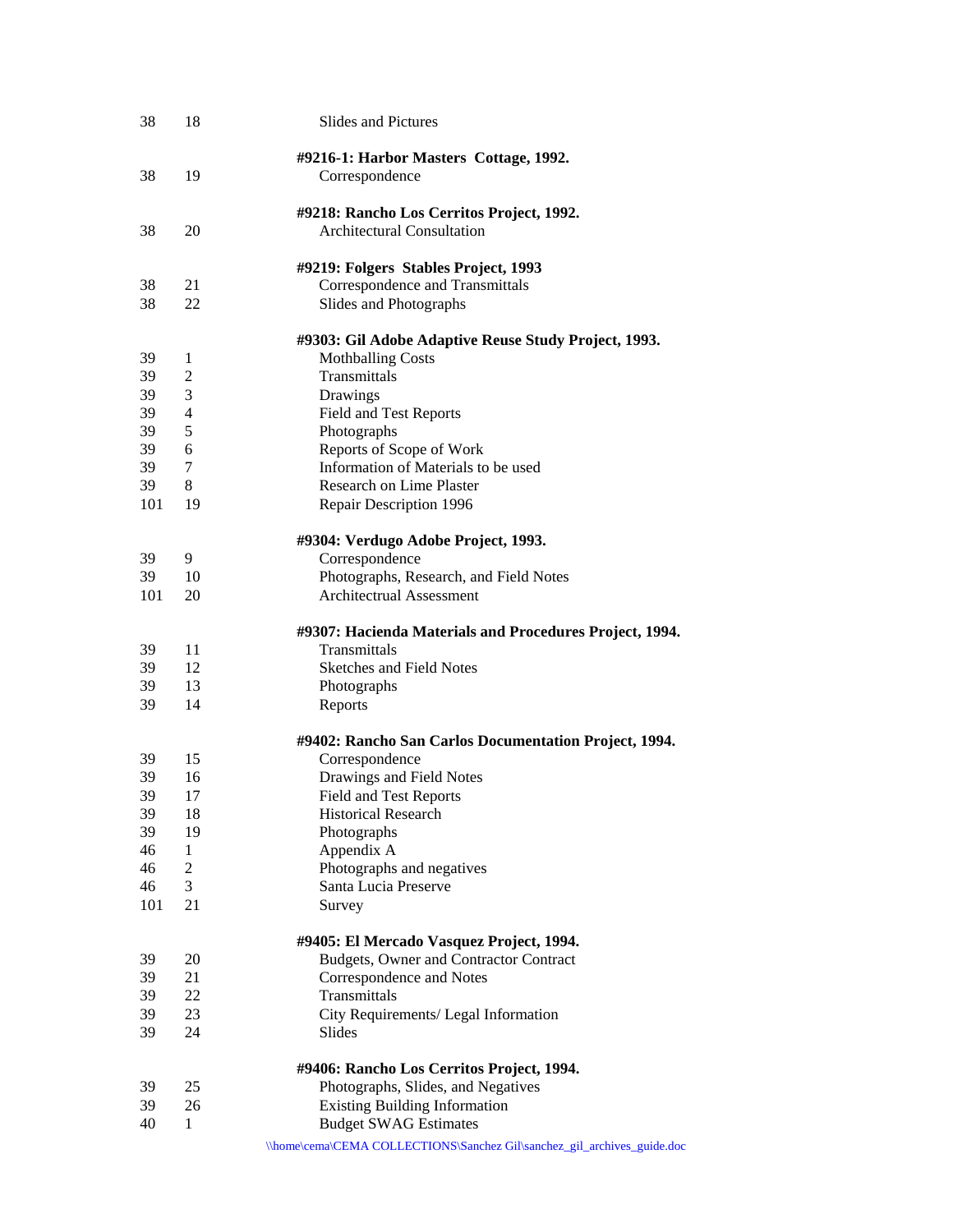| 40       | $\overline{c}$ | Budget Lump Sump Bid                                                    |
|----------|----------------|-------------------------------------------------------------------------|
| 40       | 3              | Transmittals                                                            |
| 40       | $4 - 7$        | Drawings and Submittals                                                 |
| 40       | $8-9$          | <b>Computer Disks</b>                                                   |
| 40       | 10             | <b>Field and Test Reports</b>                                           |
| 40       | 11             | Plans and Specifications                                                |
| 40       | $12 - 13$      | Specifications and Addenda                                              |
| 40       | $14 - 15$      | Photographs                                                             |
| 40       | 16             | Slides                                                                  |
| 40       | 17             | Brochures of Material and Items to be used in Structure                 |
|          |                | #9409: Garcia Residence Addition, 1994.                                 |
| 41       | 1              | <b>Budget</b>                                                           |
| 41       | 2              | Drawings                                                                |
| 41       | 3              | Photographs                                                             |
|          |                | #9410: Isaac Chase House, 1994.                                         |
| 41       | 4              | Transmittals                                                            |
| 41       | 5              | Photographs                                                             |
|          |                | (Building Project #326) 9411: Presidio of Monterey, 1994.               |
| 41       | 6              | Correspondence and Transmittal                                          |
|          |                | (Building Project #450-453) 9412: Presidio of Monterey, 1994.           |
| 41       | 7              | Correspondence and Technical Data                                       |
| 41       | 8              | <b>Historical Information</b>                                           |
|          |                | #9501: Train Station Study Palo Alto Project, 1995                      |
| 46       | 4              | Correspondence                                                          |
| 46       | 5              | <b>Research Report</b>                                                  |
| 46       | 6              | Photographs                                                             |
|          |                | #9502: Stables Area Study Rancho San Carlos Project, 1995               |
| 46       | 8              | Correspondence, Transmittals                                            |
| 46       | 9              | Drawings, Maps                                                          |
| 46       | 10             | Reports, Research                                                       |
| 46       | 11             | Photographs                                                             |
|          |                | #9503: Swett Brick Veneer Project, 1995.                                |
| 41       | 9              | <b>Contracts and Budgets</b>                                            |
| 41       | 10             | Correspondence                                                          |
| 41       | 11             | Drawings and Computer Disks                                             |
| 41       | 12             | Transmittals                                                            |
| 41       | 13<br>14       | Slides and Photographs<br><b>Brochures of Possible Products</b>         |
| 41       |                |                                                                         |
|          |                | #9505-B : City of San Jose Airport Toilets Project, 1995.               |
| 41       | 15             | <b>Budgets</b>                                                          |
| 41       | 16             | Correspondence<br>Transmittals                                          |
| 41       | 17             |                                                                         |
| 41<br>41 | 18<br>19       | Drawings                                                                |
|          |                | Test and Field Reports                                                  |
| 41       | $20 - 21$      | Specifications and Addenda                                              |
|          |                | #9507: Blacksmith Shop Project, 1995.                                   |
| 41       | 22             | <b>Consulting and Transmission</b>                                      |
|          |                | \\home\cema\CEMA COLLECTIONS\Sanchez Gil\sanchez_gil_archives_guide.doc |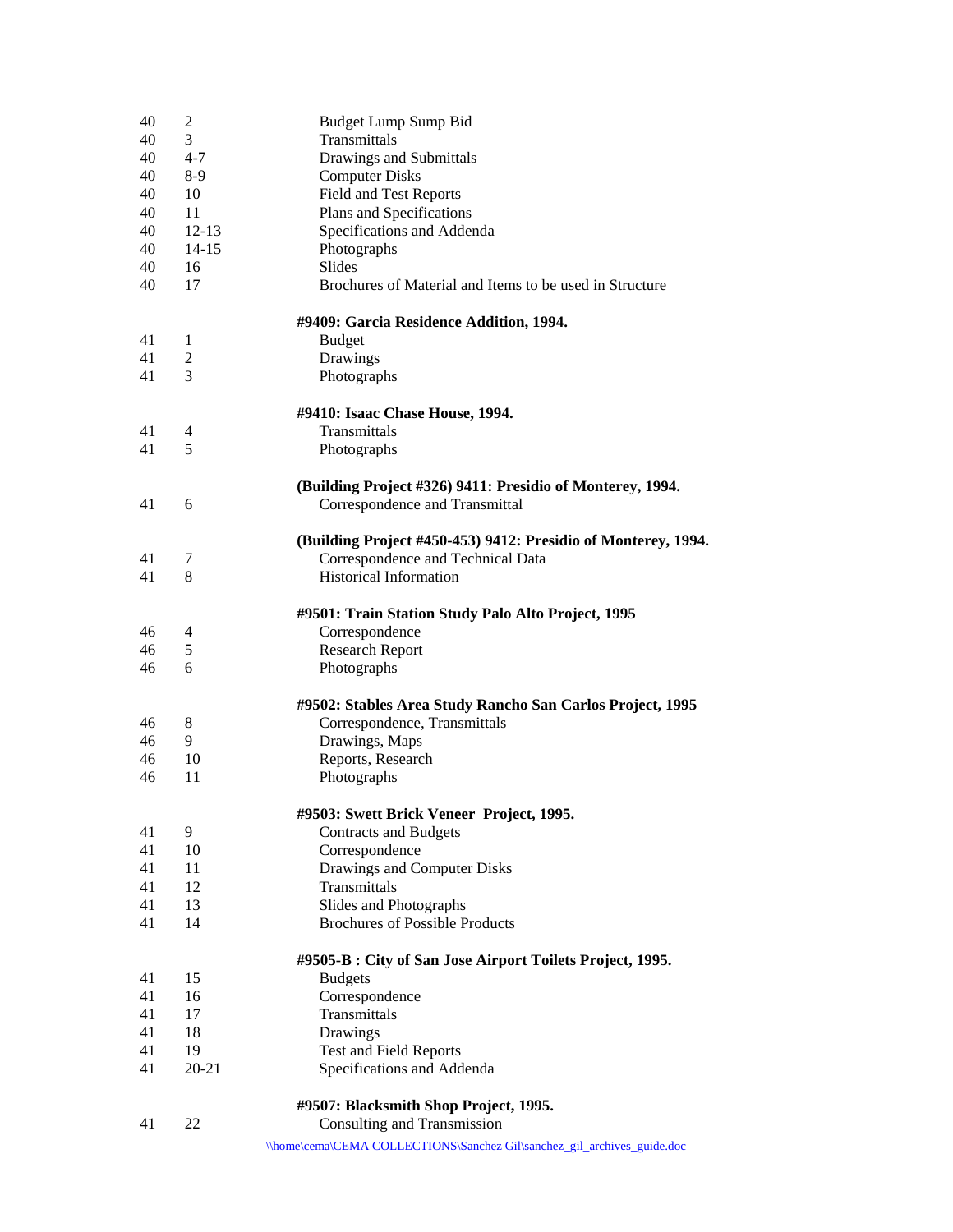|              |                          | #9508: Old Whaling Station Project, 1995.                                |
|--------------|--------------------------|--------------------------------------------------------------------------|
| 41           | 23                       | Plaster Repair                                                           |
|              |                          | #9513: Ventura Adobes Project, 1995.                                     |
| 41           | 24                       | Contract                                                                 |
| 41           | 25                       | <b>Budget and Photographs</b>                                            |
|              |                          | #9607: Train Station Palo Alto Project, 1995                             |
| 46           | $12 - 13$                | Reports, Notes, Drawings                                                 |
|              |                          | #9802: Cooperage Storm Repair UC Santa Cruz Project, 1998                |
| 46           | 14                       | Contract                                                                 |
| 46           | 15                       | Slides and notes                                                         |
|              |                          | #9802: Cowell Ranch Building Project, 1998                               |
| 46           | $16-18$                  | <b>Notes</b>                                                             |
|              |                          | <b>Flat box</b>                                                          |
| 42           | 1                        | Photographs of building damage, building unknown (located in CEMA)       |
| 46           | 7                        | Neary Rodriguez Adobe Santa Cruz, California. Proposal                   |
|              |                          | Mexican Heritage Corporation, Mexican Heritage Plaza. No project number. |
| 47           | $1 - 2$                  | Mexican Heritage Gardens (interview)                                     |
| 47           | 3                        | Correspondence, Transmittals and invoices                                |
| 47           | $\overline{\mathcal{L}}$ | Plaza                                                                    |
| 47           | 5                        | Project Analysis                                                         |
| 47           | 6                        | Board of directors meeting                                               |
| 47           | 7                        | Gardens                                                                  |
| 47           | 8                        | Slides Drawings and correspondence                                       |
| <b>VIDEO</b> |                          |                                                                          |
|              | V/1267/VHS               | Hispanic Profiles of Excellence                                          |

# **OVERSIZED ARCHITECTURAL DRAWINGS AND BLUEPRINTS**

| <b>Box # Project number</b> | <b>Project Name</b>                                                                 |
|-----------------------------|-------------------------------------------------------------------------------------|
| 7616/8908                   | Old Bank Building                                                                   |
| 7603                        | <b>Mountain View</b>                                                                |
| 3460                        | Marriott (Rolm)                                                                     |
| 3404                        | Marriotts Industrial Park (Rolm)                                                    |
| 2967                        | Lind Way Development Cabot Project                                                  |
| 2757                        | Cabak Associates                                                                    |
| 2747                        | Cabak Associates Blueprints (1975)                                                  |
| 7517                        | <b>Rolm Corporation Sketches</b>                                                    |
| 7517                        | Rolm Corporation                                                                    |
| 7423                        | Roberta Adobe                                                                       |
| 7416                        | Peralta Adobe                                                                       |
| 7707 / 8809                 | Plaza Hotel 1976 (5 drawings)                                                       |
| 7802<br>7910                | Reconstruction of Mission San Jose<br>James Lick Mill Preliminary Drawings Sketches |
|                             |                                                                                     |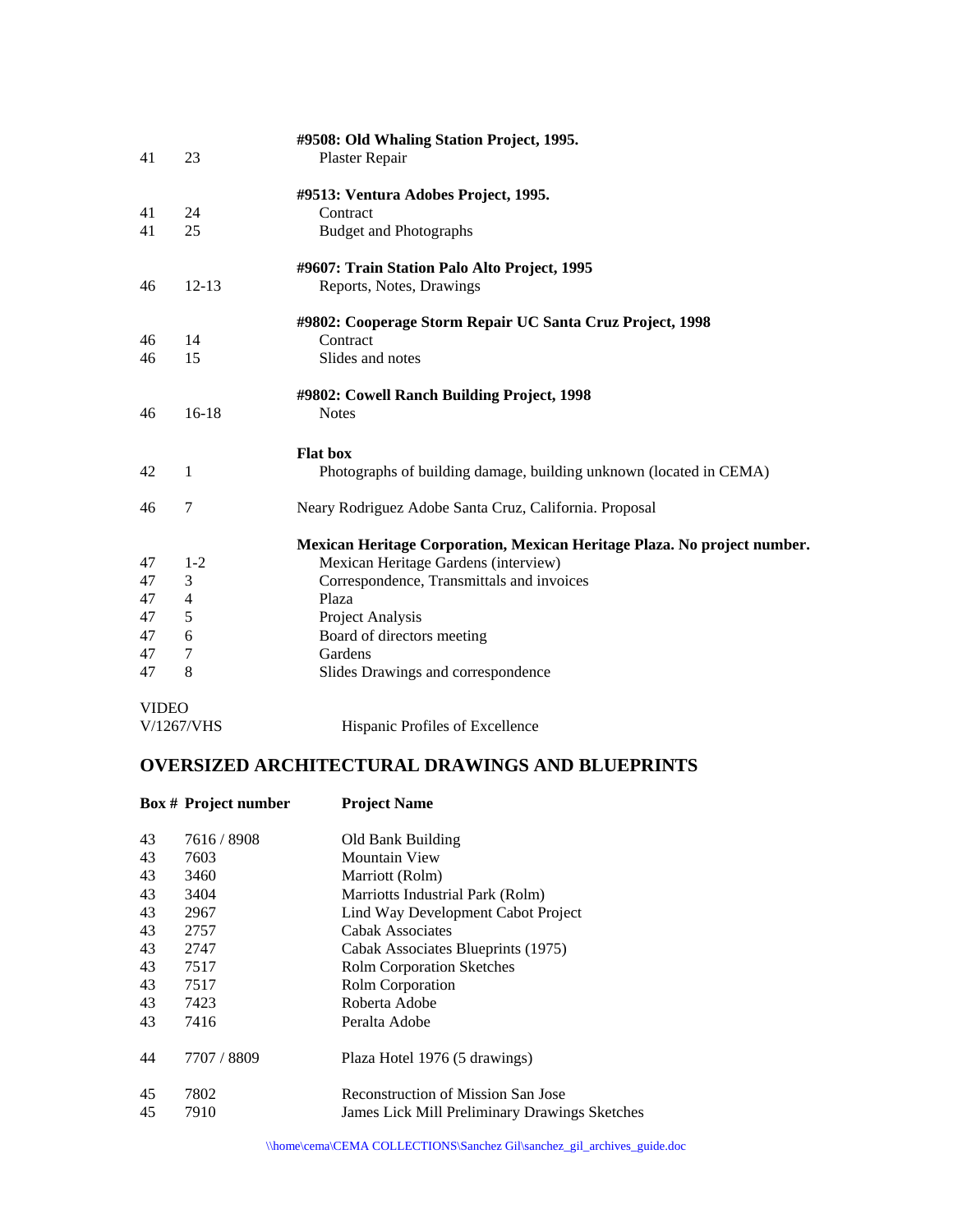| 45  | 7802               | Mission San Jose (3 drawings)                                           |
|-----|--------------------|-------------------------------------------------------------------------|
| 45  | 7712               | <b>Mountain View</b>                                                    |
| 103 | 7804               | <b>Mormon Fort</b>                                                      |
| 103 | 7804               | Mormon Fort (Case)                                                      |
| 46  | 7810               | <b>Blacksmith Shop Ranch House</b>                                      |
| 46  | 7802               | Mission San Jose (3 drawings)                                           |
|     |                    |                                                                         |
| 46  | 7909               | Casa Pequena                                                            |
| 47  | 7909               | Casa Pequena                                                            |
| 104 | 7909               | Casa Pequena (Packet 2)                                                 |
| 47  | 7908 / 8160        | Peralta Adobe                                                           |
| 47  | 7907               | <b>Bell Station</b>                                                     |
| 47  | 7813               | Chabot                                                                  |
| 47  | 7810               | Red Rock Canyon                                                         |
| 48  | 8007 / 8703        | Henry Residence / Revision                                              |
| 48  | 8005               | Santa Barbara Presideo Chapel (aerial views)                            |
| 48  | 8002               | F7 Churchill (2 drawings)                                               |
| 104 | 8003               | 1911 Jail Lassen County Project                                         |
|     |                    |                                                                         |
| 48  | 7910               | James Lick Mill                                                         |
| 49  | 8303               | Guajorne Adobe Hacienda (2 drawings)                                    |
| 104 | 8303               | Guajorne Adobe Hacienda (File #2)                                       |
| 104 | 8303               | Guajorne Adobe Hacienda (File #2A)                                      |
| 49  | 8205               | <b>Woodside Store</b>                                                   |
| 49  | 8204               | Johnson Residence                                                       |
| 49  | 8104               | Pensaquitos Ranch                                                       |
| 102 | 8104               | Pensaquitos Ranch (Packet 2)                                            |
| 102 | 8104               | Pensaquitos Ranch (Folder 2)                                            |
|     |                    |                                                                         |
| 103 | 8104               | Pensaquitos Ranch (Folder 8)                                            |
| 50  | 8505               | John Swett School                                                       |
| 50  | 8501               | Mr and Mrs. Sanchez Adobe Residence                                     |
| 50  |                    | Hayes Mansion Plan of Second Floor 1984                                 |
| 50  |                    | Hayes Mansion 1984                                                      |
| 50  | 8404               | McCabe Hall                                                             |
| 50  | 8404               | Mission San Jose (2 drawings)                                           |
| 51  | 8505               | John Swett School (5 drawings)                                          |
| 52  | 8602 / 810         | Lugo Residence                                                          |
| 52  | 8533               | Fair Oaks Motel                                                         |
| 52  | 8512               | Olivia /Ortega Adobes                                                   |
|     |                    |                                                                         |
| 52  | 3505               | John Swett School                                                       |
| 52  | 8505               | John Swett School                                                       |
| 53  | 8604 / 8205        | Santa Cruz Mission (5 drawings)                                         |
| 54  | 8704               | DeAnda Residence Morgan Hill                                            |
| 54  | 8702               | <b>Bruzzone Project</b>                                                 |
| 54  | 8701               | Rancho Los Cerritos (2 drawings)                                        |
| 54  | 8701 / 9108 / 9003 | Untitled                                                                |
| 54  | 8608               | Casa Arroyo                                                             |
| 55  | 8808               | Albinger Archeologocal Museum                                           |
| 55  | 8806               | Morgan Hill House                                                       |
| 55  | 8705 / 8805        | Dietz Residence                                                         |
|     |                    |                                                                         |
|     |                    | \\home\cema\CEMA COLLECTIONS\Sanchez Gil\sanchez_gil_archives_guide.doc |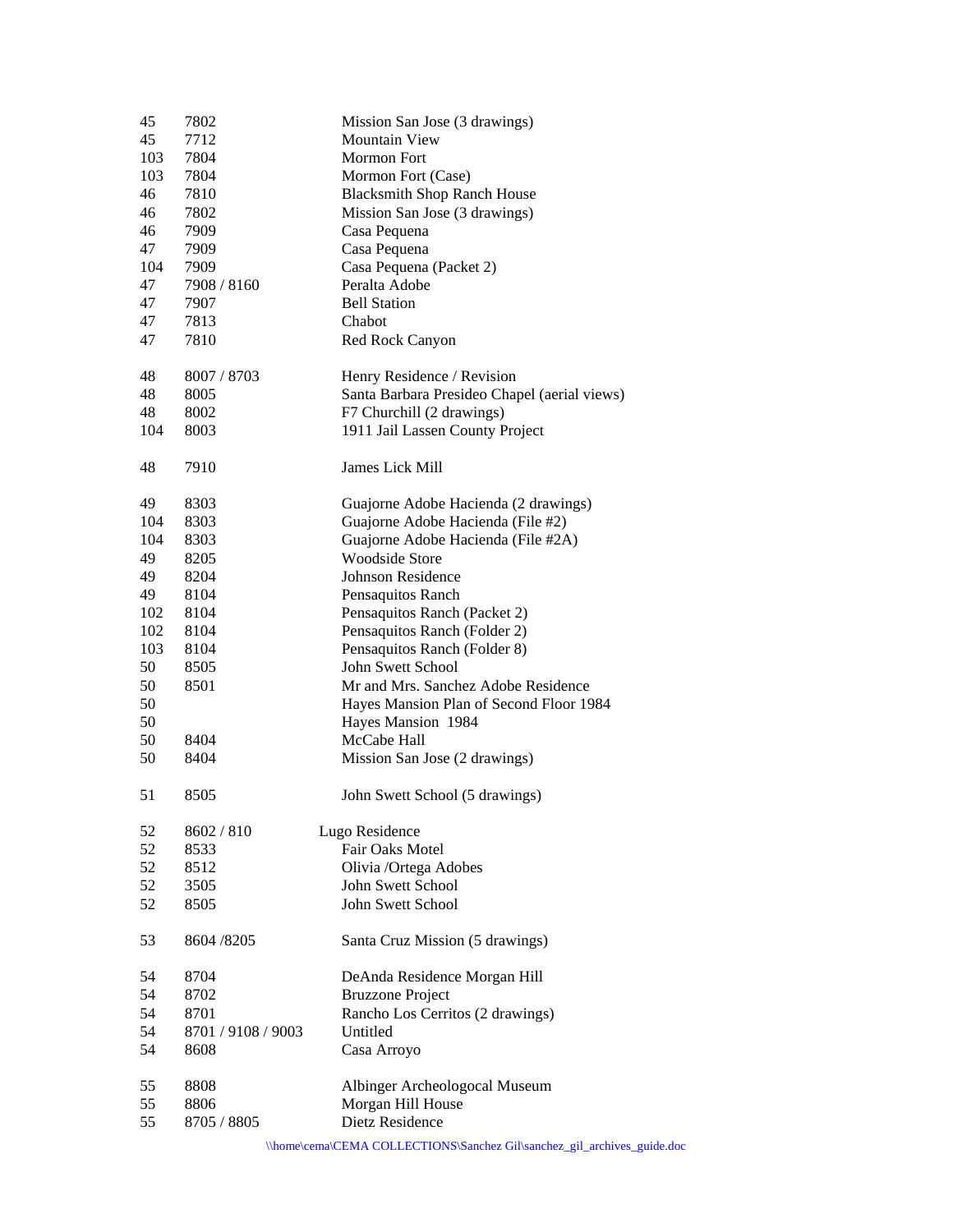| 55 | 8804               | Sunnyvale Historical Museum (2 drawings)                         |
|----|--------------------|------------------------------------------------------------------|
| 55 | 8801               | Vasquez Project                                                  |
|    |                    |                                                                  |
| 56 | 8901 / 9002        | Campbell Historic Museum (6 drawings) cont.                      |
|    |                    |                                                                  |
| 57 | 8901               | Campbell Museum                                                  |
| 57 | 8903               | Mountain View (Alagia Crosby, Engineers)                         |
| 57 | 8903               | Adobe Community Center Building / Mtn. View                      |
| 57 | 8906               | <b>Castellanos Residence</b>                                     |
| 57 | 8601/8908          | Old Bank Building / Tenant Impavement                            |
| 57 | 8913               | Juana Briones House                                              |
| 57 | 8819               | Untitled                                                         |
| 57 | 8401               | Untitled                                                         |
| 58 | 9006               | Blas Aguilar Adobe                                               |
| 58 | 8914               | Juan Avila Adobe                                                 |
| 58 | 8915 / 8604        | Santa Cruz Mission                                               |
| 58 | 8917               | Campbell Historic Museum                                         |
| 58 | 9003               | Folgers Stables (2 drawings)                                     |
| 58 | 8903               | Adobe Community Center Building / Mtn. View                      |
| 58 |                    |                                                                  |
|    | 8903               | Mountain View, Alagia Crosby Engineers                           |
| 58 | 8906               | Castellanos Residence                                            |
| 58 | 8601 / 8908        | Old Bank Building / Tenant Improvement                           |
| 58 | 8913               | Juana Briones House                                              |
| 58 | 8901 / 9002        | Campbell Historic Museum (6 drawings)                            |
| 59 | 9101               | Fort Hunter Liggett (5 drawings)                                 |
| 59 | 9009               | <b>Hoey Commercial Building</b>                                  |
| 59 | 9011               | Carrol Residence                                                 |
| 59 | 9012               | Police Department Revolution                                     |
| 59 | 9004               | Las Cruces Adobe (2 drawings)                                    |
| 59 | 9005               | <b>Jesuit Retreat House</b>                                      |
|    |                    |                                                                  |
| 60 | 9101               | Fort Hunter Liggett (5 drawings)                                 |
| 60 | 9102               | <b>Public Works Development</b>                                  |
| 60 | 9108               | Neighborhood Preservation                                        |
| 60 | 9207               | <b>Reference Prints</b>                                          |
| 60 | 9208               | Peralta Adobe                                                    |
| 61 | 9209               | <b>Elks Building</b>                                             |
| 61 | 9214               | Adobe Ranch House                                                |
| 61 | 9307               | F.H.L. The Hacienda                                              |
| 61 | 9402               | Rancho San Carlos                                                |
| 61 | 9114 / 8902 / 9106 | <b>Upton Sinclair House</b>                                      |
| 62 | 9408               | <b>Blount Deck</b>                                               |
| 62 | 9409               | Garcia Residence Addition                                        |
| 62 | 9504               | Gilmore Adobe                                                    |
| 62 | 9604               | Sloan Residence                                                  |
| 62 |                    | Miscellaneous (Woodruff Residence, Leonis Adobe, Pio Pico House) |
|    |                    |                                                                  |

# **SERIES V SUPPLEMENTARY**

# **#0205: La Pena Adobe September 17, 2005**

| 63 | Pena Adobe SCWC Specifications, 0205-4                                  |
|----|-------------------------------------------------------------------------|
| 63 | Pena Adobe SCWC Specifications, 0205-4                                  |
|    | \\home\cema\CEMA COLLECTIONS\Sanchez Gil\sanchez_gil_archives_guide.doc |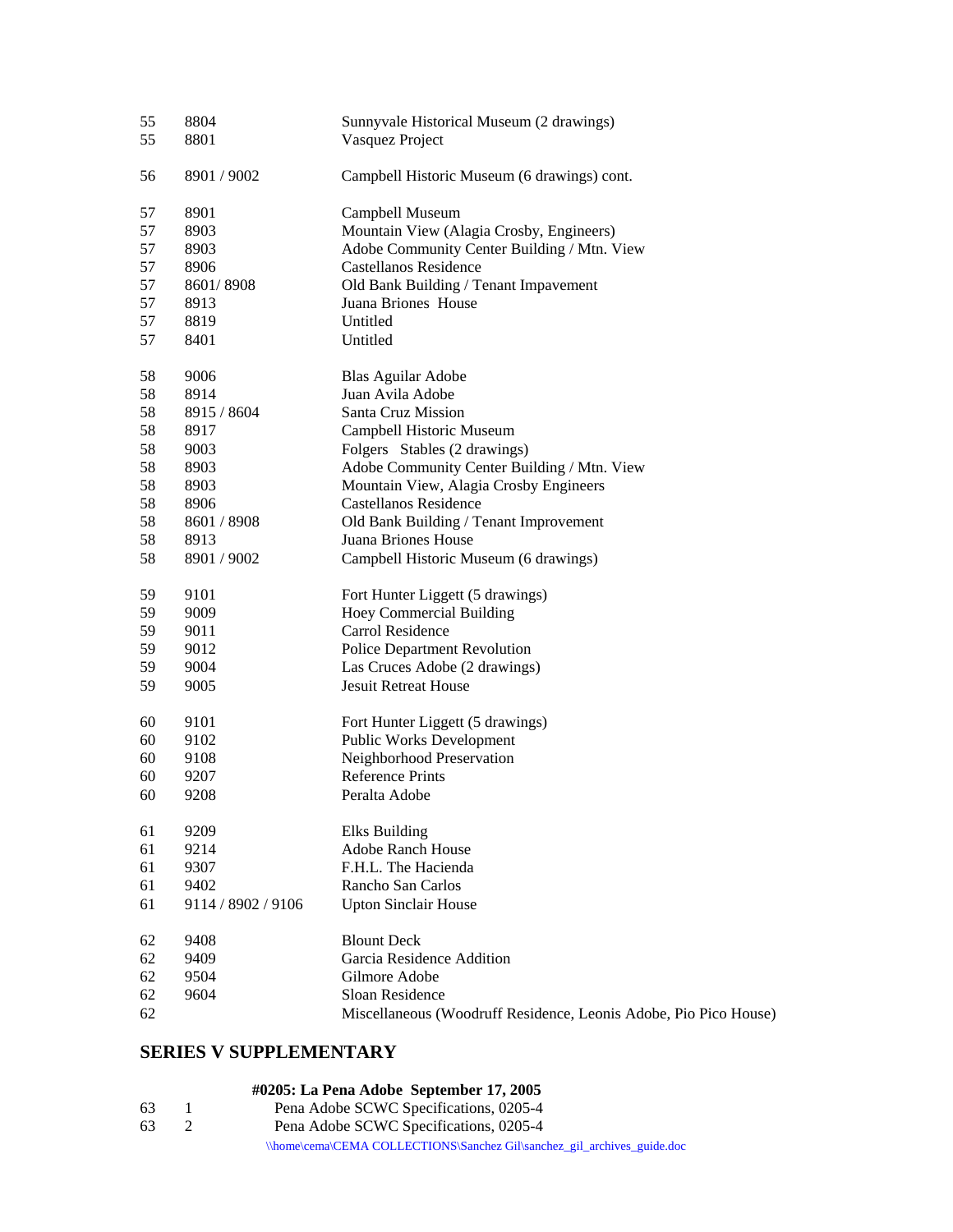- 63 3 Pena Adobe SCWC Reports/Calculations, 0205-3B
- 63 4 Santa Clara Womens Club, 1994
- 63 5 Santa Clara Womens Club, 1999
- 63 6 Womens Club Adobe, 0101-A
- 63 7 La Pena Brochures, 0205-9
- 63 8 La Pena Adobe Blueprints
- 63 9 Pena Adobe SCWC Field Reports, 0205-3A
- 63 10 Pena Adobe SCWC Submittals, 0205-5
- 63 11 Pena Adobe SCWC Submittals, 0205-5
- 63 12 Pena Adobe SCWC Transmittals, 0205-1B
- 63 13 Pena Adobe SCWC drawings, 0205-2
- 63 14 Pena Adobe SCWC drawings, 0205-2
- 63 15 Untitled
- 63 16 Pena Adobe SCWC Contracts, 0205-A
- 63 17 Pena Adobe SCWC Sub-Consultants Contracts, 0205-A2
- 63 18 Pena Adobe SCWC Construction Budgets, 0205-B
- 63 19 Pena Adobe SCWC Pay requests/ Cos
- 63 20 Pena Adobe SCWC Correspondence, 0205-1A

## **Sanchez**

| 64 |   | Peralta Cross Sections, Peralta Restoration, Peralta Adobe                            |
|----|---|---------------------------------------------------------------------------------------|
| 64 | 2 | Deamda Res, Columbus Indiana Contemporary Architects Oct. 1983                        |
| 64 | 3 | Black/White Photos, Carmel, San Antonio, La Purisima Concepcion Miss 1980-1982        |
| 64 | 4 | ROLM, Casa Pequeña Preparation 1985, Hayes Mansion, Santa Barbara, Aug. 1985,         |
| 64 | 5 | Red Rock Canyon, Las Vegas Mormon Fort, Old Bank 1/88, Fort Chuertu 10/87,            |
|    |   | Peralta 1985                                                                          |
| 64 | 6 | Mission San Juan Capistrano May 1984, Smith Residence 1978, Santa Barbara             |
|    |   | Presidio March 1987, Santa Barbara Chapel #8005, Frank Loyd Wrights Hollyhock         |
|    |   | House L.A. 1980, Peralta Roberto Santa Barbara Murphs Sanchez Office, Peralta<br>1985 |
| 64 |   | Missions: San Carlos Borrome, Santa Cruz, & San Francisco De Asis                     |
|    |   | <b>SCMSHP 8604-6</b>                                                                  |

101 22 Sanchez Ranch Adobe Field Investigation 1986

## **#8512: Ventura Adobe #9906: Cutting Horse Restaurant, #9506: Paint Study Cardiff House, #9804: San Felipe Ranch Adobe**

- 65 1 Olivas Adobe Ventura, CA Project A OL-8512A 65 2 Ortega Adobe Ventura, CA Project B OR-8512A 65 3 Museum Guidelines (Ventura) 65 4 Ventura Adobes 8512-B 65 5 Ventura Adobes 8512-1 Correspondence, Memos, Transmittals 65 6 Ventura Adobes 8512-2 Olivas 65 7 Ventura Adobes 8512-3 Test Reports 65 8 Ventura Adobes Ortega 8512-2 65 9 Ventura Adobes Ortega Photos 8512-6 65 10 Ventura Adobes Olivas Photos 8512-6 65 11 Ventura Adobe Archeological Reports Hist. Research 8512-7 65 12 Ventura Adobes Mat'l. Brochures, Apps. 8512-9, 10 65 13 Cutting Horse Restaurant 9906-A 65 14 Cutting Horse Restaurant Correspondence 9906-1 65 15 Paint Study for Cardiff House Contracts 9506-A 65 16 Paint Study for Cardiff House Correspondence 9506-1 65 17 Ventura Adobes Existing Bldg. 8512-8 65 18 Paint Study for Cardiff Drugs 9506-2
- 65 19 Adobe, San Felipe Ranch Merced, CA 9804-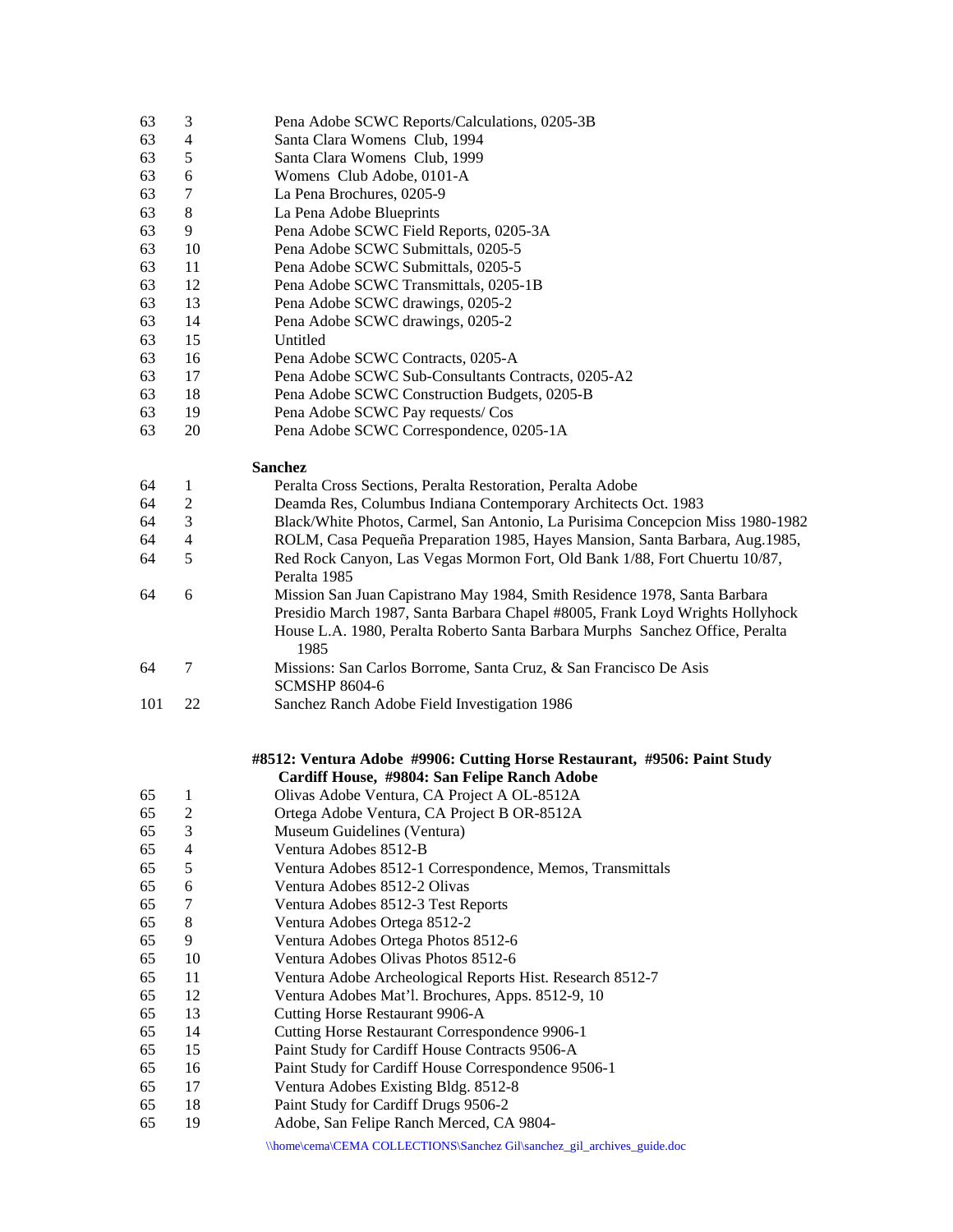### **September 17, 2005**

- 66 1 Rodriguez Adobe
- 66 2 Las Flores Adobe Study Photos, History Info 9215-6
- 66 3 Las Flores Adobe Study Drawings 9215-2
- 66 4 Alviso Adobe Pleasanton, Cali.
- 66 5 Gable Residence (Porch) 2005A
- 66 6 Mountain View Adobe Amana Construction 9909
- 66 7 Tenant Improvements Old Bank Building (Drawing) 8908-2
- 66 8 Tenant Improvements Old Bank Bldg. 8908-1 Tenant Improvements Old Bank --
- Building 8908-1
- 66 9 Tenant Improvements Old Bank Building 8908-A
- 66 10 Blue Print
- 66 11 The Castro Adobe 8910
- 66 12 Hollins House Restaurant
- 66 13 Jenkins Adobe Repair 8911-A, 1,2
- 66 14 Castellanos Guest House Remodel 8906-1A
- 66 15 Castellanos Guest House Remodel 8906-A
- 66 16 The Aller Adobe 8912
- 66 17 Newberry Adobe 8904-1
- 66 18 Newberry Adobe Masonry Repair 8904-A1
- 66 19 Montañez Adobe 2004-A,1
- 66 20 Trescony Ranch
- 66 21 Blue Print
- 66 22 Gilmore Adobe 9204
- 66 23 Native Daughters San Juan Bautista
- 66 24 Santa Cruz Island Foundation
- 66 25 Untitled

## **#9504 #8902: Horley**

- 67 1 Horley Guest House Business File 9504-A
- 67 2 Rancho Cienega del Gabilan Budgets/ Contractors Contract/ Billing 8902-B
- 67 3 Horley Guest House Budgets, Contractual Matters 9504-B
- 67 4 Horley Guest House Field & Test Reports 9504-3
- 67 5 Horley Guest House Transmittals 9504-1B
- 67 6 Horley Guest House Drawings/Computer Disks 9504-2
- 67 7 Horley Residence
- 67 8 Blue Prints
- 67 9 Blue Prints
- 67 10 Rancho Cienega del Gabilan 8902-A
- 67 11 Rancho Cienega del Gabilan Correspondence & Transmittals 8902-1
- 67 12 Horley (Phase-1) 8902-A(G/H)
- 67 13 Rancho Cienega del Gabilan Drawings 8902-2
- 67 14 Rancho Cienega del Gabilan Drawings 8902-2
- 67 15 Rancho Cienega del Gabilan Reports 8902-3
- 67 16 Guest House/ Garage (Phase-1) 8902-(G.H.)

#### **#8902 #9709B: La Casa Horley**

- 68 1 Rancho Cienega del Gabilan Brochures/ Possible Products 8902-9
- 68 2 Rancho Cienega del Gabilan Photographs 8902-6
- 68 3 La Casa Horley Contracts 9709-A
- 68 4 La Casa Horley/ Use Permit Application 9709
- 68 5 La Casa Horley Construction Budgets 9709-B
- 68 6 La Casa Horley Correspondence #1 9709-1A
- 68 7 La Casa Horley Correspondence #2 9709-1A
- 68 8 La Casa Horley Correspondence #3 9709-1A
	- \\home\cema\CEMA COLLECTIONS\Sanchez Gil\sanchez\_gil\_archives\_guide.doc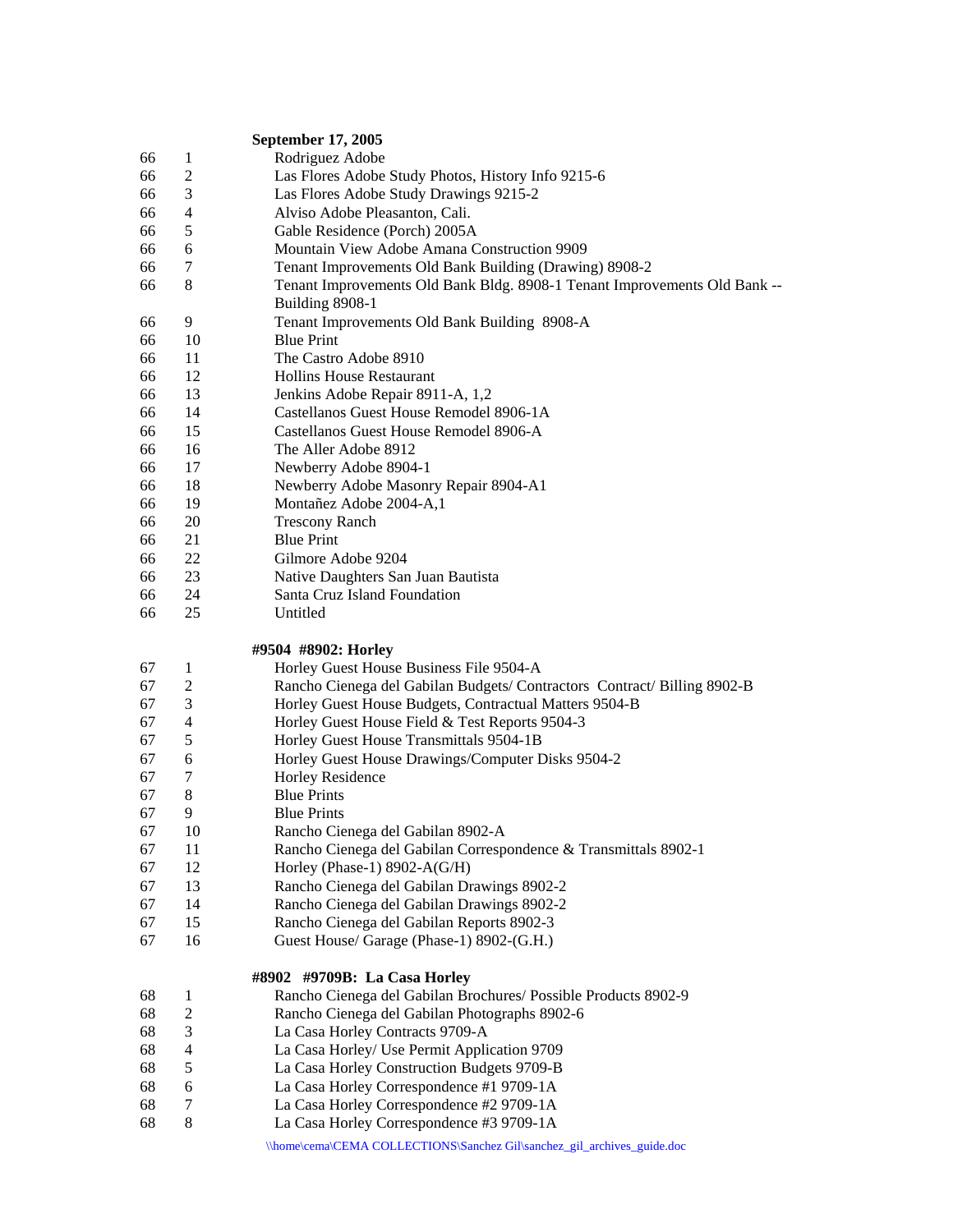| 68   | 9              | Untitled                                                                      |
|------|----------------|-------------------------------------------------------------------------------|
| 68   | 10             | La Casa Horley Contract/ Payment Requests 9709-2                              |
| 68   | 11             | La Casa Horley Drawings #1 9709-2                                             |
| 68   | 12             | La Casa Horley Drawings #2 9709-2                                             |
| 68   | 13             | La Casa Horley Drawings #3 9709-2                                             |
| 68   | 14             | La Casa Horley Tests Reports #1 9709-3A                                       |
| 68   | 15             | La Casa Horley Test Reports #3 9709-3A                                        |
| 68   | 16             | La Casa Horley Specifications/ Agenda #1 9709-4                               |
| 68   | 17             | La Casa Horley Specifications/ Agenda #2 9709-4                               |
| 68   | 18             | La Casa Horley Photos 9709-6                                                  |
|      |                |                                                                               |
|      |                | #9101: Fort Hunter Liggett                                                    |
| 69   | 1              | FHL Historic Preservation Plan Correspondence- Transmittals 9101-1            |
| 69   | $\mathfrak{2}$ | Hacienda                                                                      |
| 69   | 3              | <b>Mission Field Notes</b>                                                    |
| 69   | $\overline{4}$ | Mission Write-Ups                                                             |
| 69   | 5              | Mission Research (New)                                                        |
| 69   | 6              | Mission Area (Existing Prior to Study)                                        |
| 69   | 7              | FHL Historic Preservation Plan (Fort Hunter Liggett) Contract 9101-A          |
| 69   | $\,8\,$        | FHL Historic Preservation Plan R.F.P 9101-C                                   |
| 69   | 9              | FHL Historic Preservation Plan Schedules 9101-1D                              |
| 69   | 10             | FHL Historic Preservation Plan Photos 9101-6                                  |
| 69   | 11             | FHL Historic Preservation Plan Comm. Mtg. Info Historical Background Citation |
| List |                | 9101-7                                                                        |
| 69   | 12             | Memos re:HPP                                                                  |
| 69   | 13             | FHL Historic Preservation Plan Field Notes on Bldgs. 9101-8                   |
| 69   | 14             | Maintenance Manuel-F.H.L                                                      |
| 69   | 15             | Maintenance Manuel Drafts                                                     |
| 69   | 16             | FHL Historic Preservation Plan Drawings 9101-2                                |
| 69   | 17             | <b>Historical Research-Misc. Notes</b>                                        |
| 69   | 18             | Dunaway House                                                                 |
| 69   | 19             | $T-G$                                                                         |
| 69   | 20             | T-360                                                                         |
| 69   | 21             | <b>Bolton Adobe</b>                                                           |
| 69   | 22             | Barn @ El Diojo                                                               |
| 69   | 23             | Concrete Bldg.                                                                |
| 69   | 24             | <b>Outlying Buildings</b>                                                     |
| 69   | 25             | Jolon                                                                         |
| 69   | 26             | Untitled                                                                      |
| 69   | 27             | Multiple Resource Area Form                                                   |
| 69   | 28             | Maintenance Manuel for the Hacienda                                           |
| 69   | 29             | T-111                                                                         |
| 69   | 30             | T-119 Blacksmith Shop                                                         |
| 69   | 31             | T-120 Tin Barn                                                                |
| 69   | 32             | $T-124$                                                                       |
| 69   | 33             | T-131 Chicken Coop                                                            |
| 69   | 34             | $T-132$                                                                       |
| 69   | 35             | $T-149$                                                                       |
| 69   | 36             | Cantonment Area                                                               |
| 69   | 37             | Untitled                                                                      |
|      |                |                                                                               |
|      |                | #9208: Peralta Adobe                                                          |
| 70   | 1              | Peralta Adobe Historic Park Contracts/Invoices 9208-A                         |
| 70   | 2              | Peralta Adobe Historic Park / Contractor Progress Pay Construction Budgets    |
| 70   | 3              | Contract Owner/Contractor 9208-B                                              |
| 70   | 4              | Peralta Adobe Historic Park Correspondence 9208-1A                            |
|      |                | \\home\cema\CEMA COLLECTIONS\Sanchez Gil\sanchez_gil_archives_guide.doc       |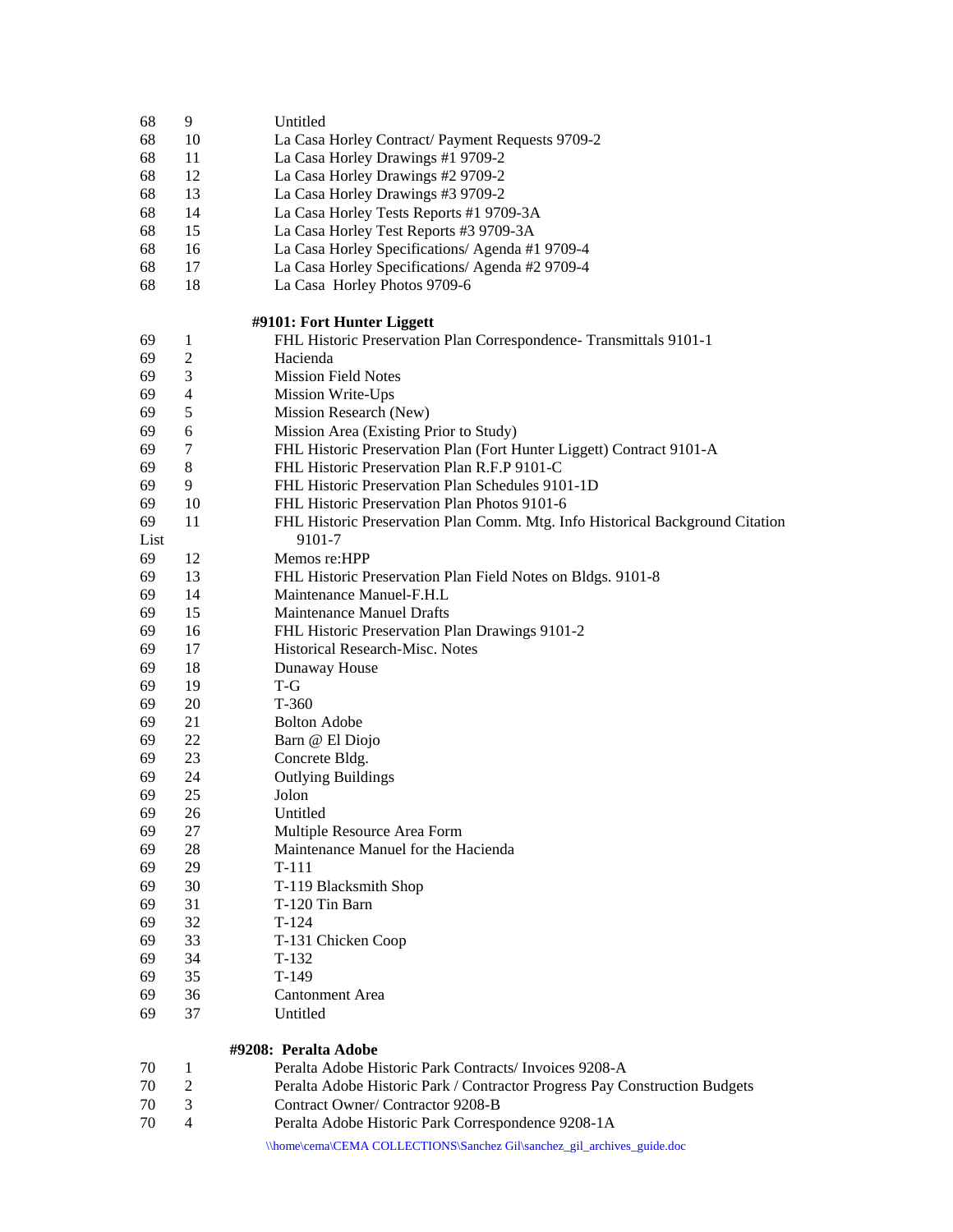- 70 5 Peralta Adobe Historic Park Consultant Contracts/ Invoices 9208-A1
- 70 6 Peralta Adobe Historic Park Drawings 9208-2
- 70 7 Peralta Mailing List
- 70 8 Colors
- 70 9 Peralta Adobe Historic Park Transmittals 9208-1B
- 70 10 Peralta Adobe Historic Park Insurance Policies 9208-1C
- 70 11 Peralta Adobe Historic Park Reports 9208-3
- 70 12 Peralta Adobe Historic Park Specifications 9208-4
- 70 13 Peralta Adobe Historic Park Submittals 9208-5
- 70 14 Peralta (Photographs) 9208-6
- 70 15 Peralta Adobe Historic Park Site & Building Condition Assessment 9208-8
- 70 16 Peralta Adobe Historic Park Brochures of Possible Products 9208-9
- 70 17 Peralta Adobe Historic Park Interpretive Materials 9208-11
- 70 18 Peralta Adobe Historic Park Photographs 9208-6

#### **#9704 #9602: Casa Amesti Adobe**

\\home\cema\CEMA COLLECTIONS\Sanchez Gil\sanchez\_gil\_archives\_guide.doc 71 1 Agendas Daryl & Gil (9704/9602) (Amesti Adobe) 1997 71 2 Casa Amesti Walls Contracts 97044-A 71 3 1Casa Amesti Contract Btw Owner/ Contractor Contractors Payment Request 71 4 Casa Amesti Walls Correspondence 9704-1 71 5 Casa Amesti Eq. Hazard Reduction Business 9602I-A 71 6 Casa Amesti Eq. Hazard Reduction Correspondence 9602I-1A 71 7 Casa Amesti Eq. Hazard Reduction Specifications/ Addendoms 9602-4 71 8 Casa Amesti Eq. Hazard Reduction Submittals 9602I-5 71 9 Casa Amesti Eq. Hazard Reduction Construction Budgets Payment Request & Other **Contracts** 71 10 Casa Amesti Contractors Proposed Change Orders & Change Orders 9602-B2 71 11 Casa Amesti Transmittals 9602I-1B 71 12 Casa Amesti Eq. Hazard Reduction Drawings 9602I-2 71 13 Casa Amesti Hazard Reduction Field Reports/ Const. Memos Test Reports 9602-3A 71 14 Casa Amesti Eq. Hazard Reduction Structural Calc. 9602I-3B 71 15 Casa Amesti Hazard Reduction Test Reports 9602-3B 72 1 Petaluma Adobe 9801 72 2 Petaluma Adobe Contracts 9801 72 3 Petaluma Adobe Construction Budgets 9801-B 72 4 Petaluma Adobe Correspondence 9801-1A 72 5 Petaluma Adobe Transmittals 9801- 1B 72 6 Petaluma Adobe Drawings 9801-2 72 7 Petaluma Adobe Field Reports 9801- 3A 72 8 Petaluma Adobe Construction Test/ Reports 9801-3B 72 9 Petaluma Adobe Specifications 9801-4 72 10 Petaluma Adobe Shop Drawings 9801-5 72 11 Petaluma Adobe Structural Analysis 9801-9 72 12 Petaluma Adobe Photos 9801 **#9407 #9708: Milpitas Park Toilets**  73 1 Four Park Toilets Contracts 9708-A 73 2 Four Park Toilets Construction Budgets 9708-B1 73 3 Four Park Toilets Contract/ Payment Requests 9708-B2 73 4 Four Park Toilets Correspondence 9708-1A 73 5 Four Park Toilets Transmittals 9708-1B 73 6 Four Park Toilets Drawings 9708-2 73 7 Four Park Toilets Test Reports 9708-3A 73 8 Four Park Toilets Field Reports/ Constr. Memos 9708-3B 73 9 Four Park Toilets Specifications/ Agenda 9708-4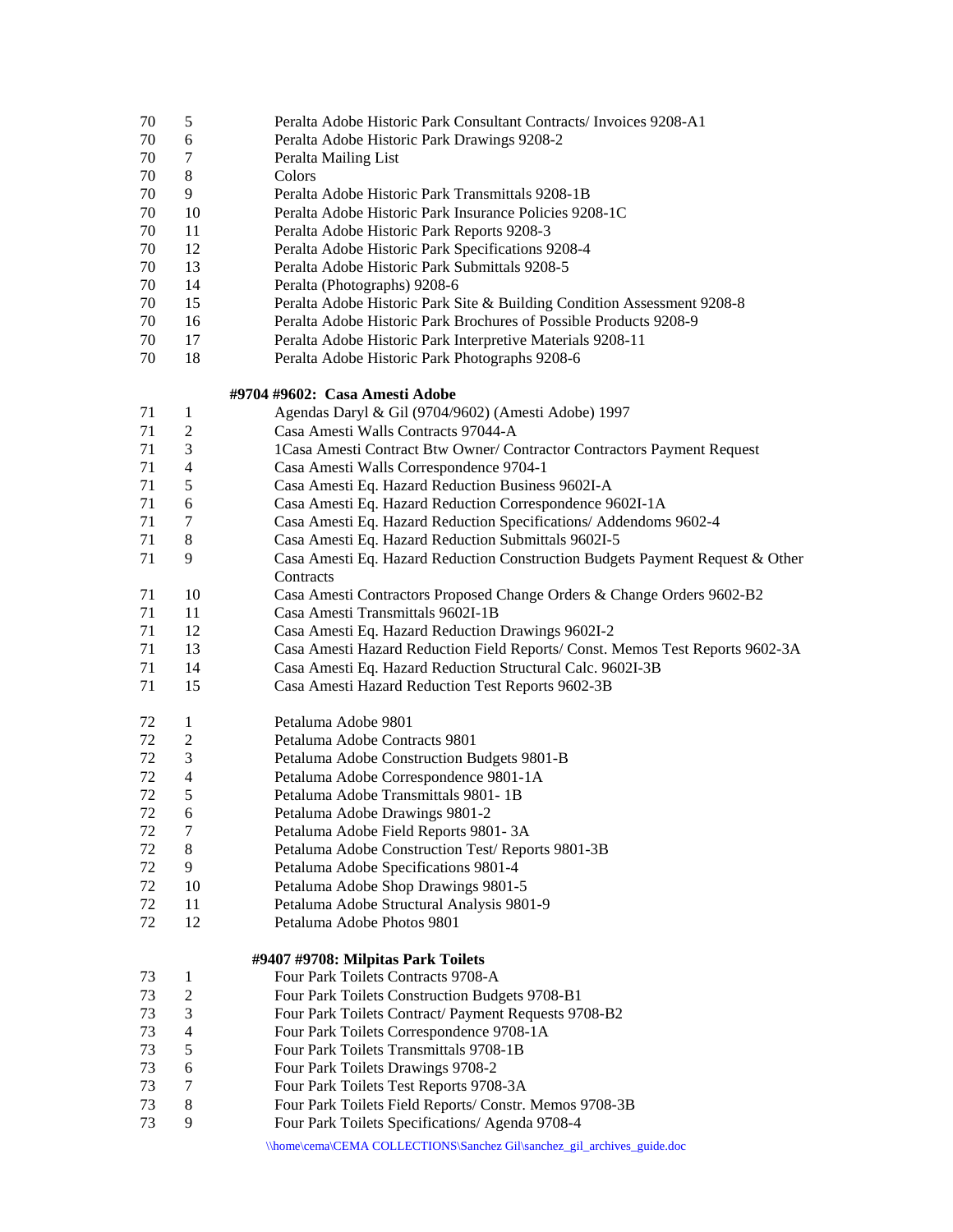| 73 | 10             | Four Park Toilets Submittals 9708-5                                                                                                                                   |
|----|----------------|-----------------------------------------------------------------------------------------------------------------------------------------------------------------------|
| 73 | 11             | Horley Guest House Possible Products 9504-9                                                                                                                           |
| 73 | 12             | Park Toilet Renovations Correspondence/ Memos 9407-1A                                                                                                                 |
| 73 | 13             | Park Toilet Renovations Codes/ Ordinances 9407 1A-1                                                                                                                   |
| 73 | 14             | Park Toilet Renovations Contract/ Invoices 9407-A                                                                                                                     |
| 73 | 15             | Park Toilet Renovations Construction Budgets 9407-B                                                                                                                   |
| 73 | 16             | Park Toilet Renovations Transmittals 9407-1B                                                                                                                          |
| 73 | 17             | Project Back-Up Files                                                                                                                                                 |
| 73 | 18             | Milpitas Toilets 9407-P                                                                                                                                               |
| 73 | 19             | Park Toilet Renovations Drawings 9407-2                                                                                                                               |
| 73 | 20             | Park Toilet Renovations Field Reports Construction Memos 9407-3A                                                                                                      |
| 73 | 21             | Park Toilet Renovations Structural Calcs. 9407-3B                                                                                                                     |
| 73 | 22             | Park Toilet Renovations Specifications 9407-4                                                                                                                         |
| 73 | 23             | Park Toilet Renovations Shop Drawings Submittals 9407-5                                                                                                               |
| 73 | 24             | Park Toilet Renovations Photos 9407-6                                                                                                                                 |
| 73 | 25             | Park Toilet Renovations Existing Conditions 9407-8                                                                                                                    |
| 73 | 26             | Park Toilet Renovations Brochures 9407-9                                                                                                                              |
|    |                | #9407 #9708: Milpitas Park Toilets, #0110: Windwill House, #0202: Adobe<br>Chapter(SRBMI), #0204: Salz Tannery Bldg, #9701: Alviso Adobe, Issac Chase<br><b>House</b> |
| 74 | 1              | Black Binder: #1 El Augustine Park, #2 Hall Memorial Park, #3 Starlite, #4 Gill -                                                                                     |
|    |                | Park, #5 Cardoza Park, #6 Foothills, #7 Murphy Park, #8 Rancho<br>Memorial                                                                                            |
|    |                | School, #9 Sinnott Park/Rancho, #10 Pinewood Park, and Slides.                                                                                                        |
| 74 | $\overline{c}$ | Windmill House, Proj. 0110-A, 0110-1                                                                                                                                  |
| 74 | 3              | Salz Tannery Bldg. Historical Info. 0204-7                                                                                                                            |
| 74 | 4              | Salz Tannery Bldg. Historical Research 0204-7                                                                                                                         |
| 74 | 5              | Salz Tannery Bldg. Sanborn Maps 0204-7                                                                                                                                |
| 74 | 6              | Salz Tannery Bldg. Photos 0204-7                                                                                                                                      |
| 74 | 7              | Salz Tannery Bldg. Evaluation Maps, Drawings, Fields 0204-2                                                                                                           |
| 74 | 8              | Salz Tannery Bldg. Evaluation Correspondence, Transmittals 0204-1                                                                                                     |
| 74 | 9              | Salz Tannery Bldg. Evaluation Contracts 0204-A                                                                                                                        |
| 74 | 10             | <b>SRBMI</b> Chapel Contracts 0202-A                                                                                                                                  |
| 74 | 11             | <b>SRBMI</b> Chapel Construction Budgets 0202-B                                                                                                                       |
| 74 | 12             | SRBMI Chapel Correspondence 0202-1A                                                                                                                                   |
| 74 | 13             | SRBMI Chapel Drawings 0202-2                                                                                                                                          |
| 74 | 14             | SRBMI Chapel Photographs 0202-6                                                                                                                                       |
| 74 | 15             | Isaac Chase House 9811                                                                                                                                                |
| 74 | 16             | Alviso Natl. Reg. Nomin. Applic. Contracts/ Invoices 9701-A                                                                                                           |
| 74 | 17             | Alviso Natl. Reg. Nomin. Applic. Corresp./ Transmittals 9701-1                                                                                                        |
| 74 | 18             | Alviso Natl. Reg. Nomin. Applic. Dwgs./Reports 9701-2                                                                                                                 |
| 74 | 19             | Alviso Natl. Reg. Nomin. Applic. Photos 9701-6                                                                                                                        |
| 74 | 20             | Alviso Natl. Reg. Nomin. Applic. Historic 9701-6                                                                                                                      |
| 74 | 21             | Alviso Natl. Reg. Nomin. Applic. Research 9701-7                                                                                                                      |
| 74 | 22             | City of Milpas 4 Pump Stations Re-roof 9707-A                                                                                                                         |
| 74 | 23             | City of Milpas 4 Pump Stations Re-roof 9707-1                                                                                                                         |
| 74 | 24             | Alviso Adobe Contract/ Invoices 9111-A                                                                                                                                |
| 74 | 25             | Alviso Adobe Construction Budgets 9111-B                                                                                                                              |
| 74 | 26             | Alviso Adobe Correspondence/ Transmittals 9111-1                                                                                                                      |
| 74 | 27             | Alviso Adobe Drawings 9111-2                                                                                                                                          |
| 74 | 28             | Alviso Adobe Reports/ Non-historic Bldg. Reports                                                                                                                      |
| 74 | 29             | Alviso Adobe 1991-1997 Existing Conditions & Nat'l Register Nomination 9111-6                                                                                         |
| 74 | 30             | Alviso Adobe Existing Bldg. Field Notes 9111-8                                                                                                                        |

**Le Fevre September 17, 2005**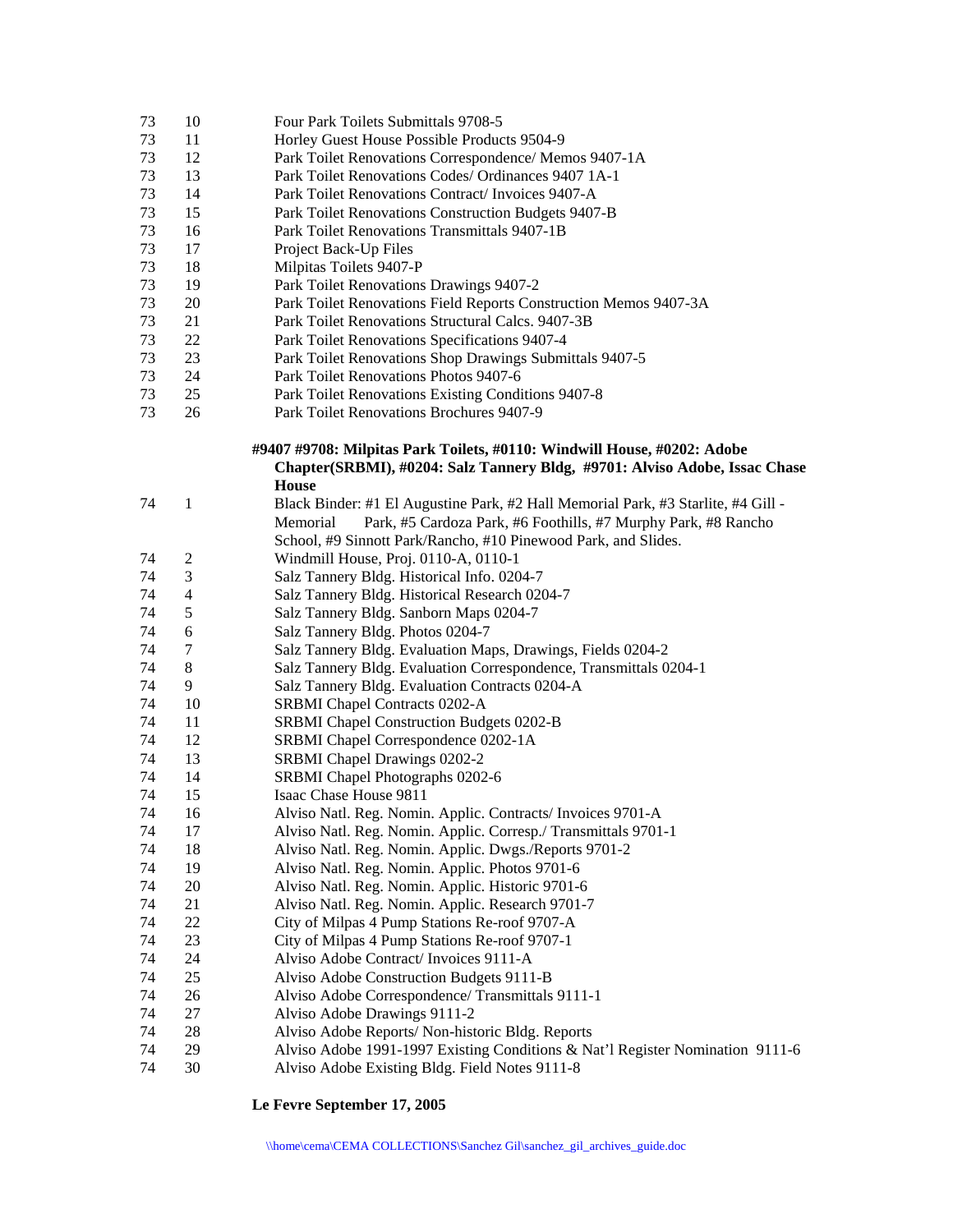- 75 1 Le Fevre House Submittals #1 0113-5
- 75 2 Le Fevre House Submittals #2 0113-5
- 75 3 Le Fevre House Submittals #3 0113-5
- 75 4 Le Fevre House Photographs 0113-6
- 75 5 Le Fevre House Field Notes 0113-8
- 75 6 Le Fevre House Historic Information/ Reports
- 75 7 Le Fevre House Brochures 0113-9
- 75 8 Le Fevre House and Barn San Jose, CA Oct. 2001
- 75 9 Untitled
- 75 10 Untitled
- 75 11 Untitled

## **#9603: Burton Park Adobe Study**

| 76<br>Gil Adobe Repair 9605 |  |
|-----------------------------|--|
|-----------------------------|--|

- 76 2 Burton Park Adobe Study 9603-A &1
- 76 3 UCSB Project 9608-A
- 76 4 UCSB Project Items for Packet- Maps & Hist. Research 9608-2
- 76 5 UCSB Project 9608-1
- 76 6 Gil Adobe Repair 9605-A
- 76 7 Gil Adobe Repair 9605-B
- 76 8 Gil Adobe Repair 9605-1
- 76 9 Gil Adobe Repair Drawings 9605-2
- 76 10 Gil Adobe Repair 9605-6
- 76 11 Untitled
- 77 12 Gil Adobe Slides 9605
- 77 13 Safety and Health Requirements Manuel
- 77 14 Gil Adobe Slides

## **#9709, #9810, #9504: Horley**

- 77 1 Hacienda de la Paz 9803
- 77 2 Mountain View Community Center 9909
- 77 3 Mercado San Juan 9911
- 77 4 Pogonip Club 9601
- 77 5 Pogonip Club Mothballing 9601-2,6
- 77 6 Pogonip Club Mothballing 9601-1
- 77 7 Pogonip Club Mothballing 9601-A
- 77 8 Mercado San Juan 9911-1
- 77 9 Las Tiendas Design Invoices/ Contracts 9911-A
- 77 10 Galindo Higuera Adobe East Wall Repair Oct. 1999 9912-6
- 77 11 Galindo Higuera Adobe East Wall Repair Budgets 9912-1
- 77 12 Galindo Higuera Adobe East Wall Repair Contracts 9912-A
- 77 13 Mountain View Community Center Plaster Sample 9909-1
- 77 14 Mountain View Community Center Plaster Sample 9909-A
- 77 15 Hacienda de La Paz 9803-A
- 77 16 Hacienda de La Paz 9803-1
- 77 17 Horley Guest House Specifications/ Drawing Notes 9504-4
- 77 18 Horley Guest House Correspondence 9504-1A
- 77 19 Horley Adobe Job No. 9810 July 1998
- 77 20 Casa de Adobe 9810-A
- 77 21 Casa de Adobe 9810-1
- 77 22 La Casa Horley Markups 22 Nov. 98 9709-2
- 77 23 La Casa Horley Markups 22 Nov. 98 9709-2
- 77 24 Untitled
- 77 25 La Casa Horley Construction Specifications

## **#9710 #9908**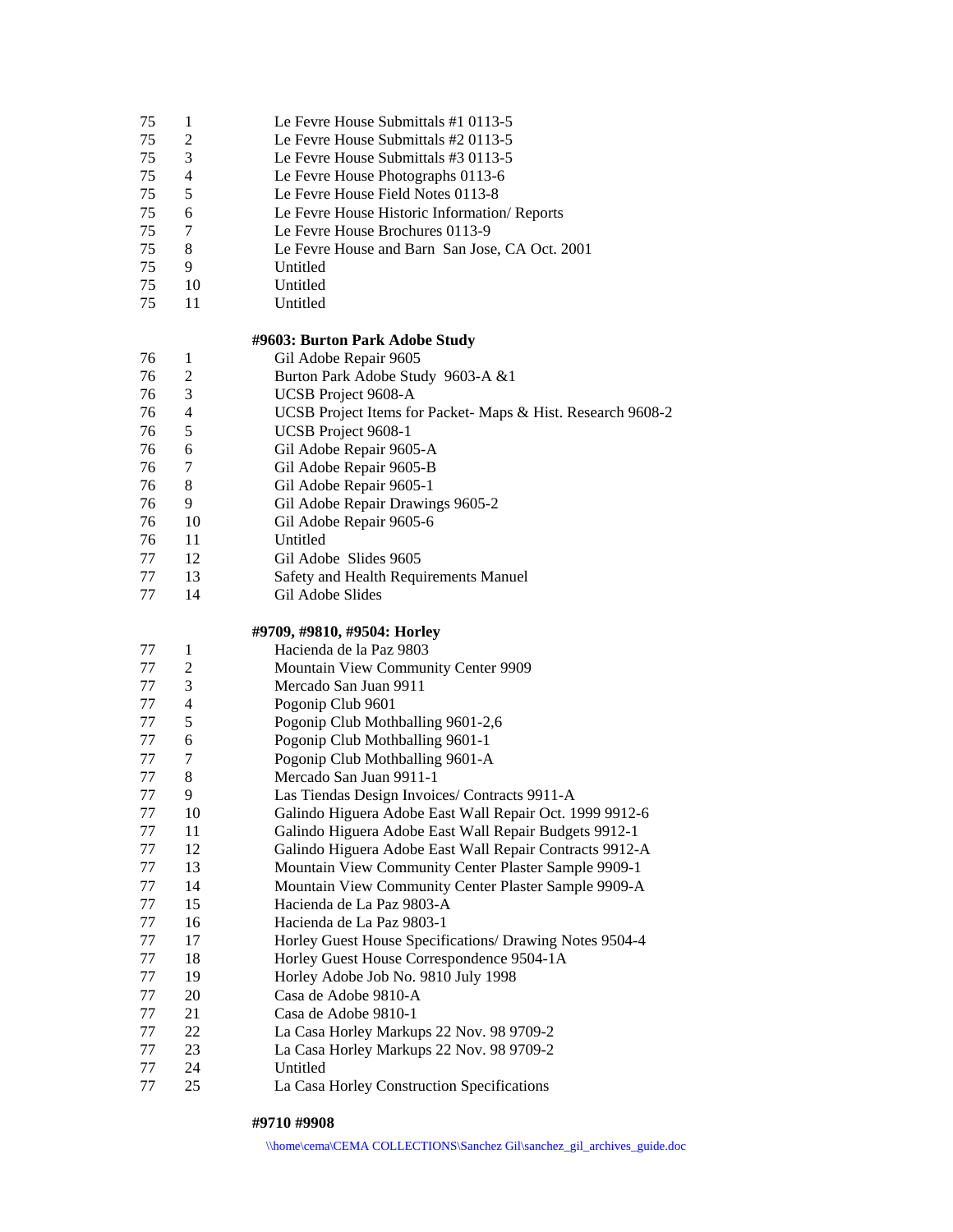- 78 1 Rodriguez Adobe Photos 9908-6
- 78 2 Rodriguez Adobe Reports, Historical 9908-7
- 78 3 Rodriguez Adobe Field Notes, Sketches 9908-8
- 78 4 Rodriguez Adobe Interpretive/ History 9908-11
- 78 5 La Loma Adobe Correspondence 9908-1
- 78 6 La Loma Adobe Transmittals 9908-1B
- 78 7 La Loma Adobe Drawings 9908-2
- 78 8 La Loma Adobe Structural Calcs 9908-3
- 78 9 La Loma Adobe Specs 9908-4
- 78 10 La Loma Adobe Photos 9908-6
- 78 11 La Loma de La Nopalera Adobe June 1999 #9908-6
- 78 12 La Loma Adobe Reports, Historical 9908-7
- 78 13 La Loma Adobe Field Notes, Sketches 9908-6
- 78 14 Rodriguez Adobe
- 78 15 Rodriguez Adobe Photos June 1999
- 78 16 San Luis Obispo Adobe Study Correspondence/ Transmittals 9710-1
- 78 17 San Luis Obispo Adobe Study Reports 9710-6
- 78 18 Butron Adobe Historical Reports/Info 9710-7
- 78 19 Original "Art Work"
- 78 20 San Luis Obispo Three Adobes Products 9710-9
- 78 21 San Luis Obispo Three Adobes Planning, Bldg. Guidelines 9710-10
- 78 22 San Luis Obispo Three Adobes La Loma 9710-2
- 78 23 San Luis Obispo Three Adobes Rodriguez 9710-2
- 78 24 San Luis Obispo Adobes Study Contracts 9710-A
- 78 25 San Luis Obispo Three Adobes Butron 9710-2
- 78 26 Campbell Site 8901A1-6
- 78 27 Ainsley House Renovation Photos 8901-6

## **#9710 #9908**

79 1 San Luis Obispo Adobes #1 Contracts 9908-A 79 2 San Luis Obispo Adobes Contracts 9908-A 79 3 San Luis Obispo Adobes Correspondence 9908-1 79 4 San Luis Obispo Adobes Transmittals 9908-1 79 5 Rosa Butron Adobe Correspondence 9908-1 79 6 Rosa Butron Adobe Transmittals 9908-1B 79 7 Rosa Butron Adobe Drawings 9908-2 79 8 Butron Structural Cals 9908-3 79 9 Rosa Butron Adobe Specs #1 9908-4 79 10 Rosa Butron Adobe Specs #2 9908-4 79 11 Rosa Butron Adobe Photos 9908-6 79 12 Rosa Butron Adobe Pictures June 1999 #9908-6 79 13 Rosa Butron Adobe Reports, Historical 9908-7 79 14 Rosa Butron Adobe Field Sketches, Notes 9908-8 79 15 Butron Photos S.L.O Jan. 1998 79 16 Rodriguez Adobe Correspondence 9908-1 79 17 Rodriguez Adobe Transmittals 9908-1B 79 18 Rodriguez Adobe Drawings 9908-2 79 19 Rodriguez Adobe Struct. Calcs Field Reports 9908-3 79 20 Rodriguez Adobe Specs 9908-4 79 21 Rodriguez Adobe and La Loma Adobe, S.L.O Jan 1998

#### **#9703, #9910, #0102: Alviso Adobe**

- 80 1 Berryessa Adobe Restoration # 1 Shop Dwgs 9910-5
- 80 2 Berryessa Adobe Restoration # 2 Shop Dwgs 9910-5
- 80 3 Berryessa Adobe Restoration Photos 9910-6
- 80 4 Berryessa Adobe 9904-6
	- \\home\cema\CEMA COLLECTIONS\Sanchez Gil\sanchez\_gil\_archives\_guide.doc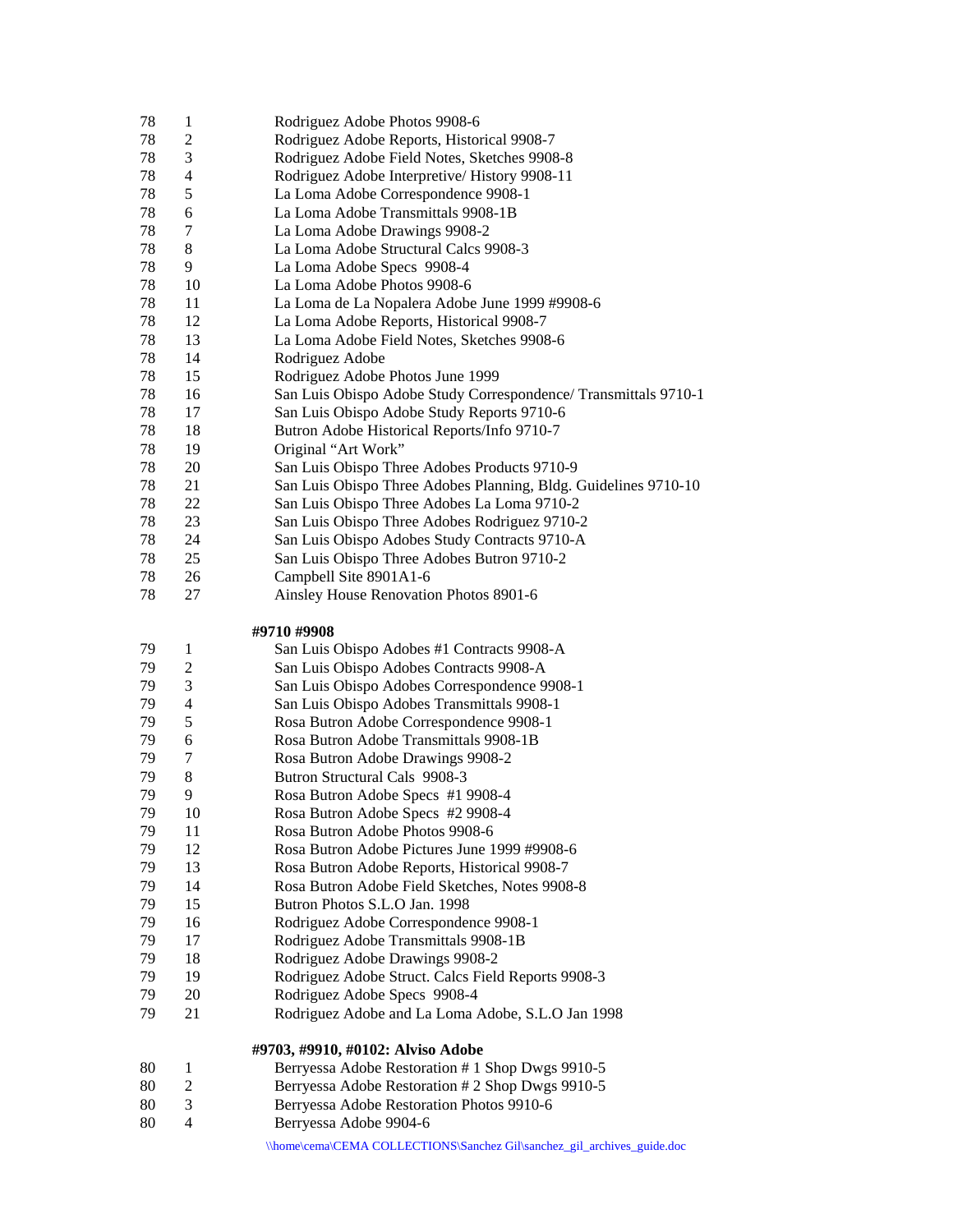| 80       | 5                              | Berryessa Adobe Restoration Historical Background 9910-7                           |
|----------|--------------------------------|------------------------------------------------------------------------------------|
| 80       | 6                              | Untitled                                                                           |
| 80       | 7                              | Berryessa Adobe Restoration Existing Bldg. 9910-8                                  |
| 80       | 8                              | Berryessa Adobe Restoration Brochures, Equip't. 9910-9                             |
| 80       | 9                              | Berryessa Adobe 9904-A                                                             |
| 80       | 10                             | Berryessa Adobe 9904-B                                                             |
| 80       | 11                             | Berryessa Adobe 9904-1A                                                            |
| 80       | 12                             | Berryessa Adobe 9904-1B                                                            |
| 80       | 13                             | Berryessa Adobe Dwgs, Field Notes 9904-2                                           |
| 80       | 14                             | Berryessa Adobe 9904-5                                                             |
| 80       | 15                             | Report City of Santa Clara                                                         |
| 80       | 16                             | Berryessa Adobe 9904-7                                                             |
| 80       | 17                             | Berryessa Adobe March 1999 9904-6                                                  |
| 80       | 18                             | Berryessa Adobe B/W Photos & Slides 9910-6                                         |
| 80       | 19                             | Berryessa Adobe Renovation Rehabilitation June2001                                 |
|          |                                | Fort Tejon, September 17, 2005                                                     |
| 81       | $\mathbf{1}$                   | The Sanchez Adobe report                                                           |
| 81       | $\overline{c}$                 | The Bolcoff Adobe Study                                                            |
| 81       | 3                              | Wollesen adobe, Lockwood CA                                                        |
| 81       | 4                              | Simi Adobe @ Strathearn Hist. Park, 9113-7                                         |
| 81       | 5                              | Historical Info                                                                    |
| 81       | 6                              | Rancho San Carlos RFP                                                              |
| 81       | 7                              | Wrights Cabin (RLS cabin)                                                          |
| 81       | 8                              | Parra Adobe San Juan Capistrano                                                    |
| 81       | 9                              | Mission San Jose                                                                   |
| 81       | 10                             | Mission San Jose                                                                   |
| 81       | 11                             | Cooperage U.C.S.C                                                                  |
| 81       | 12                             | Good Preservation, 8606 Practices (Chapter) A, 1A, 1B                              |
| 81       | 13                             | Machado School House 7708 Morgan Hill, Cal                                         |
| 81       | 14                             | Murphy Building, 7601                                                              |
| 81       | 15                             | Fort Churchill Maintenance Manual/schedule                                         |
| 81       | 16                             | San Gabriel Proposal                                                               |
| 81       | 17                             | San Gabriel Proposal                                                               |
| 81       | 18                             | San Gabriel Proposal                                                               |
| 81       | 19                             | San Gabriel Proposal                                                               |
| 81       | 20                             | San Gabriel Proposal                                                               |
| 81       | 21                             | El Molino Yiejo San Marino, California                                             |
| 81       | 22                             | Pio Pico Adobe                                                                     |
| 81       | 23                             | Old Adobe School Condition Assessment, Nov. 1988, Sonoma, CA                       |
| 81       | 24                             | Don Fernando Pacheco Adobe, Concord, California                                    |
| 81       | 25                             | Old Church – Corrales                                                              |
| 81<br>81 | 26<br>27                       | La Purisima Mission<br>Kelly Adobe                                                 |
|          |                                |                                                                                    |
| 82<br>82 | $\mathbf{1}$<br>$\overline{c}$ | American Legion Building<br>Brown Underwood & FCC City of Monterey Contacts 9807-A |
| 82       | 3                              | Brown Underwood & FCC City of Monterey Contacts 9807-AA                            |
| 82       | 4                              | Brown Underwood & FCC City of Monterey Construction Budgets 9807-B                 |
| 82       | 5                              | Brown Underwood & FCC City of Monterey Transmittals 9807-1B                        |
| 82       | 6                              | Brown Underwood & FCC City of Monterey Correspondence 9807-1A                      |
| 82       | 7                              | Brown Underwood & FCC City of Monterey Field Notes 9807-2A                         |
| 82       | 8                              | Brown Underwood & FCC City of Monterey Drawings 9807-2B                            |
| 82       | 9                              | Untitled                                                                           |
| 82       | 10                             | Brown Underwood & FCC City of Monterey Photographs 9807-6                          |
| 82       | 11                             | Untitled                                                                           |
|          |                                |                                                                                    |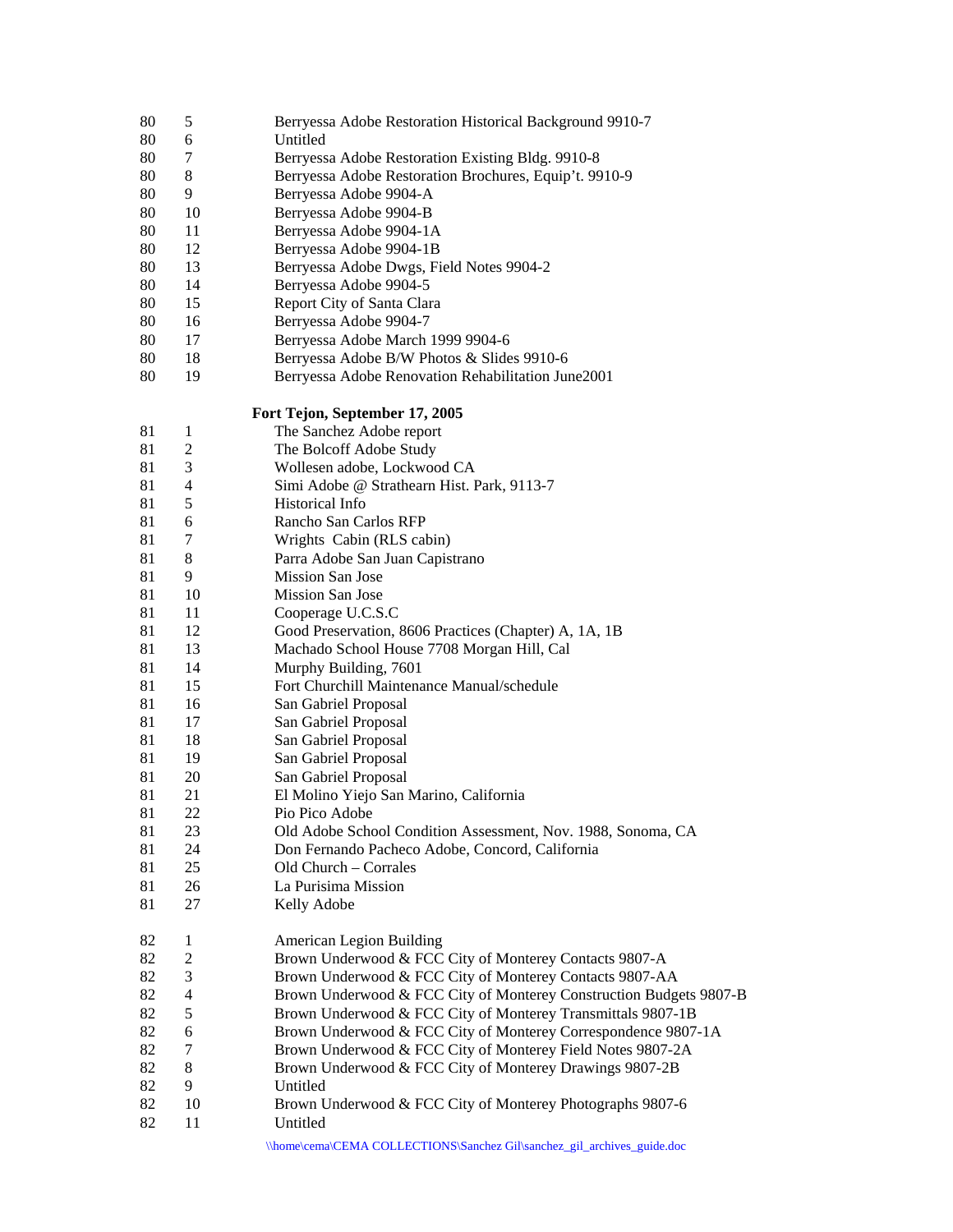| 82        | 12                       | Brown Underwood & FCC City of Monterey/Historical Mat'l Rpts. 9807-8           |
|-----------|--------------------------|--------------------------------------------------------------------------------|
| 82        | 13                       | Brown Underwood & FCC City of Monterey Structural Analysis 9807-9              |
| 82        | 14                       | City Hall City of Monterey Subs/Contracts 9807II-AA                            |
| 82        | 15                       | City Hall Renovation City of Monterey/Construction Budgets 9807II-B            |
| 82        | 16                       | City Hall Renovation City of Monterey Correspondence 9807II-1A                 |
| 82        | 17                       | City Hall Renovation City of Monterey Transmittals 9807II-1B                   |
| 82        | 18                       | City Hall Renovation City of Monterey Field Notes 9807II-2A                    |
| 82        | 19                       | City Hall Renovation City of Monterey Drawings 9807II-2B                       |
| 82        | 20                       | City Hall Renovation City of Monterey Photographs 9807II-6                     |
| 82        | 21                       | City Hall Renovation City of Monterey/Historical Mat'l, Rpts. 9807II-8         |
| 82        | 22                       | Blue Wing Inn Contacts 0114-A                                                  |
| 82        | 23                       | Blue Wing Inn Correspondence 0114-1                                            |
| 82        | 24                       | Blue Wing Inn Drawings 0114-2                                                  |
| 82        | 25                       | Blue Wing Inn Photographs 0114-6                                               |
| 82        |                          |                                                                                |
|           | 26                       | Blue Wing Inn Survey Forms                                                     |
| 82        | 27                       | Blue Wing Inn Reports/ Historical 0114-7                                       |
| 82        | 28                       | Blue Wing Inn Exists Blds Info. 0114-8                                         |
| 82        | 29                       | California Mission Hotel 9808-A                                                |
| 82        | 30                       | California Mission Hotel Yunogo, Japan                                         |
| 82        | 31                       | Barcelona Apts. Contracts 9812-A                                               |
| 82        | 32                       | Barcelona Apts. Constr. Estimates 9812-B                                       |
| 82        | 33                       | Barcelona Apts Memos/Transm'ls 9812-1                                          |
| 82        | 34                       | Barcelona Apts Drawings 9812-2                                                 |
| 82        | 35                       | Barcelona Apts Specs/ Construction 9812-4                                      |
| 82        | 36                       | Barcelona Apts Photos 9812-6                                                   |
| 82        | 37                       | Barcelona Apts Hist. Res, Field Info 9812-7,8                                  |
|           |                          |                                                                                |
|           |                          | #9910: Berryessa Adobe, September 17, 2005                                     |
|           |                          |                                                                                |
| 83        | $\mathbf{1}$             | Berryessa Adobe #9910 September 17, 2005                                       |
| 83        | $\overline{c}$           | Berryessa Park                                                                 |
| 83        | $\mathfrak{Z}$           | Original Artwork, Berryessa                                                    |
| 83        | $\overline{\mathcal{L}}$ | Untitled                                                                       |
| 83        | 5                        | Berryessa Adobe Restoration Contracts, 9910-A                                  |
| 83        | $\boldsymbol{6}$         | Fernando Berryessa Adobe maintenance Manual                                    |
| 83        | 7                        | Berryessa Adobe contractors payment requests, price requests and change orders |
| 83        | 8                        | Berryessa Adobe Restoration Financial, 9910-B                                  |
| 83        | 9                        | Berryessa Adobe Restoration Correspondence, 9910-1                             |
| 83        | 10                       | Berryessa Restoration Transmittals, 9910-1B                                    |
| 83        | 11                       | Berryessa Adobe Restoration (#1) Field Reports, tests, schedule                |
| 83        | 12                       | Berryessa Adobe Restoration (#2) Field Reports, tests, schedule                |
| 83        | 13                       | Berryessa Adobe Restoration Outline Specs, 9910-4                              |
| 83        | 14                       | Berryessa Maintenance Manual                                                   |
| 83        | 15                       | Berryessa Interp                                                               |
| 83        | 16                       | Berryessa Adobe Restoration Drawings, 9910-2                                   |
| 83        | 17                       | <b>Blueprints</b>                                                              |
| 83        | 18                       | Berryessa Adobe Restoration project                                            |
|           |                          |                                                                                |
|           |                          | #9910: Berryessa Adobe, September 17, 2005                                     |
| 84        | 1                        | Alviso Adobe Roof Restoration Contracts 9703-A                                 |
| 84        | $\overline{2}$           | Alviso Adobe Roof Restoration Financial "change orders, budgets, payment       |
| requests" |                          | 9703-B                                                                         |
| 84        | 3                        | Alviso Adobe Roof Restoration Correspondence 9703-1A                           |
| 84        | 4                        | Alviso Adobe Roof Restoration Transmittals 9703-1B                             |
| 84        | 5                        | Alviso Adobe Roof Restoration Drawings #1 9703-2                               |
| 84        | 6                        | Alviso Adobe Roof Restoration Drawings #2                                      |
| 84        | 7                        | Alviso Adobe Roof Restoration Field Rpts/Tests, Schedules                      |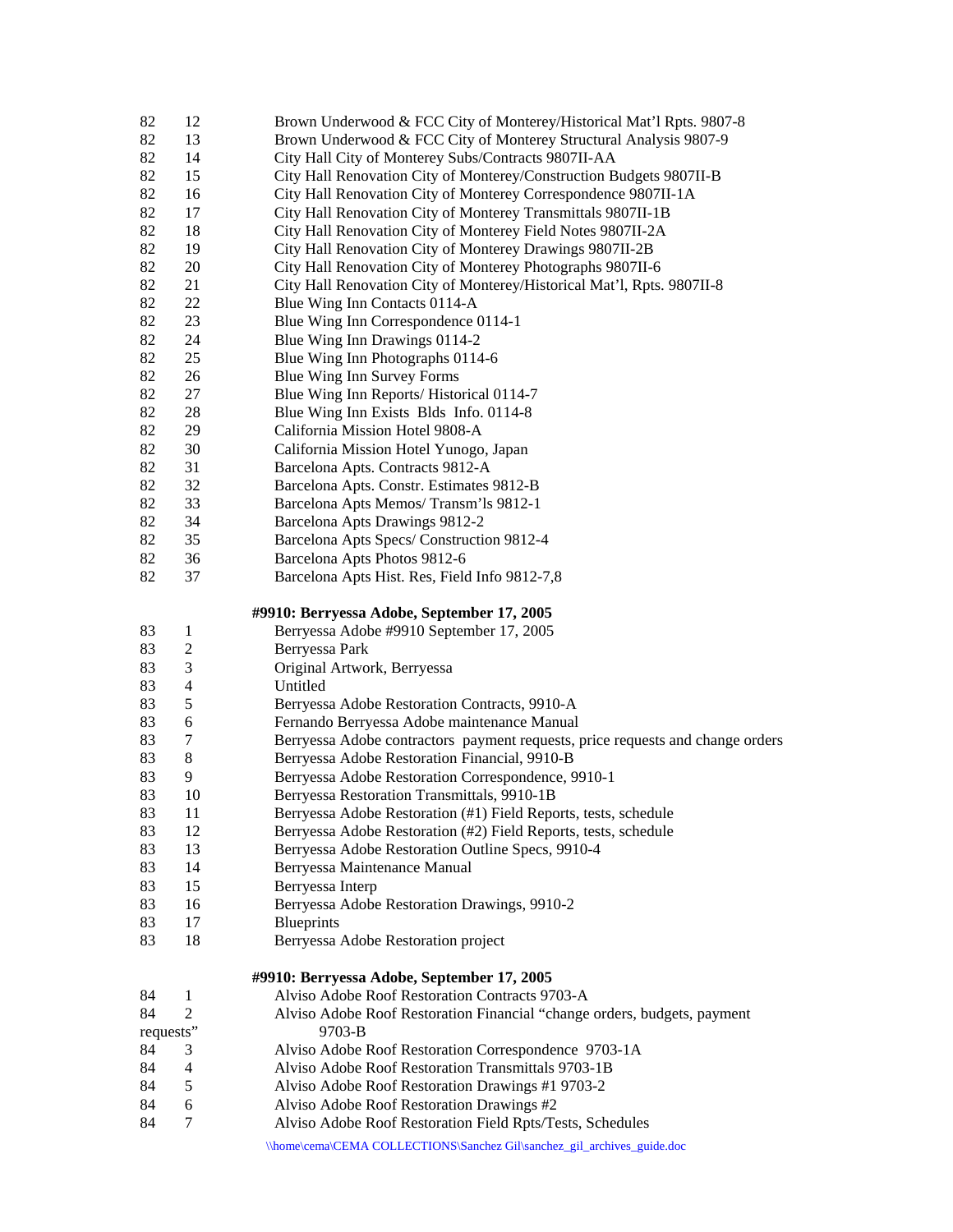| 84 |  | Alviso Adobe Roof Restoration Outline Specs. 9703-4 |
|----|--|-----------------------------------------------------|
|----|--|-----------------------------------------------------|

- 84 9 Alviso Adobe Roof Restoration Shop Drawings 9703-5
- 84 10 Alviso Park Construction Document Fees
- 84 11 Alviso Master Plan 9901-A
- 84 12 Alviso Master Plan 9901-B
- 84 13 Alviso Master Plan Transmittals, Memos/Letters 9901-1
- 84 14 Alviso Master Plan 9901-2
- 84 15 Alviso Master Plan Photographs 9901-6
- 84 16 Alviso Master Plan Historical Research 9901-7
- 84 17 Alviso Adobe Limited Restoration Contracts 0102-A
- 84 18 Alviso Adobe Limited Restoration Construction Budgets 0102-B
- 84 19 Alviso Adobe Limited Restoration Correspondence 0102-1A
- 84 20 Alviso Adobe Limited Restoration Transmittals 0102-1B
- 84 21 Alviso Adobe Limited Restoration Drawings 0102-2
- 84 22 Alviso Adobe Limited Restoration Specifications 0102-4
- 84 23 Alviso Adobe Construction Observation/Administration/ Wallpaper/ Lino Flooring
- 84 24 Alviso Adobe Limited Restoration Archeo. Reports

### **#0113: Le Fevre, September 17, 2005**

- 85 1 Le Fevre House Contracts #1 0113-A 85 2 Le Fevre House Contracts #2 0113-A 85 3 Le Fevre House Construction Budgets 0113-B 85 4 Le Fevre House Pay Request/ Change Orders 0113-B1 85 5 Le Fevre House Correspondence #1 0113-1 85 6 Le Fevre House Correspondence #2 0113-1 85 7 Le Fevre House Correspondence (Outgoing) 0113-1 85 8 Le Fevre House Transmittals (Incoming) 0113-1B 85 9 Le Fevre House Transmittals (Outgoing) 0113-1B 85 10 Le Fevre House Disks & Blueprints 85 11 Le Fevre House Drawings 0113-2 85 12 Le Fevre House Field Reports 0113-3A 85 13 Le Fevre House Structural Cals / Tests 0113-3B
- 
- 85 14 Le Fevre House/ Barn RFIs 0113-3C
- 85 15 Le Fevre House Specifications 0113-4

## **Rose Garden**

- 86 1 Rose Garden Contracts 0203-A 86 2 Rose Garden Construction Budgets 0203-B 86 3 Rose Garden Correspondence #2 0203-1A 86 4 Rose Garden Pay Request/ Change Orders 0203-B1 86 5 Rose Garden Transmittals 0203-1B 86 6 Rose Garden Drawings #1 0203-2 86 7 Rose Garden Drawings #2 0203-2 86 8 Rose Garden Field Reports #1 0203-3A 86 9 Rose Garden Field Reports #2 0203-3A 86 10 Rose Garden Structural Cals / Tests 0203-3B 86 11 Rose Garden Specifications 0203-4 86 12 Municipal Rose Garden Renovation Project 86 13 Rose Garden Submittals #1 0203-5 86 14 Rose Garden Submittals #2 0203-5 86 15 Rose Garden Submittals #3 0203-5 86 16 Rose Garden Photographs 0203-6 86 17 Untitled 86 18 Untitled
- 86 19 Untitled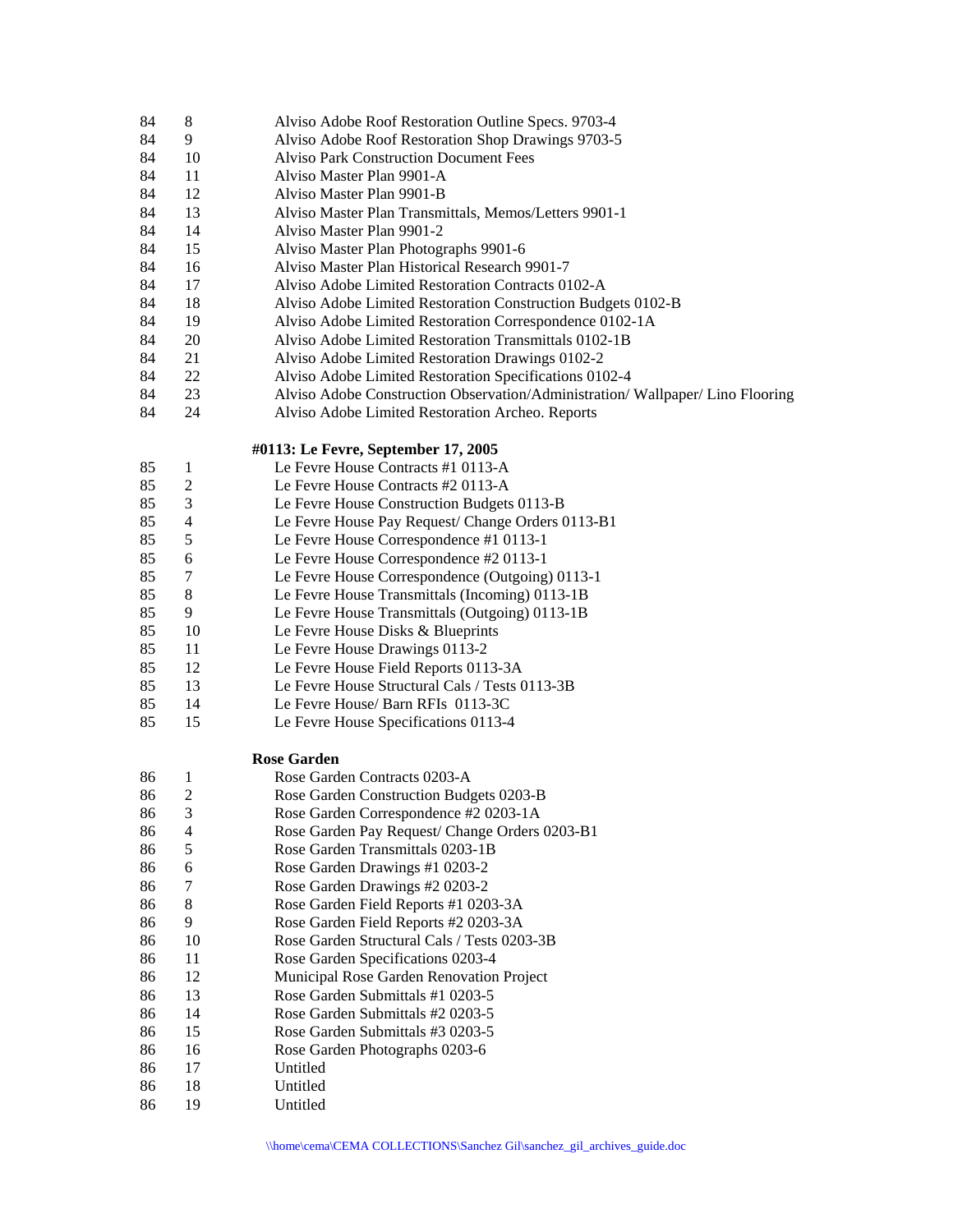|    |                | #0207: Evergreen Community Center, September 17, 2005                         |
|----|----------------|-------------------------------------------------------------------------------|
| 87 | 1              | Evergreen Community Center Add'n Contracts, 0207-A                            |
| 87 | $\overline{c}$ | Evergreen Community Center Add'n Contracts Sub-Consultants Contracts, 0207-A2 |
| 87 | $\mathfrak 3$  | Evergreen Community Center Add'n Construction Budgets, 0207-B                 |
| 87 | $\overline{4}$ | Evergreen Community Center Add'n Correspondence (#1), 0207-1A                 |
| 87 | 5              | Evergreen Community Center Add'n Correspondence (#2), 0207-1A                 |
| 87 | 6              | Future 1,000 SF Building!                                                     |
| 87 | 7              | Evergreen Community Center Add'n Transmittals "out", 0207-1B                  |
| 87 | $\,8\,$        | Evergreen Community Center "in" addition, 0207-1B                             |
| 87 | 9              | Evergreen Community Center Add'n Drawings (#1)                                |
| 87 | 10             | Evergreen Community Center Add'n Drawings (#2)                                |
| 87 | 11             | Evergreen Community Center Add'n Field Reports, RFIs, 0207-3A                 |
| 87 | 12             | Evergreen Community Center Add'n Tests, Calculations, 0207-3B                 |
| 87 | 13             | Evergreen Community Center Add'n RFIs (#1), 0207-3C                           |
| 87 | 14             | Evergreen Community Center Add'n RFIs (#2), 0207-3C                           |
| 87 | 15             | Evergreen Construction Correspondence, 3-D8                                   |
| 87 | 16             | Untitled                                                                      |
|    |                |                                                                               |
|    |                | #A0207: Evergreen Community Center, September 17, 2005                        |
| 88 | $\mathbf{1}$   | Evergreen Community Expansion 0112-6                                          |
| 88 | $\overline{c}$ | Evergreen Drawings 0112-2                                                     |
| 88 | 3              | Evergreen Correspondence (memos, letters, transmittals) 0112-1                |
| 88 | $\overline{4}$ | Evergreen Construction Budgets 0112-B                                         |
| 88 | 5              | Evergreen Contracts 0112-A                                                    |
| 88 | 6              | Evergreen Community Ctr. Add'n Product Brochures 0207-9                       |
| 88 | 7              | Evergreen Community Ctr. Add'n Photos 0207-6                                  |
| 88 | 8              | Evergreen Community Center Submittals #1 0207-5                               |
| 88 | 9              | Evergreen Community Center Submittals #2 0207-5                               |
| 88 | 10             | Evergreen Community Center Submittals #3 0207-5                               |
| 88 | 11             | Evergreen Comm. Center Submittals #4 0207-5                                   |
| 88 | 12             | Evergreen Comm. Center Submittals #5 0207-5                                   |
| 88 | 13             | Evergreen Comm. Center Submittals #6 0207-5                                   |
| 88 | 14             | Evergreen Comm. Center Submittals #7 0207-5                                   |
| 88 | 15             | Evergreen Comm. Ctr. Add'n Specifications #1 0207-4                           |
| 88 | 16             | Evergreen Comm. Ctr. Add'n Specifications #2 0207-4                           |
| 88 | 17             | Evergreen Comm. Ctr. Add'n Specifications #3 0207-4                           |
|    |                | #0301: Overfelt, September 17, 2005                                           |
| 89 | $\mathbf{1}$   | Overfelt Rehabilitation Contracts 0301-A                                      |
| 89 | 2              | Overfelt House Rehab- Constr. Support Contracts                               |
| 89 | 3              | Overfelt House Rehabilitation Sub-consultant Contacts 0301-A2                 |
| 89 | $\overline{4}$ | Overfelt House Rehabilitation Specifications 0301-4                           |
| 89 | 5              | Overfelt House Rehabilitation Cals / Tests/ Reports/ Pre Bid Memo 0301-3D     |
| 89 | 6              | Overfelt House Rehabilitation Constr. Budgets 0301-B                          |
| 89 | 7              | Overfelt House Rehabilitation Correspondence 0301-A                           |
| 89 | $\,8\,$        | Overfelt House Transmittals In 0301-1B                                        |
| 89 | 9              | Overfelt House Transmittals Out 0301-1B                                       |
| 89 | 10             | Overfelt House Rehabilitation Drawings/ Sketches 0301-2                       |
| 89 | 11             | Overfelt House Rehabilitation Field Reports 0301-3A                           |
| 89 | 12             | Overfelt House Rehabilitation RFIs 0301-3B                                    |
| 89 | 13             | Overfelt House Rehabilitation Construction Correspondence 0301-3C             |
| 89 | 14             | Untitled                                                                      |
|    |                |                                                                               |
|    |                | Adobe wall San Leandro Museum, El Campo de Cahuenga                           |
| 90 | 1              | Adobe Wall San Leandro Museum Contract 0304-A                                 |
| 90 | $\mathfrak{2}$ | Adobe Wall San Leandro Correspondence 0304-1A, B                              |
|    |                | \\home\cema\CEMA COLLECTIONS\Sanchez Gil\sanchez_gil_archives_guide.doc       |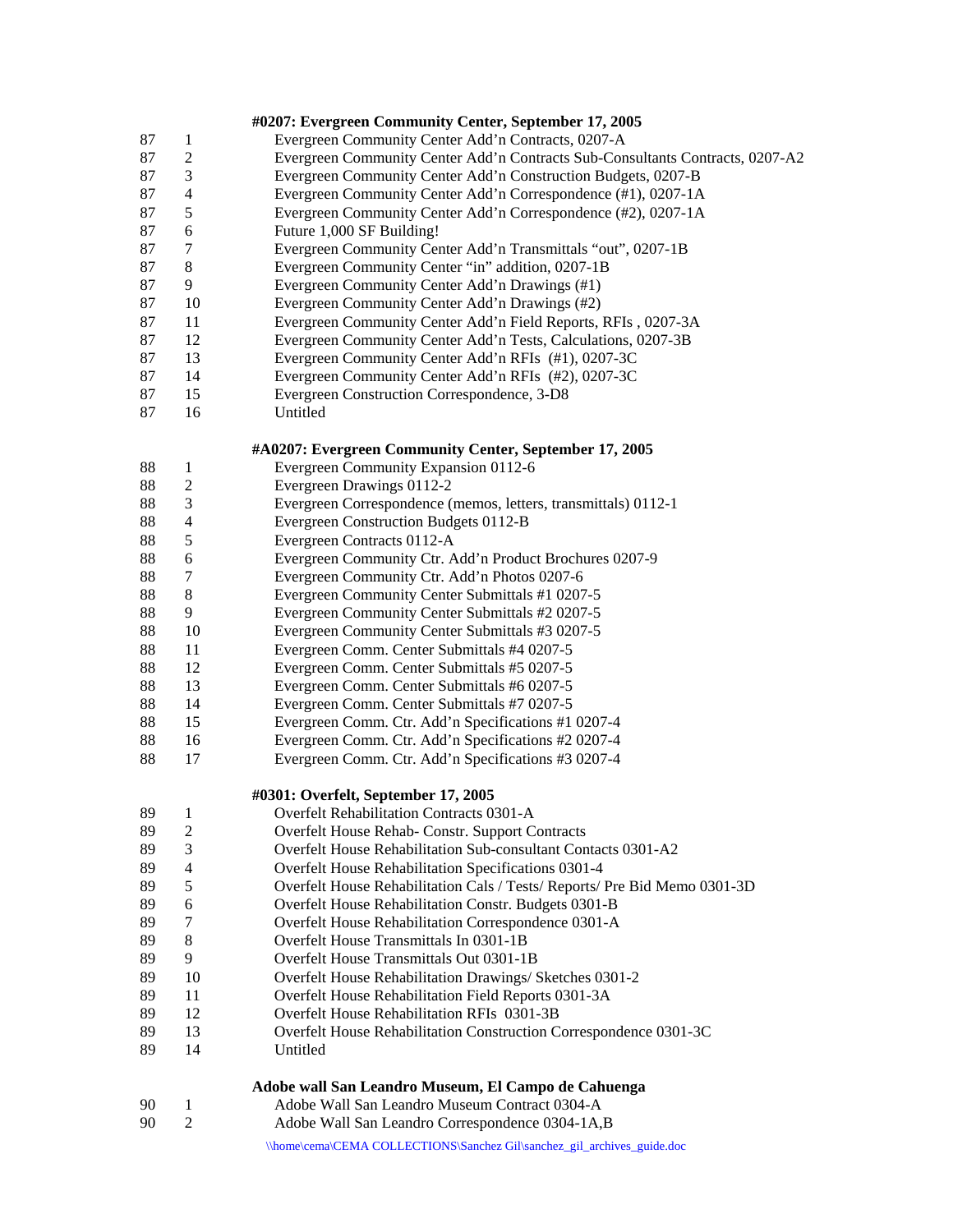| 90  | 3                       | El Campo de Cahuenga Site Interpretation Contracts 0302-A                                               |
|-----|-------------------------|---------------------------------------------------------------------------------------------------------|
| 90  | 4                       | El Campo de Cahuenga Site Interpretation Sub-Contracts 0302-A2                                          |
| 90  | 5                       | El Campo de Cahuenga Site Interpretation Construction Budgets 3023-B                                    |
| 90  | 6                       | El Campo de Cahuenga Site Interpretation Corresp. 0302-1A                                               |
| 90  | 7                       | El Campo de Cahuenga Site Interpretation Transmittals 0302-1B                                           |
| 90  | 8                       | El Campo de Cahuenga Drawing/ Sketches 0302-2                                                           |
| 90  | 9                       | Panel Layouts                                                                                           |
| 90  | 10                      | El Campo de Cahuenga Site Interpretation Reports 0302-3                                                 |
| 90  | 11                      | El Campo de Cahuenga Site Interpretation Specs. 0302-4                                                  |
| 90  | 12                      | El Campo de Cahuenga Site Interpretation Photos 0302-6                                                  |
| 90  | 13                      | <b>History from Guy</b>                                                                                 |
| 90  | 14                      | El Campo de Cahuenga Site Interpretation Historic Research 0302-7                                       |
| 90  | 15                      | El Campo de Cahuenga Site Interpretation Product Brochures 0302-9                                       |
| 90  | 16                      | Permission Forms/Letters                                                                                |
| 90  | 17                      | Campo Graphics                                                                                          |
| 90  | 18                      | Panels-Text                                                                                             |
| 90  | 19                      | El Campo de Cahuenga Construction Support Services Transmittals 0306-1B                                 |
| 90  | $20\,$                  | El Campo de Cahuenga Construction Support Services Contracts 0306-A                                     |
| 90  | 21                      | El Campo de Cahuenga Construction Support Services Correspondence                                       |
| 90  | 22                      | El Campo de Cahuenga Construction Support Services Field Reports/Change -Orders<br>0306-3A              |
| 90  | 23                      | El Campo de Cahuenga Construction Support Services Submittals 0306-5                                    |
| 90  | 24                      | El Campo de Cahuenga Construction Support Services #1 0306-6                                            |
| 90  | 25                      | El Campo de Cahuenga Construction Support Services #2 0306-6                                            |
| 90  | 26                      | El Campo de Cahuenga Construction Support Services #3 0306-6                                            |
|     |                         |                                                                                                         |
|     |                         | #0301 #0201: Overfelt, September 17, 2005                                                               |
| 91  | 1                       |                                                                                                         |
|     |                         | Black Binder: City of San Jose Capital of Silicon Valley: Substitution Request Form.                    |
| 91  | $\mathfrak{2}$          | Project Manuel for Overfelt House and Tank House Rehabilitation.                                        |
| 91  | 3                       | Overfelt House & Tank House 0301:5                                                                      |
| 91  | $\overline{4}$          | Overfelt House & Tank House 0301:5                                                                      |
| 91  | 5                       | Overfelt House & Tank House 0301:5                                                                      |
| 91  | 6                       | Overfelt House & Tank House 0301:5                                                                      |
| 91  | 7                       | Overfelt House & Tank House 0301:5                                                                      |
| 91  | $8\,$                   | Overfelt House Rehabilitation Photographs 0301-6                                                        |
| 91  | 9                       | Overfelt House (Research)                                                                               |
| 91  | 10                      | Overfelt House Rehabilitation Historic Info/ Reports 0301-7                                             |
| 91  | 11                      | <b>Overfelt House Rehabilitation Product Brochures 0301-9</b>                                           |
| 91  | 12                      | Overfelt House Contracts 0201-A                                                                         |
| 91  | 13                      | Overfelt House Construction Budgets 0201-B                                                              |
| 91  | 14                      | Overfelt House 0201-1A                                                                                  |
| 91  | 15                      | Overfelt House Transmittals 0201-1B                                                                     |
| 91  | 16                      | Overfelt House Drawings 0201-2                                                                          |
| 91  | 17                      | Overfelt House Structural Cals / Tests 0201-3B                                                          |
| 91  | 18                      | Overfelt House Photographs 0201-6                                                                       |
| 91  | 19                      | Overfelt House Historic Info. 0201-7                                                                    |
| 91  | 20                      | Overfelt House Black & White Photos & Slides February 2002 0201-6                                       |
|     |                         | <b>Sanchez 7/26/06</b>                                                                                  |
| 92  | 1                       | Box contains only binders of slides as follows:                                                         |
| 92  | $\mathbf{2}$            | Missions: San Luis Rey, San Antonio de Pala, & San Diego de Alcala                                      |
| 101 | 23                      | Mission San Antonio de Padua 1986                                                                       |
| 92  | 3                       | History Center de Anza, & Baustrade                                                                     |
| 92  | $\overline{\mathbf{4}}$ | Missions: Santa Clara, & San Juan Bautista                                                              |
| 92  | 5                       | Missions: Nuestra Señora de la Soledad, San Miguel Arcangel, San Luis Obispo, &<br>San Antonio de Papua |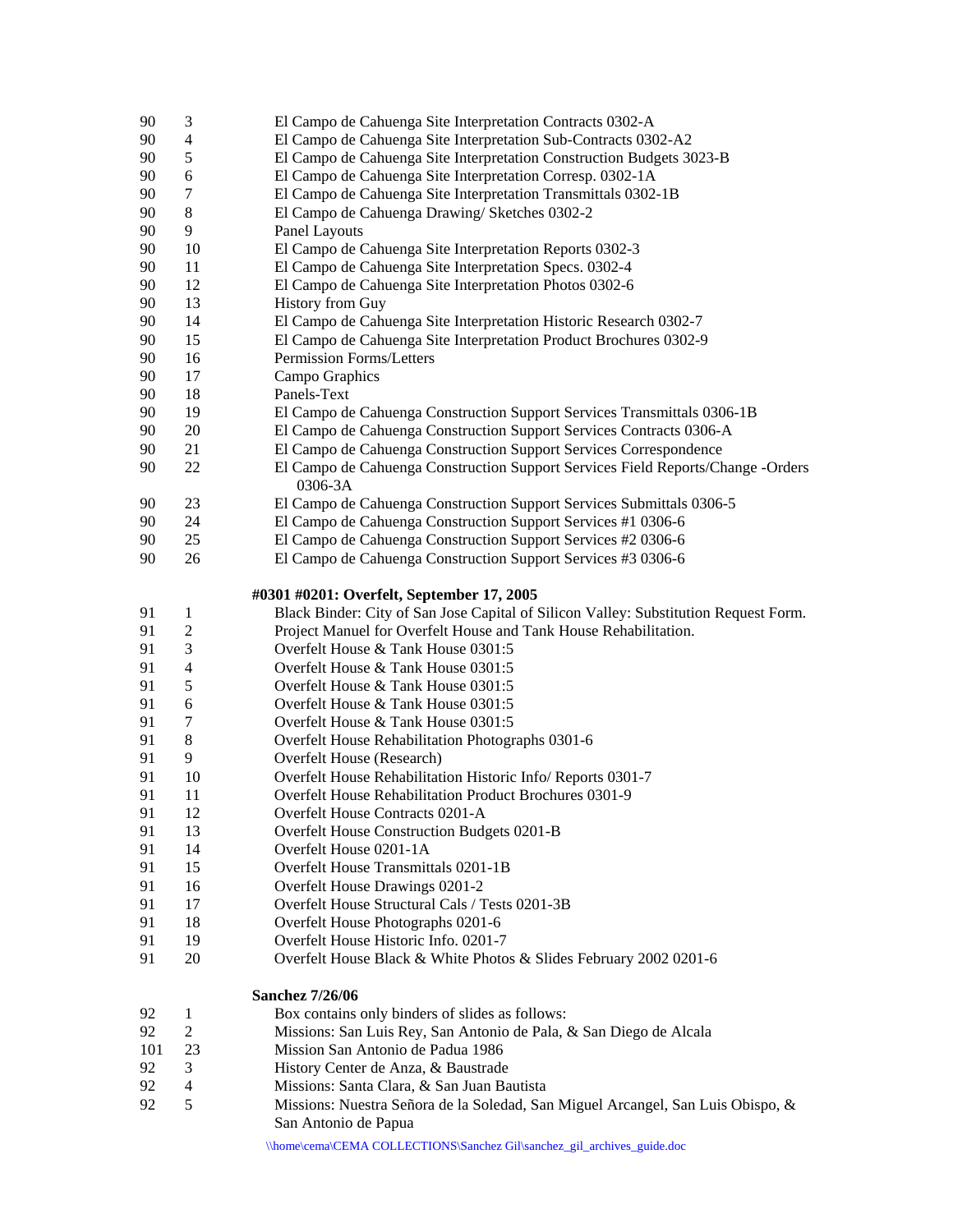- 92 6 Missions: La Purisima Concepcion , Santa Ines, Santa Barbara, & San -Buenaventura
- 92 7 Mission: San Fernando, San Gabriel, & San Juan Capistrano

#### **#0111: Big Basin State Park, #9905: Polo Barn**

- 93 1 Big Basin SP, Park Bldgs, contracts, 0111-1
- 93 2 Big Basin SP, Park Bldgs, correspondence, 0111-1
- 93 3 Big Basin SP, Field Notes, Sketches, 0111-2
- 93 4 Big Basin SP, Park Bldgs, Historical Info, 0111-7
- 93 5 Polo Barns Budget, Con truct, 9905-A
- 93 6 Polo Barn Mothball, Demolitian Proposal
- 93 7 Polo Barn, Ron Beardslee
- 93 8 Polo Barns Budget, 9905-1
- 93 9 Polo Barn, 9905-6

### **#9907: Alviso Adobe**

- 94 1 Alviso Adobe Contracts, 9907-A
- 94 2 Alviso Adobe Construction Budget, 9907- B1, #1
- 94 3 Alviso Adobe Construction Budget, 9907- B1, #2
- 94 4 Alviso Adobe Pay Requests/Change orders, 9907-B2
- 94 5 Alviso Adobe Correspondence, 9907-1A
- 94 6 Alviso Adobe Transmittals, 9907-1B
- 94 7 Alviso Adobe Drawings #1, 9907-2
- 94 8 Alviso Adobe Drawings #2, 9907-2
- 94 9 Alviso Adobe Drawings #3, 9907-2
- 94 10 Alviso Adobe Field Reports, 9987-3<sup>a</sup>
- 94 11 Alviso Adobe Construction reports/ Tests, 9907-3B
- 94 12 Alviso Adobe Specifications, 9907-4
- 94 13 Alviso Adobe Archeological reports, 9907-7
- 94 14 Alviso Adobe Historic Reports, 9907-8
- 94 15 Alviso Adobe Posible Construction Products, 9907-6
- 94 16 Alviso Adobe Photographs, 9907-6

#### **Binder**

| 94            |               | Alviso Adobe Roof Restoration, 9703        |
|---------------|---------------|--------------------------------------------|
| 94            | $\mathcal{L}$ | Alviso Adobe Exterior Photos, 9907         |
| 94            | $\mathcal{L}$ | Alviso Adobe Second Floor Interiror Photos |
| 94            | Δ             | Alviso Adobe First Floor Interiror Photos  |
| $\sim$ $\sim$ |               | $\cdots$ $\cdots$                          |

94 5 Alviso Adobe Slides and Photos, 9907-6

### **#9305: Jose Higuera Adobe**

| 95 |    | Jose Higuera Adobe Renovation, Contract w/ owner and subs, 9305-A   |
|----|----|---------------------------------------------------------------------|
| 95 | 2  | Jose Higuera Adobe Renovation, Correspondence, 9305-1A              |
| 95 | 3  | Jose Higuera Adobe Renovation, Cost Estimates, 9305-B               |
| 95 | 4  | Jose Higuera Adobe Renovation Transmittals, 9305-1B                 |
| 95 | 5  | Jose Higuera Adobe Renovation Drawings, 9305-2                      |
| 95 | 6  | Jose Higuera Adobe Construction Field Reports, 9305-3               |
| 95 | 7  | Jose Higuera Adobe Renovation Reports, 9305-3                       |
| 95 | 8  | Jose Higuera Adobe Construction Memos/Schedule, 9305-3 <sup>a</sup> |
| 95 | 9  | Jose Higuera Adobe #1, 9305                                         |
| 95 | 10 | Jose Higuera Adobe #2, 9305                                         |
| 95 | 11 | <b>City Garage Renovation Specifications</b>                        |
| 95 | 12 | Jose Higuera Adobe Renovation Specifications #1, 9305-4             |
| 95 | 13 | Jose Higuera Adobe Renovation Specifications #2, 9305-4             |
| 95 | 14 | Jose Higuera Adobe Renovation Specifications #3, 9305-4             |
| 95 | 15 | Jose Higuera Adobe Renovation Submittals, 9305-5                    |
| 95 | 16 | Jose Higuera Adobe Renovation, Hist. Res #1, 9305-11A               |
|    |    |                                                                     |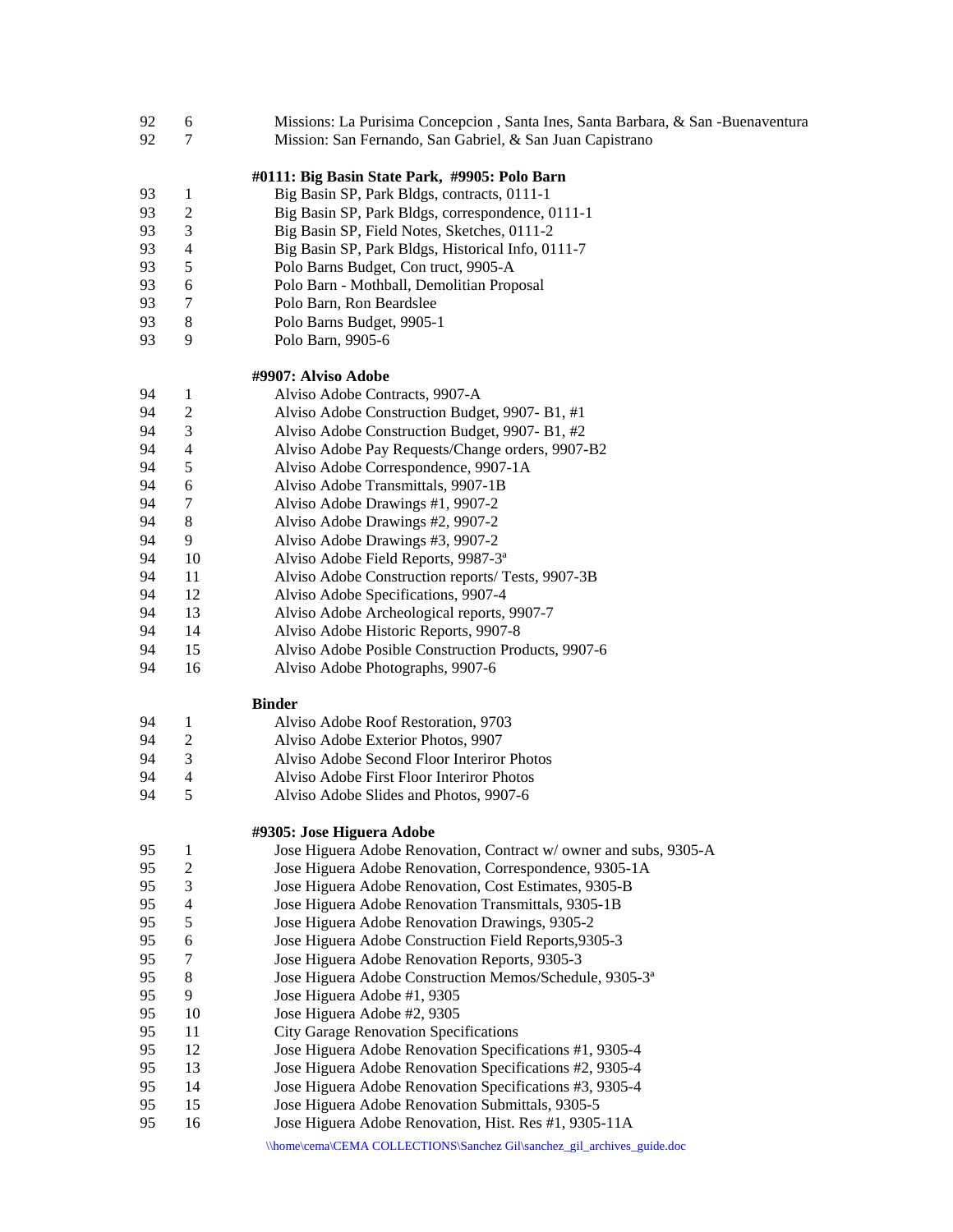- 95 17 Jose Higuera Adobe Renovation, Hist. Res #2, 9305-11<sup>a</sup>
- 95 18 Jose Higuera Adobe Renovation Photos, 9305-6
- 95 19 Higuera Adobe Historical Information, 9112-4
- 95 20 Jose Higuera Adobe Renovation Brochures of Posible Products,9305-9
- 95 21 Jose Higuera Adobe Renovation/Panels and Expenses, 9305-11C
- 95 22 Jose Higuera Adobe Renovation Interpretive Material, 9305-11

### **#0107: Mission La Purisima**

- 96 1 La Purisima Mission State Historic Park, Progress Draft
- 96 2 Mission La Purisima Study, Page & Turnbull, Hisrical and Archeologiacal Reports,
- 0107-7
- 96 3 Our Completed Draft, mailed 6/18/01
- 96 4 Our Report Forming
- 96 5 Graphics File
- 96 6 Reiidence/ Monastery
- 96 7 Shops and Quarters
- 96 8 Church and Bell Tower
- 96 9 Cemetary
- 96 10 Monjerio
- 96 11 Infirmary, North Bookstore
- 96 12 Infirmary, South (visitor center)
- 96 13 Survey Sheets
- 96 14 Mission La Purisima Study, Page & Turnbull, 0107-A
- 96 15 Mission La Purisima Study, Page & Turnbull Construction Budgets, 0107-B
- 96 16 Mission La Purisima Study, Page & Turnbull Correspondence, 0107-1A
- 96 17 Mission La Purisima Study, Page & Turnbull, 0107-1B
- 96 18 Mission La Purisima Study, Page & Turnbull, Field Notes, Sketches, 0107-2

### **Binder**

| Mission La Purisima Residence, May 2001, #0107-6 |
|--------------------------------------------------|
|                                                  |

- 96 2 Mission La Purisima Infirmaries (North and South), May 2001, #0107-6
- 96 3 Mission La Purisima Shops and Quarters, May 2001, #0107-6
- 96 4 Mission La Purisima Church and Cemetary, May 2001, #0107-6
- 96 5 Mission La Purisima Monjerío, May 2001, #0107-6

#### **#8913: Los Coches Adobe, #0104: Juana Briones Adobe**

97 1 Los Coches, Soledad, Grant Proposal Info 97 2 Los Coches Adobe, Construction Budgets, 2001-B1 97 3 Los Coches Adobe Contracts, 2001-A 97 4 Los Coches Adobe Way Station 97 5 Los Coches Adobe Correspondence, 2001-1A 97 6 Los Coches Adobe Transmittals, 2001 1B 97 7 Los Coches Adobe Drwaings, 2001-2 97 8 Los Coches Adobe Specifications, 2001-4 97 9 Los Coches Adobe Photographs, 2001-6 97 10 Los Coches Adobe Archeological Reports, 2001-7 97 11 Los Coches Adobe Historic Reports #1, 2001-8 97 12 Los Coches Adobe Historic Reports #2, 2001-8 97 13 Los Coches Adobe Historic Reports #3, 2001-8 97 14 Los Coches Adobe Historic Reports #4, 2001-8 97 15 Juana Briones Palo Alto Contracts, 0104-A 97 16 Juana Briones Palo Alto Construction Budgets, 0104-B (New) 97 17 Juana Briones Palo Alto Correspondence, 0104-1A (New) 97 18 Juana Briones Palo Alto Historical, 0104-8 97 19 Juana Briones Palo Alto Photos, 0104-6 97 20 Juana Briones Nulman Correspondence (not to be seen by city), 8913-1N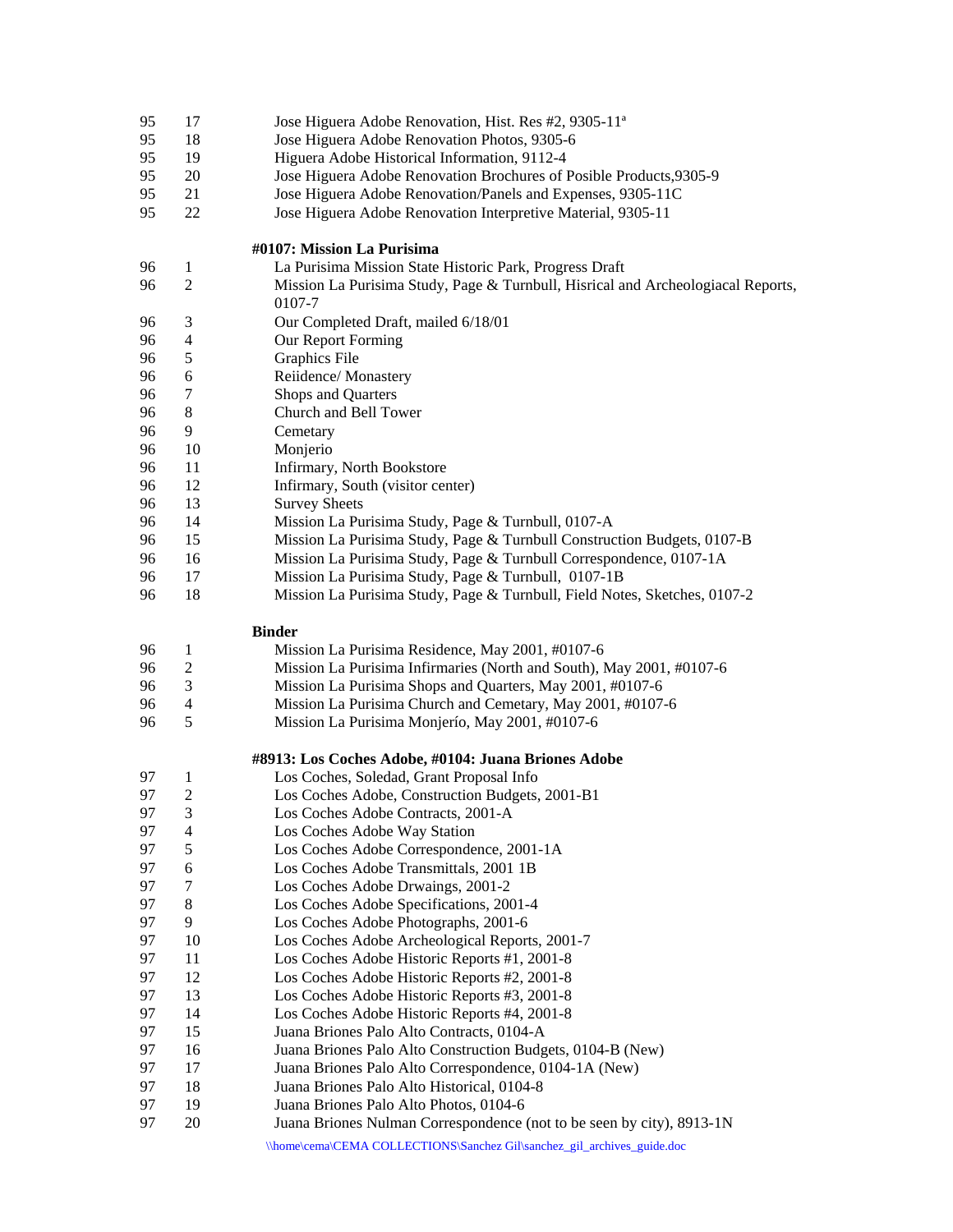- 97 21 Juana Briones (Old) Palo Alto, 8913-A
- 97 22 Juana Briones (Old) Palo Alto Correspondence, 8913-1
- 97 23 Juana Briones (Old) Palo Alto Construction Budgets, 8913-B

#### **Binder**

- 97 1 The Los Coches Adobe
- 97 2 Los Coches
- 97 3 Los Coches
- 97 4 Juana Briones Photos
- 97 5 Juana Briones Photos

## **#9602: Casa Amesti Adobe**

- 98 1 Casa Amesti Hazard Reduction, Historic Reports, Presentation Program, 9602-7ª
- 98 2 Casa Amesti Hazard Reduction Photos, 9602I-6
- 98 3 Casa Amesti Proponed Prodcut Brochures, 9602-9
- 98 4 Amesti Service Bldg Budgets, Constructual Matters, 9509-13
- 98 5 Amesti Service Bldg Correspondence/Transmittals, 9509-1
- 98 6 Amesti Service Bldg Drawings/Computer Disks, 9509-2
- 98 7 Amesti Service Bldg Field & Test Reports, 9509-3
- 98 8 Amesti Service Bldg Photographs/Slides, 9509-6
- 98 9 Amesti Service Bldg Business File, 9509-A
- 98 10 Casa Amesti Eq. Hazard Reduction Reports, Archeological Reports/Research, 9602I-7
- 98 11 Historic Preservation Program
- 98 12 Historic Structure Report

#### **Binder**

- 98 1 Casa Amsesti Photographic Documentation of Earthquake Hazard Reduction and Rehabilitation, Volume I 98 2 Casa Amsesti Photographic Documentation of Earthquake Hazard Reduction and
- Rehabilitation, Volume II

#### **#9702, #9805: Vallejo Adobe**

99 1 JJ Vallejo Adobe Business File, 9702-A 99 2 JJ Vallejo Adobe Correspondence, 9702-1<sup>a</sup> 99 3 JJ Vallejo Adobe Transmittals, 9702-1B 99 4 JJ Vallejo Adobe Drawings/Computer Disks, 9702-2<br>99 5 JJ Vallejo Adobe Photographs/Slides, 9702-6 99 5 JJ Vallejo Adobe Photographs/Slides, 9702-6 99 6 Vallejo Adobe Contracts, 9805-A 99 7 Vallejo Adobe Construction Budgets, 9805-B1 99 8 Vallejo Adobe Pay Requests/Change orders, 9805-B2 99 9 JJ Vallejo Adobe Historic Information #1, 9702-7 99 10 JJ Vallejo Adobe Historic Information #2, 9702-7 99 11 JJ Vallejo Adobe Existing Building Information Reports, 9702-8 99 12 Vallejo Adobe Correspondence, 9805-1A 99 13 Vallejo Adobe Transmittals, 9805-1B 99 14 Vallejo Adobe Drawings, 9805-2 99 15 Vallejo Adobe Field Reports #1, 9805-3A 99 16 Vallejo Adobe Field Reports #2, 9805-3A 99 17 Vallejo Adobe Construction Test/Reports, 9805-3B 99 18 Vallejo Adobe Specifications, 9805-4 99 19 Vallejo Adobe Shop Drawings, 9805-5 99 20 Vallejo Adobe Historic Reports, 9805-8 99 21 Vallejo Adobe Posible Construction Products, 9805-9 99 22 Vallejo Adobe Photographs, 9805-6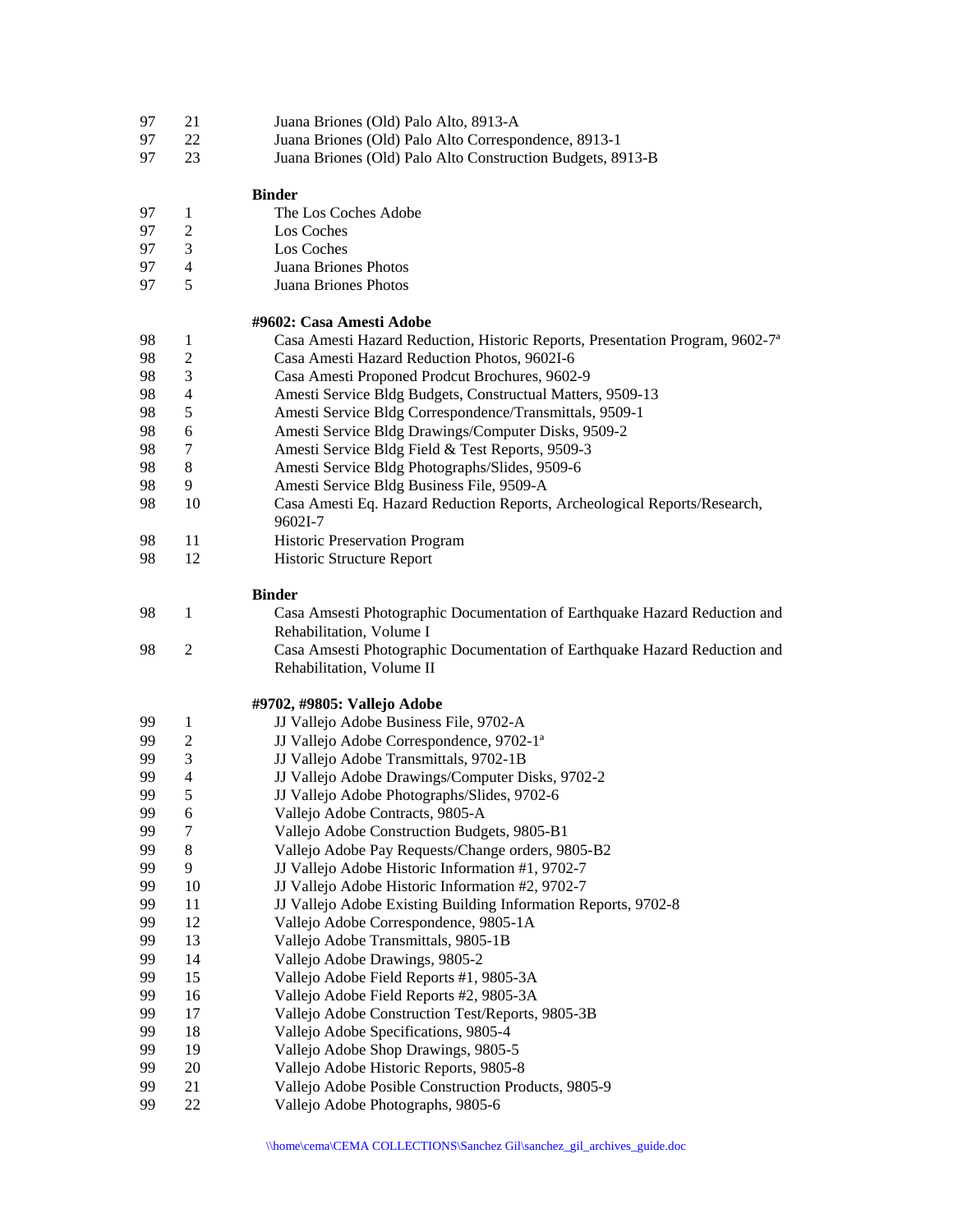|                | <b>Binder</b>                                                                                                                                                            |
|----------------|--------------------------------------------------------------------------------------------------------------------------------------------------------------------------|
| 1              | Vallejo Adobe Existing Conditions prior to Restoration                                                                                                                   |
| $\overline{c}$ | Vallejo Adobe Restoration                                                                                                                                                |
|                | Rose Garden, Historic Information, 0203-7                                                                                                                                |
|                | Municipal Rose Garden H.P.P Application                                                                                                                                  |
|                |                                                                                                                                                                          |
|                | Rose Garden Field Notes, 0203-8                                                                                                                                          |
|                | Rose Garden Brochures, 0203-9                                                                                                                                            |
|                | Sanchez Adobe Contracts, 0206-A                                                                                                                                          |
|                | Sanchez Adobe Construction Budgets, 0206B                                                                                                                                |
|                | Sanchez Adobe Correspondence, 0206-1A                                                                                                                                    |
|                | Sanchez Adobe Drawings, 0206-2                                                                                                                                           |
|                | Sanchez Adobe Construction Field Reports, 0206-3                                                                                                                         |
|                | <b>Structural Upgrade Report Specifications</b>                                                                                                                          |
|                | <b>Structural Upgrade Report Specifications</b>                                                                                                                          |
|                | <b>Structural Upgrade Report Specifications</b>                                                                                                                          |
|                | Sanchez Adobe Specifications, 0206-4                                                                                                                                     |
|                | Sanchez Adobe Submittals, 0206-5                                                                                                                                         |
|                | Sanchez Adobe Roof Restoration, Contracts 0103-A                                                                                                                         |
|                | Sanchez Adobe Photographs/Slides, 0206-6                                                                                                                                 |
|                | Sanchez Adobe Photographs, 0206-6                                                                                                                                        |
|                | Sanchez Adobe Roof Restoration, Construction Budgets                                                                                                                     |
|                | Sanchez Adobe Study Correspondence                                                                                                                                       |
|                | Sanchez Adobe Roof Restoration Drawings, 0103-2                                                                                                                          |
|                | Sanchez Adobe Study Report & Historical Information, 0103-7                                                                                                              |
|                | Plaza Market Adobe, 9903-A                                                                                                                                               |
|                | Plaza Market Adobe, 9903-2                                                                                                                                               |
|                | Plaza Market Adobe, 9903-1                                                                                                                                               |
|                | Plaza Market Adobe, 9903-6                                                                                                                                               |
|                | Joaquin Adobe Repair, Monterrey, CA, 9809-A                                                                                                                              |
|                | Joaquin Adobe Repair, Monterrey, California, Correspondence, 8909-1                                                                                                      |
|                | Joaquin Adobe Repair, Monterrey, California, Drawings, 8902-2                                                                                                            |
|                | 0502 Gm Adobe<br>0504 Schultz Adobe                                                                                                                                      |
|                | 0105/0401 Carrillo Adobe                                                                                                                                                 |
|                | 0802 Near Residence                                                                                                                                                      |
|                | 0808 Lick Mansion                                                                                                                                                        |
|                | 0420 Casa Castellanos                                                                                                                                                    |
|                | 0403 Walnut Avenue House                                                                                                                                                 |
|                | 0404 Sciara Residence                                                                                                                                                    |
|                | 0804 Small Residence                                                                                                                                                     |
|                | 0701 Musgrove Residence                                                                                                                                                  |
|                | 0503 Meek Mansion                                                                                                                                                        |
|                | 2008 Todd Adobe                                                                                                                                                          |
|                | 0703 White Rock Adobe                                                                                                                                                    |
|                | 2006 Flasher residence, Trinity County, California                                                                                                                       |
|                | 0304 Olivas Adobe                                                                                                                                                        |
|                | 0704 Mancilla/Freitas Adobe                                                                                                                                              |
|                | 2005 Casa Abrego Adobe                                                                                                                                                   |
|                | 2003 Monterey Adobe                                                                                                                                                      |
|                | 2001 De Anza College Proposal                                                                                                                                            |
|                | 2006 Monte Sereno Adobe Chimney Repair                                                                                                                                   |
|                | 2006 Borreo Building Study, Napa, California                                                                                                                             |
|                | 2003 Phillips Residence Study                                                                                                                                            |
|                | 2008 Palm Substation Wall                                                                                                                                                |
|                | 0608 Vonk/Fegle Adobe Repair                                                                                                                                             |
|                | \\home\cema\CEMA COLLECTIONS\Sanchez Gil\sanchez_gil_archives_guide.doc                                                                                                  |
|                | 1<br>$\overline{c}$<br>3<br>4<br>5<br>6<br>7<br>8<br>9<br>10<br>11<br>12<br>13<br>14<br>15<br>16<br>17<br>18<br>19<br>20<br>21<br>22<br>23<br>24<br>25<br>26<br>27<br>28 |